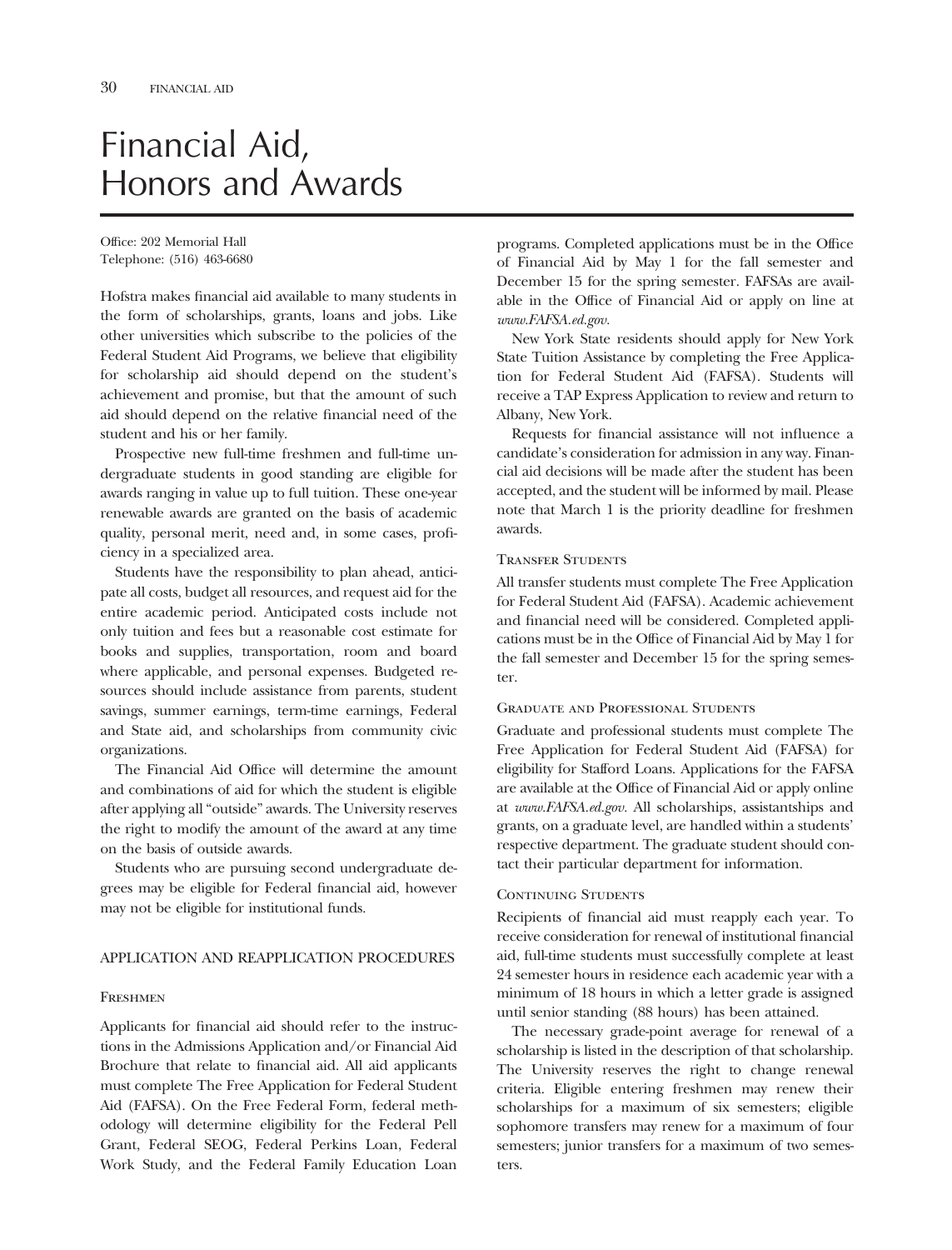- a. To be eligible for renewal of fnancial aid the Free Application for Federal Student Aid (FAFSA) must be completed by the parents and students. Upon request, a signed copy of the parents and/or student's Federal Income Tax return and a signed verifcation worksheet may be required.
- b. Renewal applications will be mailed by the U.S. Department of Education to continuing students who fled the FAFSA for the previous academic year before September 1. All other students can pick up a FAFSA in January at the Offce of Financial Aid or apply online at *www.FAFSA.ed.gov.* The University reserves the right to deny FAFSAs not completed in accordance with federal deadlines.
- c. Students who are residents of New York State can also apply for the New York State Tuition Assistance Program (TAP) by completing the Free Application for Federal Student Aid. New York State Higher Education Service Corporation (NYSHESC) will mail a TAP Express Application for the student to review and return to Albany, New York.

## Undergraduate **Scholarships**

#### FULL-TIME STUDENTS

Academic Scholarships and Activity Grants are applied toward tuition only and do not apply to such costs as University fees, living expenses, tutorials, credit by examination or specifed off-campus programs.

These scholarships are awarded annually to cover eight Hofstra semesters for entering freshmen, six Hofstra semesters for sophomore transfers, four Hofstra semesters for junior transfers and two Hofstra semesters for senior transfers and may not be applied to summer session attendance except as specifcally authorized by the Scholarship Review Committee.

Generally, a student is eligible for only one scholarship awarded by Hofstra University.

#### **DISTINGUISHED ACADEMIC SCHOLAR PROGRAM**

A limited number of full-tuition scholarships are available to students with outstanding academic achievement, regardless of fnancial need. All applicants with superior high school records and standardized test scores are considered. The admissions application deadline for consideration of this scholarship is February 15. Students not selected for one of Hofstra's full-tuition scholarships may still qualify for one of the awards listed below. These scholarships may be maintained and renewed by recipients who meet the renewal criteria at the end of this section.

#### **PHI BETA KAPPA SCHOLARSHIP**

Phi Beta Kappa Scholarships are awarded to incoming freshmen who are ranked number one in their high school class and have achieved an above average SAT or ACT score.

These scholarships may be maintained and renewed by the scholars who meet the renewal criteria listed at the end of this section.

#### **MEMORIAL HONORS SCHOLARSHIPS**

Memorial Scholarships were established to honor the thirty-eight former Hofstra University students who died in military service during World War II. The scholarships are awarded to entering freshmen who have achieved an exceptional high school record and above average SAT or ACT score.

These scholarships may be maintained and renewed by recipients who meet the renewal criteria listed at the end of this section.

#### **PRESIDENTIAL SCHOLARSHIPS**

Presidential Scholarships are awarded to entering freshmen who have achieved an excellent high school record and above average SAT or ACT score.

These scholarships may be maintained and renewed by recipients who meet the renewal criteria listed at the end of this section.

#### **HONORS COLLEGE SCHOLARSHIPS**

Honors College Scholarships are awarded to students who are offered admission and enroll in the University's Honors College. These scholarships are awarded on the basis of outstanding academic (e.g. high school or prior college grade point average, standardized test scores, leadership, participation in extra curricular activities and/or honors programs). Scholarships are equivalent to partial or full tuition. Continuation of the scholarship is contingent upon meeting the renewal criteria listed on page 32.

#### **HOFSTRA ACHIEVEMENT SCHOLARSHIPS**

Hofstra Achievement Scholarships are awarded to entering freshmen who have achieved an outstanding high school record and above average SAT or ACT score.

These scholarships may be maintained and renewed by recipients who meet the renewal criteria listed at the end of this section.

#### **HOFSTRA RECOGNITION SCHOLARSHIPS**

Upperclass Awards are awarded to enrolled students on the basis of superior academic records and fnancial need.

These awards may be maintained and renewed by recipients who meet the renewal criteria listed at the end of this section.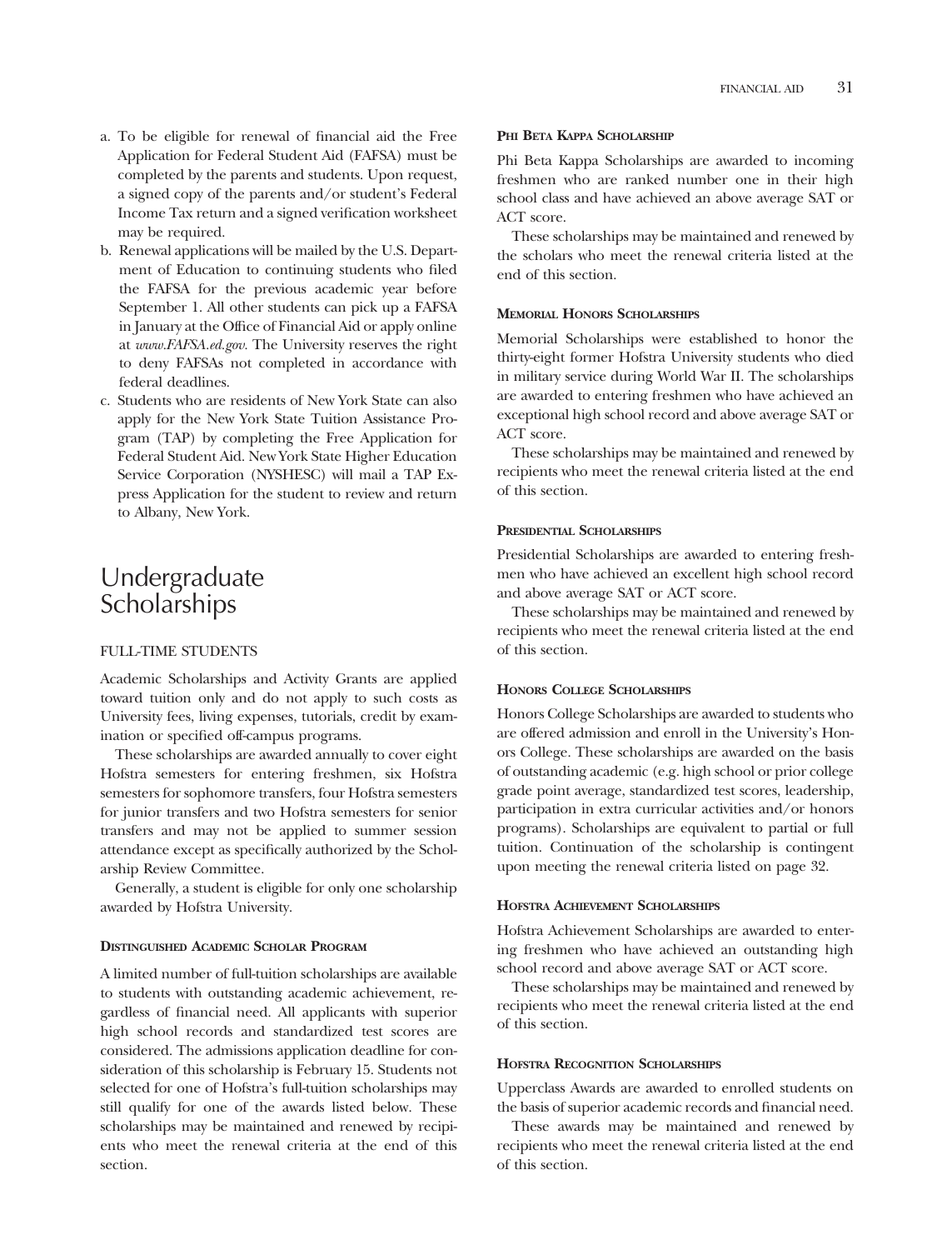#### **ASSISTANCE GRANTS**

Assistance Grants are awarded to entering students and are an example of Hofstra University's commitment toward meeting a student's fnancial need as determined by submission of the Free Application for Federal Student Aid (FAFSA). A student must demonstrate fnancial need and academic preparation to be considered for this grant. Some examples of students who have received these grants in the past are: students who do not meet the criteria for one of the University's guaranteed scholarships, out-of-state students who cannot use their home state grant money in New York State, and students whose families have recently suffered fnancial setback.

The grants may be maintained and renewed by recipients who meet the renewal criteria listed at the end of this section.

#### **CONCERNED FACULTY GRANTS**

Concerned Faculty Grants are awarded to fnancially disadvantaged students who are academically qualifed for admission to Hofstra. They may be renewed provided the student meets the renewal criteria listed at the end of this section.

#### **ACTIVITY GRANTS**

Activity Grants are awarded in recognition of demonstrated ability in art, athletics, drama, music, or dance.

A condition of each grant requires that a recipient actively participate in an established program in his/her specialization at Hofstra. Each applicant should write or call the appropriate department chairperson *before* January 15 to review program standards and any requirements for an interview or audition.

These grants may be awarded or renewed upon the recommendation of the department provided that the student meets the renewal criteria listed at the end of this section.

#### **ACADEMIC HONORS TRANSFER SCHOLARSHIPS**

Academic Honors Transfer Scholarships may be awarded to incoming transfer students who have completed 24 credits at previous accredited institution(s) and have a superior cumulative grade point average.

These scholarships may be renewed by recipients who meet the renewal criteria listed below.

#### PART-TIME STUDENTS

**ACADEMIC HONORS TRANSFER SCHOLARSHIPS** may be awarded to incoming part-time students who have completed 24 credits at previous accredited institution(s). These scholarships may be renewed by recipients who meet the appropriate renewal criteria. Students must take a minimum of six credits each semester.

#### RENEWAL CRITERIA

1. Academic Scholarships (including Distinguished Academic Scholar, Phi Beta Kappa, Presidential, Hofstra

Achievement) may be renewed if the recipient maintains full-time status and meets the following minimum academic averages: 3.0 cumulative grade point average after two Hofstra semesters, 3.1 after four Hofstra semesters, 3.2 after six Hofstra semesters. The grade point average for renewal is based on grades earned only at Hofstra University. Different criteria applies to Honors College Scholarships. See below.

- 2. Honors College Scholarship: a student must maintain full-time status and: 1) attain a cumulative grade point average of at least 3.0 after two Hofstra semesters, 3.2 after four Hofstra semesters, and a 3.3 after six Hofstra semesters; 2) complete *Culture and Expression* by the end of the student's second year at Hofstra; 3) continue to make reasonable progress towards completing one of the Honors College designations.
- 3. Assistance Grants and Hofstra Recognition Awards may be renewed if the student maintains a 2.0 cumulative grade point average. A FAFSA must be on fle each year for renewal consideration.
- 4. Activity Grants may be renewed if the student maintains a 2.0 cumulative grade point average. Students whose Activity Grants are not renewed because their cumulative grade point average drops below 2.0 may appeal to the Scholarship Review Committee through their department chair. After the student speaks with the appropriate adminstrative representative, the Scholarship Review Committee will review the appeal. The Committee will consider the student's total academic record, and a letter stating reasons the student believes the appeal merits renewal of the grant. An interview may be required. Appeals should be directed to The Scholarship Review Committee, Office of the Provost, Hofstra University, Hempstead, NY 11549. (See University Probation Standards page 69.)
- 5. Recipients must successfully complete a minimum of 12 credit hours each semester at Hofstra with a minimum of 18 hours of letter grades other than P. Recipients of Hofstra institutional funds must be enrolled for full-time credit (12-17 credits) each semester for maintenance of Hofstra institutional funds. Parttime student scholarships and grants require enrollment of no less than 6 credits each semester.
- 6. Scholarships and grants are awarded to students with junior standing for a maximum of four semesters, with sophomore standing for a maximum of six semesters and to students with freshman standing for a maximum of eight semesters.
- 7. With the exception of Activity Grants (see #4 above), students whose scholarships and grants are not renewed because their cumulative grade point average falls below the minimum required, may appeal in writing to the Scholarship Review Committee. Reinstatement of aid would be based on documented exceptional circumstances. Appeals should be directed to: The Scholarship Review Committee, Office of the Provost, Hofstra University, Hempstead, NY 11549.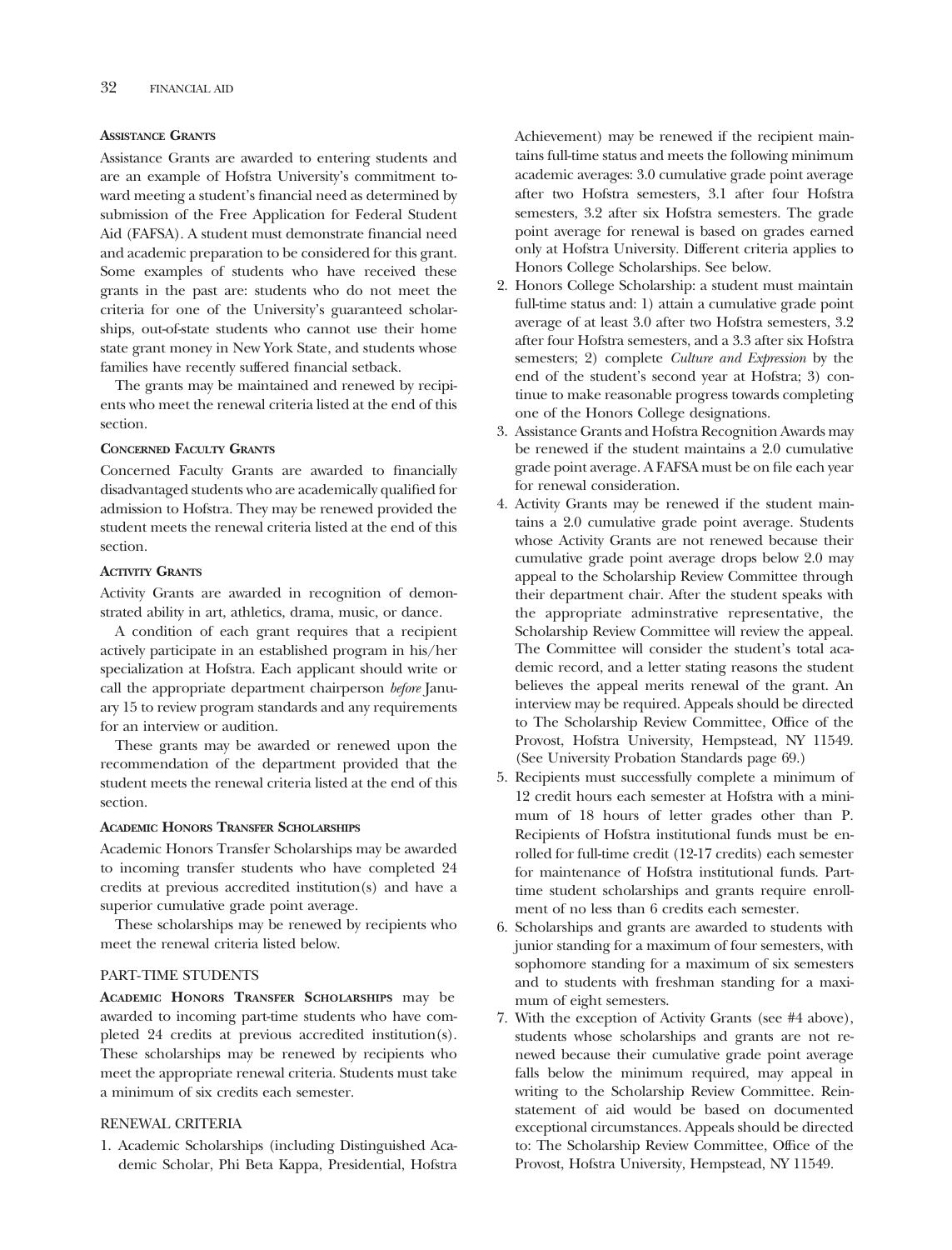### Grants and Loans

#### **FEDERAL PROGRAMS**

Eligibility for these programs is determined by completing the Free Application for Federal Student Aid (FAFSA).

**Federal PELL Grants** ranging from \$400 to \$4,050 a year are awarded to undergraduate students demonstrating need. The amount of the grant is based on income and assets (home is not used as an asset), and size of family.

**FEDERAL SUPPLEMENTAL EDUCATIONAL OPPORTUNITY GRANTS**  are intended for students with great fnancial need who are Pell Grant recipients and have been accepted for admission or who are already enrolled and are in good standing. They are awarded through the Office of Financial Aid from funds provided by the Federal Government and are subject to change based on availability.

**FEDERAL PERKINS LOAN PROGRAM** (formerly National Direct Student Loan): a student studying full time may borrow a maximum of \$4,000 per year or no more than \$20,000 for four years. No repayments are made while the student is still in school. Repayment begins six or nine (if borrower received frst Federal Perkins Loan after July 1, 1987) months after graduation or termination of school attendance. During the repayment period, the student is charged fve percent interest on the unpaid balance of the loan principal. Payments may be deferred or cancelled under circumstances described in the Promissory Note. Borrowers may take as long as 10 years to repay. Funds for these loans are provided to the University by the Federal Government. The number of loans available is limited by the amount of money allocated by the government and students' willingness to meet their repayment obligations.

**FEDERAL WORK STUDY:** various jobs are available for students who demonstrate fnancial need. Funds for these jobs are allocated to the University by the Federal Government.

Jobs are available during the regular academic year and for the summer. Entering students can apply for oncampus jobs for the summer **prior** to their initial year at Hofstra.

Federal Work Study positions can provide valuable experience relative to a chosen career or assistance in determining a career. For example: accounting majors can work for county comptroller or fnance departments; premedical students, for hospitals; prelaw students, for consumer affairs or legally related nonproft agencies; education students, for schools or day-care centers and communications majors can work in educational TV and municipal cultural affairs agencies.

If Federal Work Study is listed as a form of fnancial aid on your award notification, you may report to the Office of Student Employment, Human Resources Center.

#### Federal Progress Standards

Students must maintain satisfactory academic progress for renewal of funds under the Federal Work Study, Federal Perkins Loan Program, Federal Supplemental Educational Opportunity Grant, Federal Pell Grant or Federal Stafford Loan.

Students not meeting these guidelines will not be renewed for additional assistance. The appeal process is handled by the Academic Records Committee.

The following charts are used by the University to determine eligibility.

UNDERGRADUATE: FULL-TIME

| At The End of This<br>Academic Year               |   |  |  | 1st $2nd$ 3rd $4th$ 5th $6th$ 7th 8th |  |
|---------------------------------------------------|---|--|--|---------------------------------------|--|
| Student Must Have<br>Accrued This Many<br>Credits | 9 |  |  | 33 51 69 87 105 124                   |  |

UNDERGRADUATE: PART-TIME

| At The End of This<br>Academic Year                      |  |                 |    |     |  |    | 1st 2nd 3rd 4th 5th 6th 7th 8th 9th 10th 11th 12th |     |
|----------------------------------------------------------|--|-----------------|----|-----|--|----|----------------------------------------------------|-----|
| Student Must Have<br>Accrued This Many<br><b>Credits</b> |  | 30 <sup>1</sup> | 39 | 151 |  | 99 |                                                    | 124 |

In addition, students must achieve a specified grade-point average at the end of each academic year.

Undergraduate requirements are:

| <b>Cumulative Grade-Point Average</b> |
|---------------------------------------|
| 1.5                                   |
| 1.7                                   |
| 1.9                                   |
| 2.0                                   |
|                                       |

| MASTERS: FULL AND PART-TIME |  |  |  |
|-----------------------------|--|--|--|
|-----------------------------|--|--|--|

| At The End of This<br>Academic Year               | 1st 2nd 3rd 4th 5th               |  |  |
|---------------------------------------------------|-----------------------------------|--|--|
| Student Must Have<br>Accrued This Many<br>Credits | $15 \mid 24 \mid 33 \mid 60 \mid$ |  |  |

NOTE: if a student has not accumulated the appropriate number of credits at the end of year 5, the University very often will extend this limit. If this extension is granted, the student would be allowed to continue studying and to continue participating in Title IV Programs.

DOCTORAL: FULL AND PART-TIME

| At The End of This<br>Academic Year               |   |    |  | 1st 2nd 3rd 4th 5th 6th 7th 8th 9th 10th |     |  |
|---------------------------------------------------|---|----|--|------------------------------------------|-----|--|
| Student Must Have<br>Accrued This Many<br>Credits | 6 | 21 |  | $30$ 39 51 63 75                         | 187 |  |

All Masters' level students must maintain a 2.9 cumulative grade-point average while doctoral level students must maintain a 2.5 cumulative grade-point average to receive federal funds.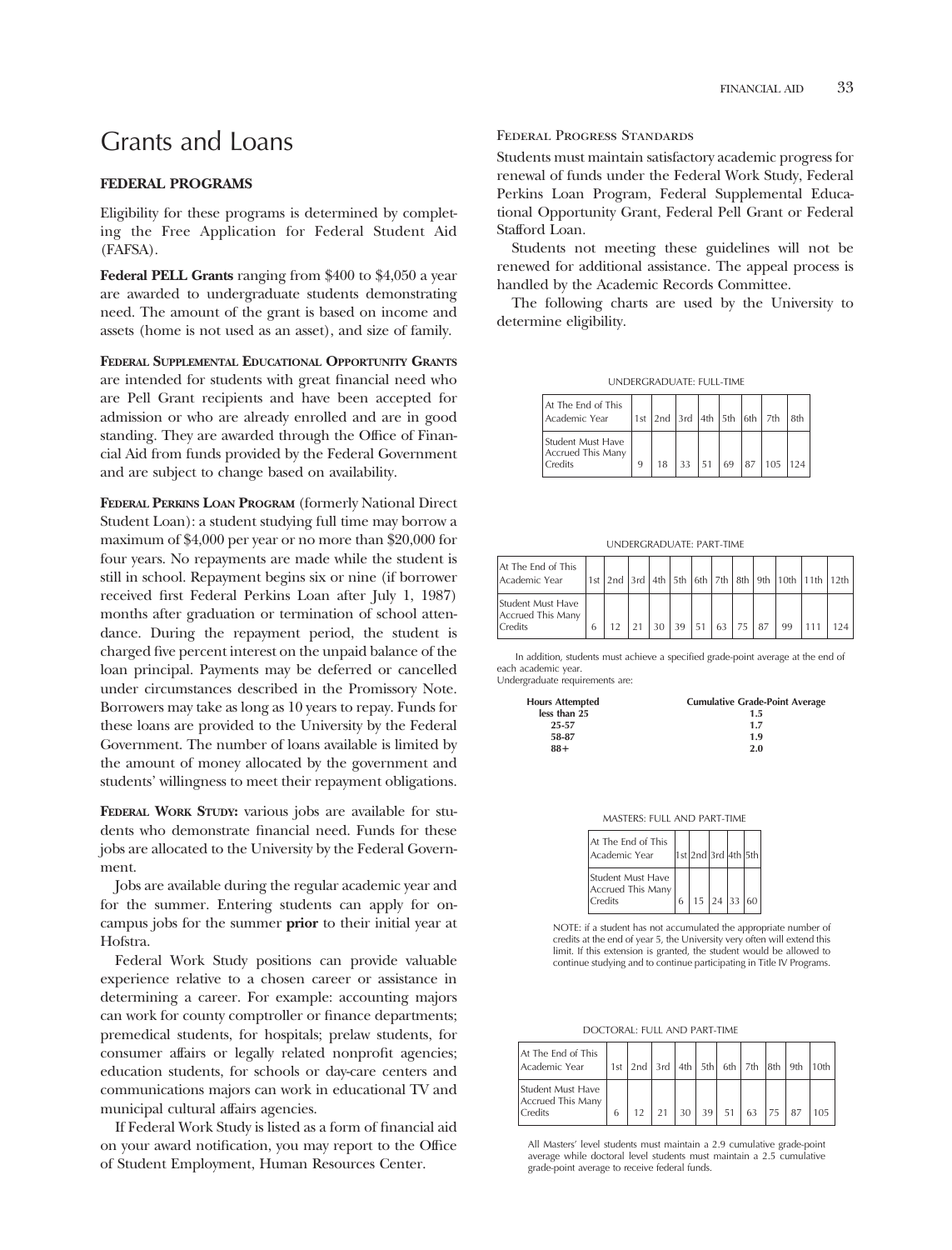**MILITARY SCIENCE** awards in the amount of \$16,000 plus \$250-\$400 stipend per month based on Military Science level, plus \$300 per semester for books are available to qualifed students. Students must participate in ROTC programs leading to a commission in the United States Army. For further information write or call Hofstra University Army ROTC, Hempstead, New York 11549, (516) 463-5648.

**UNITED STATES BUREAU OF INDIAN AFFAIRS AID TO NATIVE AMERICANS AWARDS** are available to undergraduate students, and based on available funds to graduate students, who are at least one-fourth American Indian, Eskimo, or Aleut and are enrolled members of a tribe, band, or group recognized by the Bureau of Indian Affairs. For further information contact the Bureau of Indian Affairs Office, Federal Building, Room 523, 100 South Clinton Street, Syracuse, N.Y. 13260.

#### **STATE GRANTS**

**New York State Tuition Assistance Program:** these grants are awarded by the State of New York to state residents who are in full-time attendance at colleges or universities in the State of New York. Application and renewal are made by completing a Free Application for Federal Student Aid. Students must fle a FAFSA and list Hofstra University (Code 002732) to receive a preprinted TAP Express Application.

Students must maintain satisfactory academic progress and program pursuit for renewal of their TAP Award.

Satisfactory academic progress is measured by accrual of a specifed number of credits *each semester* and achievement of a certain grade-point average. The following charts are used by the University to determine satisfactory academic progress.

FOR BACCALAUREATE DEGREES

| Before Being Certified For<br>This Payment                 | 1st            | 2nd | 3rd | 4th | 5th | 6th | 7th | 8th | 9th | 10th |
|------------------------------------------------------------|----------------|-----|-----|-----|-----|-----|-----|-----|-----|------|
| Student Must Have<br>Accrued At Least This<br>Many Credits | $\Omega$       | 3   | 9   | 18  | 30  | 45  | 60  | 75  | 90  | 105  |
| With At Least This Grade-<br>Point Average                 | $\overline{0}$ | .5  | .75 |     | 2.0 | 2.0 | 2.0 | 2.0 | 2.0 | 20   |

Noncredit remedial instruction may be counted toward a full-time academic load. The number of credits in this chart refers to work (credit-bearing) completed toward the degree.

| Before Being Certified For<br>This Payment                        | 1 <sub>st</sub> | 2nd  | 3rd | 4th | 5th                                                     | 6th | 7th | 8th  |
|-------------------------------------------------------------------|-----------------|------|-----|-----|---------------------------------------------------------|-----|-----|------|
| <b>Student Must Have</b><br>Accrued At Least This<br>Many Credits | $\Omega$        | 6    | 12  |     | 30                                                      | 45  | 60  | 75   |
| With At Least This Grade-<br>Point Average                        | $\mathbf{0}$    | 2.10 |     |     | $\vert 2.30 \vert 2.5 \vert 2.75 \vert 3.00 \vert 3.00$ |     |     | 3.00 |

Program pursuit requires the student receive a passing or failing grade in a certain percentage of the **full-time minimum course load of 12 credits.** During the frst year of study, a student must secure a passing or failing grade in a minimum of 6 credits per semester, (50 percent of the minimum full-time course load); during the second year, 9 credits per semester (75 percent of the full-time course load); and during the third and fourth years, 12 credits per semester (100 percent of the minimum fulltime course load). Grades of W, NCr and permanent INC are not acceptable in meeting the pursuit requirement.

A one-time waiver is available for students who fail these standards due to unforseen circumstances. Examples of unforseen circumstances are severe medical problems or change of major feld of study. Further information about the waiver is available from the University Advisement Office.

**STATE AID TO NATIVE AMERICANS:** awards for full- and part-time study are available to members of the native American tribes located on rservations within New York State. For application forms and further information write to Native American Education Unit, New York State Education Dept., 471 Education Building Annex, Albany, New York 12234.

**REGENTS AWARDS FOR CHILDREN OF DECEASED AND DISABLED VETERANS:** a special application may be obtained from and fled with the New York State Higher Education Services Corporation, Albany, New York 12255. Documentary evidence to establish eligibility is required with the application. Any high school counselor can provide assistance with this.

The applicant must be the child of a veteran who died, or who has a current disability of 50 percent or more, or who had such disability at the time of death as the result of U.S. military service during one of the following periods:

December 7, 1941-December 31, 1946 June 27, 1950-January 31, 1955 October 1, 1961-May 7, 1975

and a legal resident of New York State. Legal residence in New York State on the part of the parent is also required at the time of entry into military service, or, if the parent died as a result of military service, at the time of death.

The amount awarded is \$450 per year, for up to fve years, depending on the normal length of the program of study of full-time attendance in an approved postsecondary school in New York State.

**REGENTS AWARDS FOR CHILDREN OF DECEASED POLICE OFFICERS OR FIREFIGHTERS:** the awards provide a \$450 grant per year, for up to five years, to children of police officers or frefghters who served in New York State and died after June 30, 1982 as a result of injuries sustained in the line of duty. A special application may be obtained from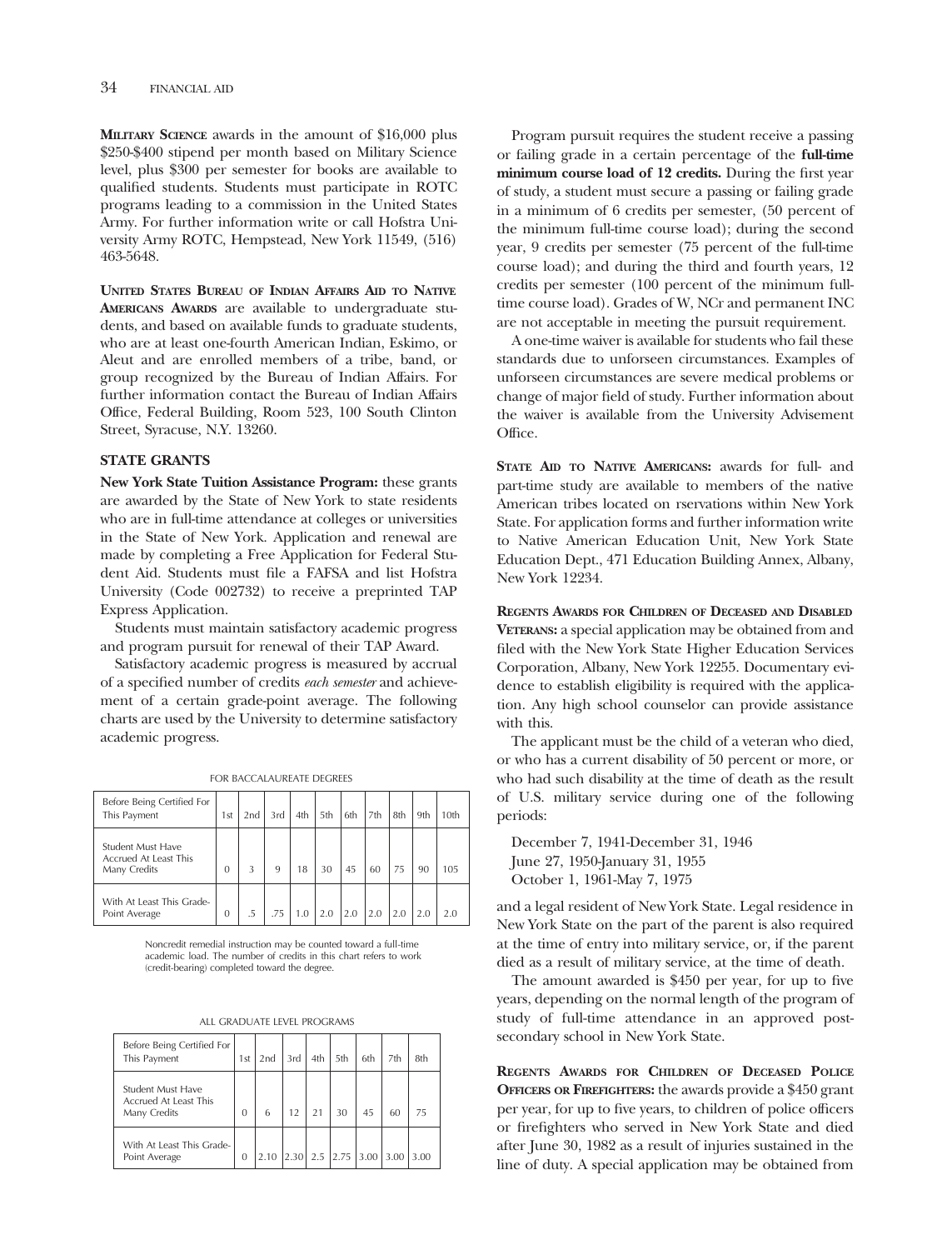and must be fled with the New York State Higher Education Services Corporation, Albany, New York 12255.

The student must be matriculated and enrolled full time in an approved postsecondary educational program in New York State.

WORLD TRADE CENTER MEMORIAL SCHOLARSHIP: awards for families and fnancial dependents of innocent victims who died or were severely and permanently disabled as a result of September 11, 2002 terrorist attack. For further information visit at *www.hesc.org* 

**NEW YORK STATE AID FOR PART-TIME STUDY (APTS):** awards up to \$2,000 per year are available for undergraduate students registered for 3 to 11 credits per semester. Applications are available in the Office of Financial Aid, second floor, Memorial Hall.

**OTHER STATE GRANTS:** many states have state scholarship grants that are available for use both in and out-of-state colleges and universities. Consult your local high school guidance counselor for further information or visit New York Higher Education Corp. at *www.hesc.org.*.

#### FEDERAL FAMILY EDUCATION LOAN PROGRAM

**FEDERAL STAFFORD LOAN:** There are two kinds of Stafford Loans—subsidized and unsubsidized. If you have need as determined by Federal Needs Analysis, you may receive the subsidized loan where the government pays the interest while you are in college. If not, you can choose to pay the interest while you are in school or to defer the payment until you complete your studies.

Students will automatically receive a Stafford Loan application from the guarantor if they are eligible for this loan. Follow all instructions carefully when completing the application. Freshmen may borrow up to \$2,625 per class year; sophomores may borrow up to \$3,500 per class year; juniors and seniors may borrow up to \$5,500 per class year; undergraduate maximum is \$23,000. Graduate students may borrow a maximum of \$8,500 per class year, up to a total of \$65,000 including any loans for undergraduate study. Federal Stafford Loans carry a variable interest rate not exceeding 8.25 percent.

Although the loan may be repaid at any time, monthly payments must be made to the bank or other lender beginning six months after graduation or termination of study. Before applying for a loan, all students must complete the Free Application for Federal Student Aid (FAFSA). Once your processed FAFSA data is received, we will arrange to have a loan application sent with the school section completed in advance. You would then need to carefully complete the borrower section and forward the loan application per the instructions. **An entrance and exit interview is required of any student who borrows a Stafford Loan. The Office of Financial Aid provides this for all students. Contact the Office of Financial Aid for further information.** We have a preferred lender list available listing banks that can best serve our students.

**FEDERAL PLUS** (Parent Loans for Undergraduate Students) program makes funds available through participating banks and other lenders to parents of dependent students enrolled in, or admitted to, an approved college or university who do not have an adverse credit history.

Student eligibility criteria are comparable to those for the Federal Stafford Loans, except that Federal PLUS loans require no fnancial need test.

An insurance premium and an origination fee is due when the loan check is issued. The loan amount is disbursed in two payments and is made copayable to the parent and Hofstra University. If your lender participates with New York State Higher Education, our guarantor, funds will be transmitted electronically and applied directly to your son/daughter account. The maximum loan is the cost of attendance minus any fnancial aid for each fnancially dependent student. Federal PLUS loans carry a variable interest rate not exceeding 9 percent. Repayment must begin sixty days after the loan is disbursed.

Applications are available through Hofstra as well as participating lending institutions, however, parents may receive a preprinted loan application for new students or continuing students whose parents have borrowed in previous terms.

**FEDERAL UNSUBSIDIZED STAFFORD LOANS** are also available for graduate students and self-supporting undergraduate students, although under certain circumstances, a college fnancial aid administrator can approve a Federal Unsubsidized Stafford Loan for a dependent undergraduate.

An insurance premium and an origination fee is due when the loan check is issued. The loan amount is disbursed in two annual payments, copayable to the student and the institution. The maximum loan is \$4,000 per year for frst and second year, and \$5,000 per year for remaining years of undergraduate study. Graduate students may borrow up to \$10,000 per year up to a total of \$23,000.

Federal Unsubsidized Stafford Loans carry a variable interest rate not exceeding 8.25 percent. While the borrower is enrolled at least half-time, principal payments on the loan may be deferred. However, interest payments must be made during enrollment or capitalized (added to principal). Repayment of both principal and interest begins when the borrower leaves school or enrolls for less than full-time study.

Application procedure is similar to the subsidized Stafford.

See Title IV Refund Policy page 29.

#### LOANS AWARDED BY HOFSTRA

**EMERGENCY SHORT TERM LOANS:** not to exceed \$100 for personal expenses, are available to full-time students in good academic standing who can justify the emergency nature of their request. Students should contact the Office of Student Accounts. Such a loan may not be used to pay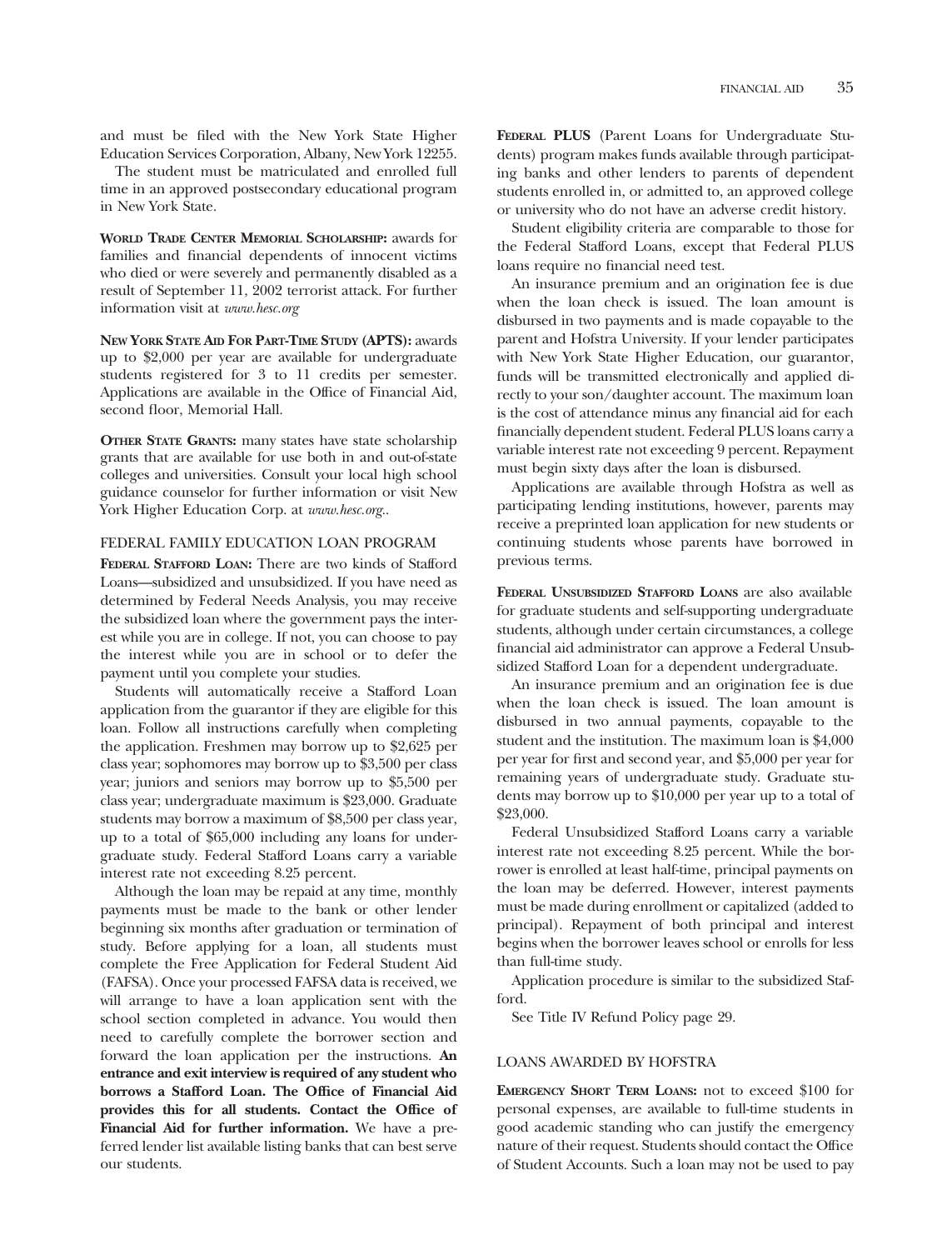for tuition and fees or books. A student with an outstanding obligation to the University usually will not receive this loan. Each interest-free loan is repayable within one month.

This program is partially funded by gifts in memory of Harold Goldberg '76.

Long Term Tuition Loans

**HELP LOANS:** available in amounts up to \$3,000 for those seniors and juniors who have exhausted all other sources of fnancial aid.

# Other Sources of Aid

OFFICE OF VOCATIONAL REHABILITATION: this office provides funds for educational purposes to people who have physical or mental disabilities which are handicaps to employment. Contact your local Office of Vocational Rehabilitation, whose telephone number can be located in your telephone directory under State Agencies.

VETERANS GI BILL BENEFITS: funds for educational purposes are available to veterans of the Armed Forces. Contact the Veteran's Representative at Hofstra (516) 463-6838 for individual information.

PRIVATE AGENCIES such as religious organizations, unions, foundations and social, civic and cultural groups may make awards to students. Consult your guidance counselor. Check any organization in which you or your parents participate. Check Web site: fastweb.com

# Donor Scholarships

#### DISTINGUISHED ACADEMIC SCHOLAR PROGRAM

Full-tuition scholarships are available to students with outstanding academic achievement, regardless of fnancial need. All applicants with superior high school records and standardized test scores are considered.

Arthur N. Abbey Endowed Distinguished Academic Scholarship

Robert B. Betts Endowed Distinguished Academic Scholarship for a Physically Challenged Student

Robert B. Betts Endowed Distinguished Academic Scholarship for a Minority or Female Student

Bertram D. Brettschneider Endowed Distinguished Academic Scholarship in Law

BERTRAM D. BRETTSCHNEIDER ENDOWED DISTINGUISHED ACAdemic Scholarship in New College

Barbara and Maurice A. Deane Endowed Distinguished Academic Scholarship in the School of Law

Nelson DeMille Endowed Distinguished Academic Scholarship in English

Dorothy and Adolph Eckhardt Endowed Distinguished Academic Scholarship

Fleet Bank Endowed Distinguished Academic Scholar-**SHIPS** 

Allan T. Gittleson Endowed Distinguished Academic **SCHOLARSHIPS** 

Commissioner Monica Gollub Memorial Endowed Distinguished Academic Scholarship in Law

Leo A. Guthart Endowed Distinguished Academic Scholarship in International Business in the Frank G. Zarb SCHOOL OF BUSINESS

Provost Sanford S. Hammer Endowed Distinguished Academic Scholarship

JOSEPH A. AND NANCY GITTLESON IANNOTTI ENDOWED DISTINguished Academic Scholarship

Hofstra Health Dome Distinguished Academic Scholarship

Law School Alumni Endowed Distinguished Academic **SCHOLARSHIP** 

George and Ann M. Mallouk Endowed Distinguished Academic Scholarship

Robert E. Myron Endowed Distinguished Academic Scholarship

John J. Regan Memorial Endowed Distinguished Academic SCHOLARSHIP

Arnold A. Saltzman Endowed Distinguished Academic **SCHOLARSHIP** 

Lawrence C. Schoen Endowed Distinguished Academic Scholarship in the School of Law in memory of Howard H. Born

Marlene Meiselman Schoen Endowed Distinguished Aca-DEMIC SCHOLARSHIP in memory of Howard H. Born

Libby and Joseph Shapiro Endowed Distinguished Academic Scholarship

Marjorie Strunk Shuart Endowed Distinguished Academic **SCHOLARSHIP** 

President James M. Shuart Endowed Distinguished Academic Scholarship

Tambrands Endowed Distinguished Academic Scholarship

Julia Vane Memorial Endowed Distinguished Academic Scholarship in Graduate Psychology

Henry Viscardi, Jr. Endowed Distinguished Academic **SCHOLARSHIP** 

Clifford R. Weidberg Endowed Distinguished Academic SCHOLARSHIP

Eugene M. Wypyski Memorial Endowed Distinguished Academic Scholarship

Harold E. Yuker Endowed Distinguished Academic Scholarship in Graduate Psychology

Ziegler Memorial Endowed Distinguished Academic **SCHOLARSHIP** 

#### UNDERGRADUATE SCHOLARSHIPS

Donor scholarships have been created by alumni and friends of Hofstra University. These scholarships are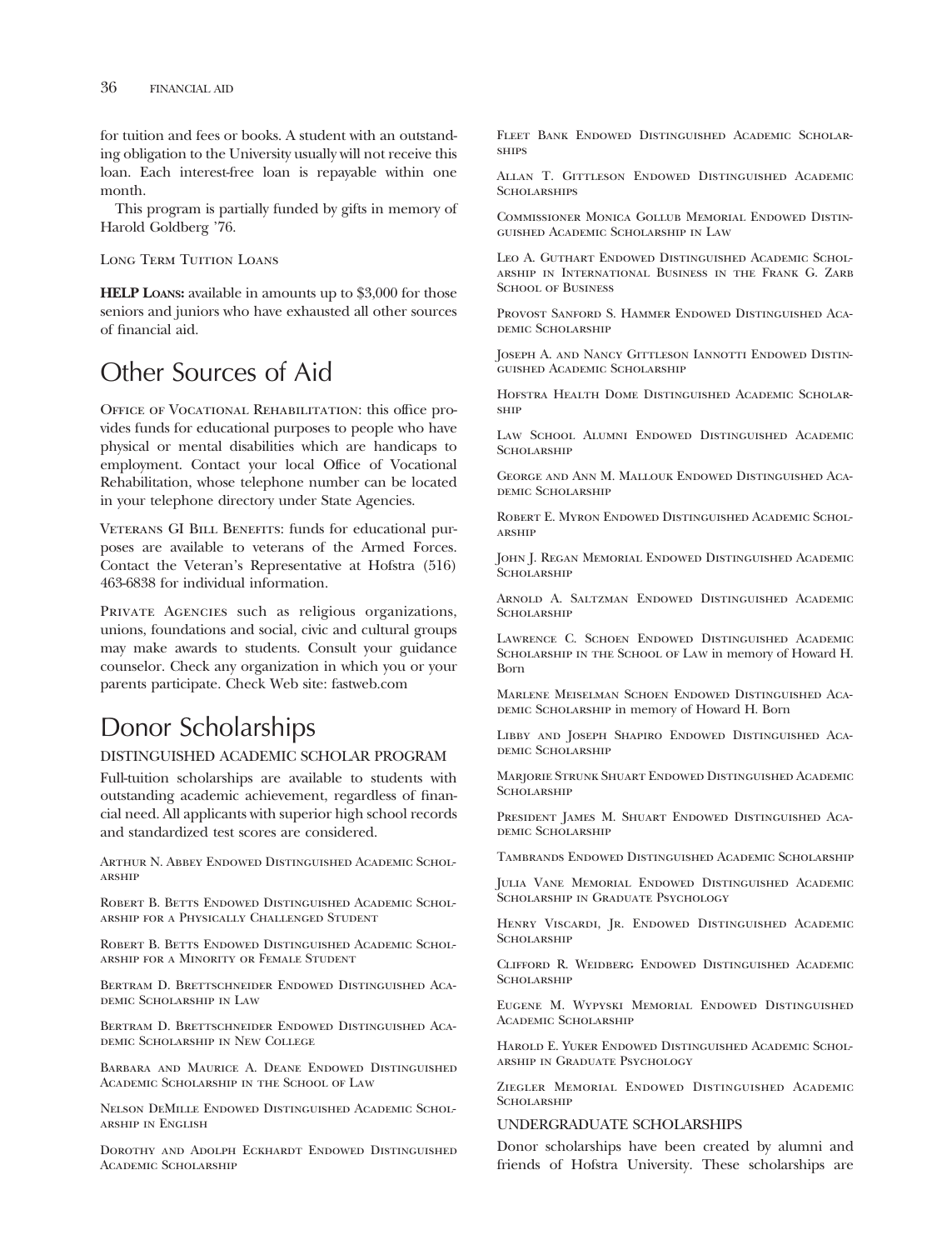100 Black Men of Long Island Inc. Scholarship: awarded to a student enrolled in the NOAH Program. Recommendation by the Director of the NOAH (New Opportunities at Hofstra) Program to the Office of Financial Aid.

1-800-flowers.com ENDOWED SCHOLARSHIP: awarded to a deserving student selected on the basis of scholastic achievement or potential and demonstrated fnancial need. Awarded by the Office of Financial Aid.

Frank W. Abrams Endowed Scholarships: awarded to qualifed students selected on the basis of academic excellence and financial need. Awarded by the Office of Financial Aid.

Nathalie Ackerman Theater Arts Scholarship: award to a deserving Theater Arts major entering his or her senior year who has exhibited great talent on stage or off (performance or writing) in his or her frst three years, has a cumulative GPA of at least 3.0, and has fnancial need. *Preference will be given to graduates of Great Neck South High School.* The Offce of FInancial Aid will award a \$750 scholarship upon the recommendation of the Chairperson of the Drama and Dance Department.

John Cranford Adams Endowed Scholarship: is presented to outstanding full-time students who have completed at least 58 semester hours; 50 must be in residence. This scholarship, established by the Hofstra Alumni Association to honor President Emeritus John Cranford Adams, may be renewed. Each recipient is named a John Cranford Adams Scholar. Awarded by the Office of Financial Aid.

Louise and Joel Adams Endowed Scholarship: awarded to a student planning a premed course of study or studying in the biological sciences. Selected on the basis of demonstrated economic need as well as scholastic achievement and potential.

Joseph Ades Memorial Scholarship: awarded to a Hofstra student in the Sigma Pi Fraternity International. The student must have successfully completed 24 undergraduate credits at Hofstra and achieved a minimum 2.5 grade point average. The student must also demonstrate outstanding commitment to Sigma Pi Fraternity and Hofstra University and need for fnancial assistance.

NATALIE I. ALLON ENDOWED SCHOLARSHIP: awarded to qualified deserving undergraduate students majoring in sociology. Recipients are selected on the basis of academic excellence and fnancial need. Recommendation by the Sociology Department to the Office of Financial Aid.

Alpha Psi Omega Honorary Endowed Scholarship: will be granted to four qualifed drama majors or minors (to a freshman for their sophomore year, to a sophomore for their junior year, to a junior for their senior year, and to a student in the area of theater production in honor of Dr. Swinney). Recommendation made by graduating seniors of Alpha Psi Omega, contingent on the approval of the faculty adviser, to the Office of Financial Aid.

Alpha Theta Beta Alumnae Endowed Scholarship: awarded to a qualifed undergraduate student who has completed three semesters as an active sister of the Sorority and is based on academic achievement and participation in extracurricular activities. Recommendation by Alpha Theta Beta.

Alumni Organization Endowed Scholarship: awarded to the offspring of Hofstra alumni who will be selected on the basis academic achievement or potential and demonstrated fnancial need. The Office of Financial Aid will award this scholarship upon the recommendation of the Executive Director of Alumni Relations.

Scott Arnel/Lee Spiegel Wrestling Scholarship: awarded to a deserving wrestler who will be selected on the basis of outstanding wrestling achievement, academic achievement or potential and demonstrated financial need. The Office of Financial Aid will award this scholarship upon the recommendation of the head wrestling coach and the Director of Athletics.

JOSEPH G. ASTMAN ENDOWED SCHOLARSHIP: awarded to a qualifed student selected on the basis of demonstrated fnancial need and academic achievement. Awarded by the Office of Financial Aid.

Astoria Federal Savings Endowed Scholarship: awarded to a qualifed undergraduate student who is a resident of Queens, Nassau or Suffolk county, selected on the basis of scholastic achievement or potential as well as demonstrated economic need. Awarded by the Office of Financial Aid.

Anna Herman Back Endowed Memorial Scholarship: awarded to a sophomore (minimum 2.5 GPA), junior or senior (minimum 3.0 GPA) pursuing a B.S. in Video/TV/Business with demonstrated financial need. The Financial Aid Office will award this scholarship upon the recommendation of the Dean of the School of Communication in consultation with the Audio/ Video/Film (AVF) faculty.

Stephen M. Balber Endowed Scholarship: awarded to a deserving student, or students, who will be selected on the basis of scholastic achievement or potential and demonstrated economic need. The Office of Financial Aid will award this scholarship.

BALLWEG FAMILY ENDOWED SCHOLARSHIP: awarded to one or more qualifed students selected on the basis of demonstrated economic need as well as scholastic achievement or potential. Recipient(s) must maintain an aggregate grade point average of 3.0. Awarded by the Offce of Financial Aid.

Edna T. and Henry Bang Endowed Memorial Scholarship: awarded to a qualifed student selected on the basis of academic excellence and financial need. Awarded by the Office of Financial Aid.

Bengt Barbaccia Endowed Memorial Scholarship: awarded to a qualifed junior or senior lacrosse athlete, selected on the basis of active community service, leadership capacity, overall athletic and scholastic accomplishments and demonstrated economic need as well as scholastic achievement of potential. Recommendation by the Head Lacrosse Coach to the Office of Financial Aid.

Donald Nelson Barnes Endowed Memorial Scholarship: awarded to one or more deserving students upon the recommendation of the Chairman of the Drama Department to the Office of Financial Aid.

Francis J. Baselice Wrestling Scholarship: awarded to a deserving wrestler who will be selected on the basis of outstanding wrestling achievement, academic achievement or potential and demonstrated financial need. The Office of Financial Aid will award this scholarship upon the recommendation of the head wrestling coach and the Director of Athletics.

JOHN F. BEITER ENDOWED SCHOLARSHIP: awarded to a member of the men's wrestling team with a  $B + (3.3)$  cumulative grade point average. The Office of Financial Aid will award the annual earnings of the endowment upon the recommendation of the Director of Athletics.

Caryl J. Benjamin Endowed Scholarship: awarded to a deserving student, residing in Hempstead, selected on the basis of scholastic achievement or potential as well as demonstrated economic need. Awarded by the Office of Financial Aid.

Angela M. Bennett Memorial Scholarship: awards of up to \$500 to female students who are active participants in student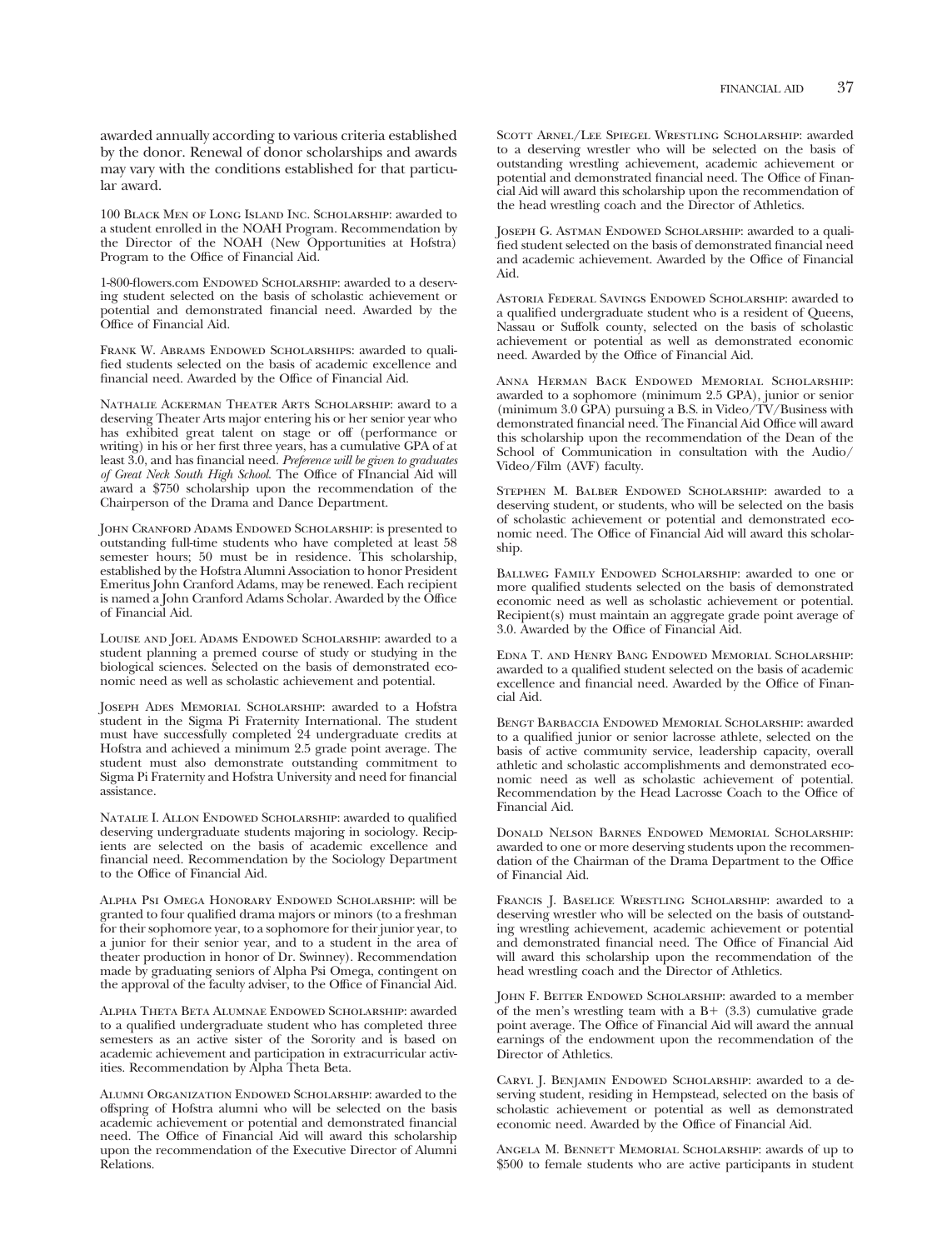activities and student government. Awarded by the Office of Financial Aid.

Eugene Bennett NOAH Endowed Scholarship: awarded to one or more deserving students on the basis of demonstrated fnancial need as well as scholastic achievement or potential. Recommendation by the Director of the NOAH Program to the Office of Financial Aid.

Joshua H. Bennett, Jr. Endowed Memorial Scholarship: dedicated to the men and women who gave their lives in the service of their country. Awarded to one or more qualifed students who will be selected on the basis of demonstrated economic need as well as scholastic achievement or potential. Awarded by the Office of Financial Aid.

Richard T. Bennett Endowed Scholarship: awarded to a deserving student(s) who will be selected on the basis of academic achievement or potential and demonstrated fnancial need. The Office of Financial Aid will award this scholarship.

Herman A. Berliner Endowed Scholarship: awarded to one or more students selected on the basis of demonstrated economic need as well as academic achievement. Preference given to student(s) from Hawaii. Awarded by the Office of Financial Aid.

Harriette and Bernyce Berman Endowed Scholarship: awarded to one or more returning students who are suffering from cancer or who have a parent that is suffering from or has died of cancer. If no student(s) meet these criteria, the scholarship will be awarded to one or more deserving students selected on the basis of academic achievement or potential and demonstrated fnancial need. Ms. Anita Ellis, Director of Student Activities at Hofstra University and Mr. Gary Berman will select the recipient(s) of the scholarship and notify the Office of Development of their selection.

Paul Bernon Endowed Memorial Scholarship: awarded to a qualifed student entering their sophomore or junior year in the Frank G. Zarb School of Business selected on the basis of academic excellence and fnancial need. Recommendation by the Dean of the Frank G. Zarb School of Business to the Office of Financial Aid.

Marvin I. Bernstein Endowed Communication Scholarship: awarded to a qualifed student in the School of Communication, Department of Journalism, selected on the basis of demonstrated economic need as well as scholastic achievement of potential. Recommendation by the Dean of the School of Communication to the Office of Financial Aid.

Irene and Ralph Bettum Endowed Scholarship at the FRANK G. ZARB SCHOOL OF BUSINESS: awarded to a qualified junior student selected on the basis of academic excellence and fnancial need. Recommendation by the Dean of the Frank G. Zarb School of Business to the Office of Financial Aid.

Black/Hispanic Alumni Association Scholarship: awarded to a student of African-American or Hispanic descent who has been an outstanding member of the Hofstra minority community. The recipient must have successfully completed 24 undergraduate credits at Hofstra and achieved a minimum grade point average of 2.0. Recommendation by the President and Scholarship Committee of the Black/Hispanic Alumni Association to the Office of Development.

Bogart's/Prince Family Endowed Athletic Scholarship: awarded to a qualifed student athlete, selected on the basis of overall athletic and scholastic accomplishments and demonstrated fnancial need. Recommendation by the Athletic Department to the Office of Financial Aid.

BONOMO ENDOWED SCHOLARSHIP: this sport-specific endowed scholarship will be awarded to a member of the men's basketball

team. Selected on the basis of academic achievement or potential and demonstrated financial need. Awarded by the Office of Financial Aid upon the recommendation of the Head Coach of the Men's Basketball team and the Director of Athletics.

Booster Alumni Endowed Spirit Scholarship: awarded to a sophomore, junior or senior who must be an active member of one of the following groups for at least one academic year: Cheerleading Squad, Kickline/Dance Team, Mascots, Pep Band or Twirling Corps. Applicants must have at least a 2.7 grade point average at the time of application. A complete application form with up to three recommendations must be submutted as outlined by the scholarship application. Additional criteria include school spirit, enthusiasm, and participation in the student spirit groups. Awarded by the Office of Financial Aid upon the recommendation of the Scholarship Committee of the Booster alumni.

S. Tapper Bragg, II, Endowed Memorial Scholarship for the Physically Challenged: awarded to a qualifed physically challenged student selected on the basis of demonstrated need as well as scholastic achievement or potential. Awarded by the Office of Financial Aid.

Robert M. Braun Endowed Scholarship in Accounting: awarded to a qualifed accounting student selected on the basis of demonstrated economic need as well as scholastic achievement or potential. Recommendation by the Dean of the Frank G. Zarb School of Business to the Offce of Financial Aid.

DR. EBEN BREED ENDOWED SCHOLARSHIP: awarded to qualified students selected on the basis of academic excellence and fnancial need. Awarded by the Office of Financial Aid.

JOHN W. BRENNAN ENDOWED SCHOLARSHIP: awarded to a qualifed physically disabled student(s) selected on the basis of academic achievement or potential and demonstrated fnancial need. Recommendation by the Advisement Office to the Office of Financial Aid.

Kenneth Brodlieb Endowed Scholarships: awarded to one or more economically disadvantaged student(s) selected on the basis of demonstrated scholastic achievement or potential. Awarded by the Office of Financial Aid.

Lou BRONZO ENDOWED BASEBALL SCHOLARSHIP: awarded to a deserving baseball player who has been selected on the basis of academic achievement or potential and fnancial need. Recommendation by the Director of Athletics to the Office of Financial Aid.

Carl C. Burnett Funeral Home, NOAH Scholarship: awarded to a deserving student residing in Hempstead selected on the basis of scholastic achievement or potential and demonstrated economic need. Awarded by the Office of Financial Aid.

Kenneth M. Caldwell Endowed Memorial Scholarship: awarded to deserving students who will be selected on the basis of academic achievement or potential and demonstrated fnancial need. *First preference will be given to children or spouses of victims of the September 11, 2001 tragedies.* 

PRESIDENT CALKINS ENDOWED SCHOLARSHIP: awarded to a qualifed student selected on the basis of academic achievement and financial need. Awarded by the Office of Financial Aid.

Campus Life Scholarship: awarded to a deserving student(s) who will be selected on the basis of academic achievement or potential and demonstrated financial need. The Office of Financial Aid will award this scholarship.

Carmangelo Joseph Capasso Memorial Scholarship: awarded to one or more qualifed students selected on the basis of academic excellence and fnancial need. Awarded by the Office of Financial Aid.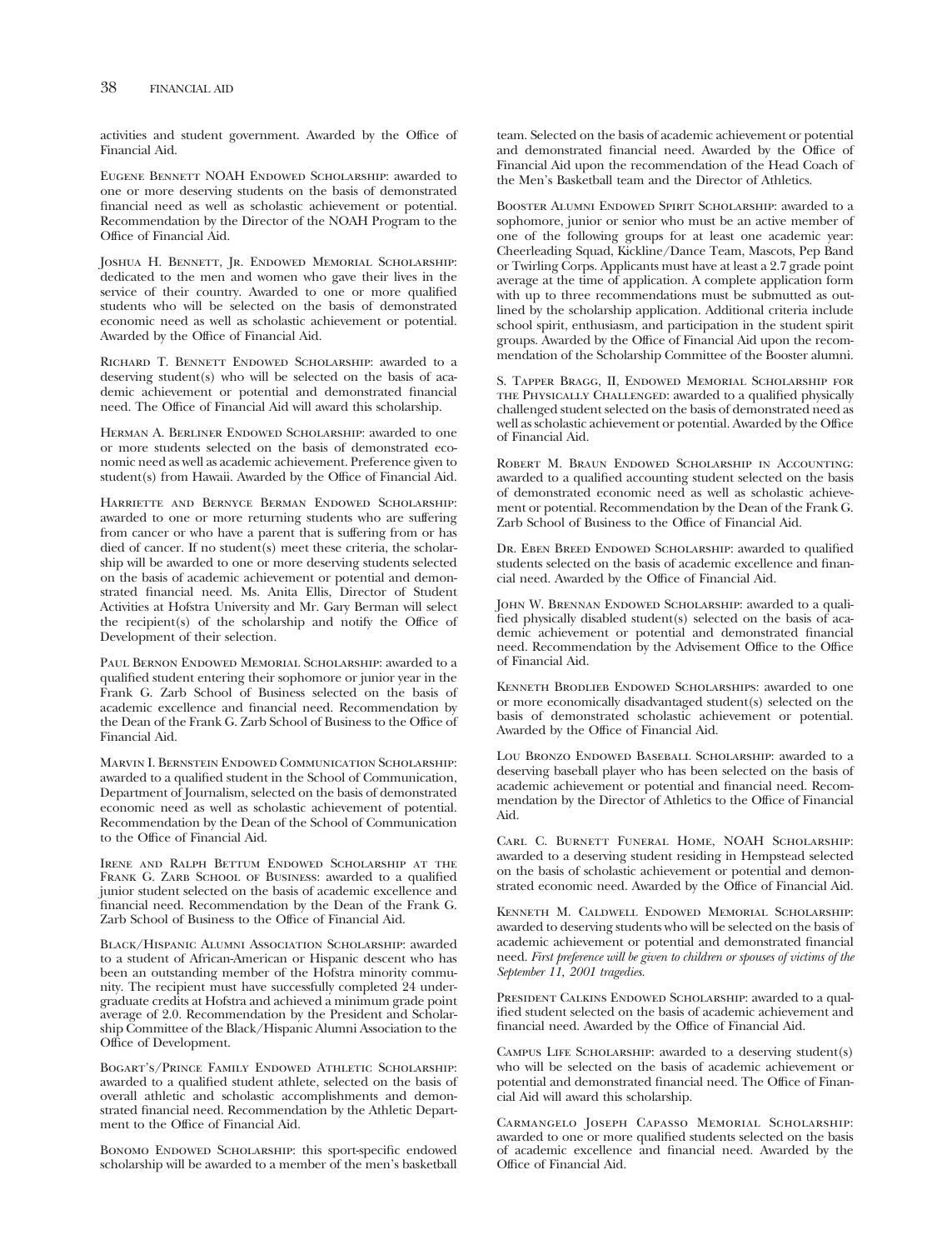MARY BETH CAREY ENDOWED SCHOLARSHIP: awarded to an entering freshman selected on the basis of scholastic achievement or potential and/or demonstrated economic need. Awarded by the Office of Financial Aid upon the recommendation of the Vice President for Enrollment Management.

Stephen B. Carlin and Walter W. Rudolph Endowed Memorial Scholarship: granted to qualifed incoming freshmen who are offsprings of Vietnam War veterans. Selection is based on scholastic average, participation in athletics and other extracurricular activities, and fnancial need. Applicants for and recipients of this scholarship must be undergraduate students and residents of the greater New York metropolitan area. Awarded by the Office of Financial Aid.

Jason Cefalu Endowed Memorial Scholarship: awarded to deserving students who will be selected on the basis of academic achievement or potential and demonstrated fnancial need. *First preference will be given to children or spouses of victims of the September 11, 2001 tragedies.* 

Chase Bank Scholarship: awarded to a deserving student(s) who will be selected on the basis of academic achievement or potential and demonstrated financial need. The Office of Financial Aid will award this scholarship.

Cheerleading Scholarship: awarded to a veteran member of the Cheerleading team who has contributed to the program unselfshly and consistently. Recommendation by a committee from the Office of Student Activities to the Office of Financial Aid.

Cheerleading Endowed Scholarship: awarded to one or more member(s) of the Cheerleading team who has been a member a minimum of two years, showing leadership and athletic skills which are exemplary, and is respected by peers. A minimum aggregate grade point average of 2.5 is required. Recommendation by a committee from the Office of Student Activities to the Office of Financial Aid.

Chronicle Alumni Scholarship: awarded to a qualifed student who has exemplifed the spirit and bond that can only be discovered through association with print media students. The student must have served for a minimum of one year in a leadership or signifcant capacity of the publication of the *Chronicle* and be viewed as a respected and admired leader by the student staff. The recipient must be in good standing with the University and must remain on the *Chronicle* staff for the academic year in which the scholarship is awarded. Recommendation by the President of the *Chronicle* Alumni Association to the Office of Financial Aid.

CHRONICLE ENDOWED SCHOLARSHIP: granted to one or more student(s) who has exemplifed the spirit and bond that can only be discovered through association with print media students. Student(s) must have served for a minimum of one year in a leadership or signifcant capacity of the publication and viewed as a respected and admired leader by the student staff. A minimum aggregate grade point average of 2.5 is required. Recommendation by a committee from the Office of Student Activities to the Office of Financial Aid.

Charles and Janet Churchill Endowed Scholarship: awarded to one or more students, involved with the Spirit Support Group, who will be selected on the basis of academic achievement and demonstrated fnancial need. Awarded by the Offce of Financial Aid.

Chistopher V. Cianciulli Memorial Endowed Scholarship: awarded to a qualifed student selected on the basis of demonstrated economic need as well as scholastic achievement or potential. Awarded by the Office of Financial Aid.

Emil V. Cianciulli Endowed Scholarship: awarded to a deserving student(s), selected on the basis of scholarship achievement or potential and demonstrated economic need. Awarded by the Office of Financial Aid.

Peter B. Clark Endowed Memorial Music Scholarship: awarded to a qualifed frst-year music student on the basis of demonstrated economic need as well as scholastic achievement or potential. The award may be renewed annually by recipients maintaining scholarly standards. Awarded by the Office of Financial Aid.

The Dorothea S. Clarke Endowed Scholarship: awarded to a student or students in the Master of Science, Literacy Studies and Special Education program and to a student or students enrolled in the Program for Academic Learning Skills (PALS). Recipients selected on the basis of demonstrated economic need and scholastic achievement or potential. Awarded by the Office of Financial Aid upon the recommendation of the Chairperson of the Literacy Studies Department and the Director of the Program for Academic Learning Skills (PALS).

CLASS OF 1949 ENDOWED SCHOLARSHIP: awarded to a qualified freshman selected on the basis of demonstrated economic need as well as scholastic achievement or potential. Awarded by the Office of Financial Aid.

Class of 1951 "Continuing the Tradition" Endowed Scholarship: awarded to a qualifed student or students each of whom must be a grandchild of a member of the class of 1951. Recommendation by a committee of class members to the Office of Financial Aid.

Susan Marie Clyne Endowed Memorial Scholarship: awarded to deserving students selected on the basis of academic achievement or potential and demonstrated fnancial need. First preference will be given to children or spouses of victims of the September 11, 2001 tragedies. The Financial Aid Office will award this scholarship.

Dr. James Coffman Wrestling Scholarship: awarded to the wrestler most likely to become an All-American. The Office of Financial Aid will award this scholarship upon the recommendation of the head wrestling coach and the Director of Athletics.

George and Adele Cohen Endowed Scholarship: awarded to a qualifed student or students selected on the basis of demonstrated economic need and scholastic achievement or potential. Awarded by the Office of Financial Aid.

Goldie Falcoff Cohen Endowed Memorial Scholarship: awarded to a deserving student(s) who will be selected on the basis of academic achievement or potential and demonstrated fnancial need. The Offce of Financial Aid will award this scholarship.

Kevin Colbert Endowed Memorial Scholarship: awarded to a walk-on member of the football team who will be selected on basis of academic achievement or potential and demonstrated financial need. The Office of Financial Aid will award this scholarship upon the recommendation of the head football coach and the Director of Athletics.

SCHOOL OF COMMUNICATION ALUMNI ASSOCIATION ENDOWED Scholarship: awarded to a deserving School of Communication major who will be selected on the basis of academic achievement or potential and demonstrated financial need. The Office of Financial Aid will award this scholarship upon the recommendation of the Dean of the School of Communication.

James and Mary Condon Endowed Memorial Scholarship: awarded to a qualifed student athlete selected on the basis of overall athletic and scholastic accomplishments and demonstrated fnancial need. Recommendation by the Athletic Department to the Office of Financial Aid.

JOHN J. CONEFRY, JR. ENDOWED SCHOLARSHIP: awarded to a deserving student or students, selected on the basis of scholastic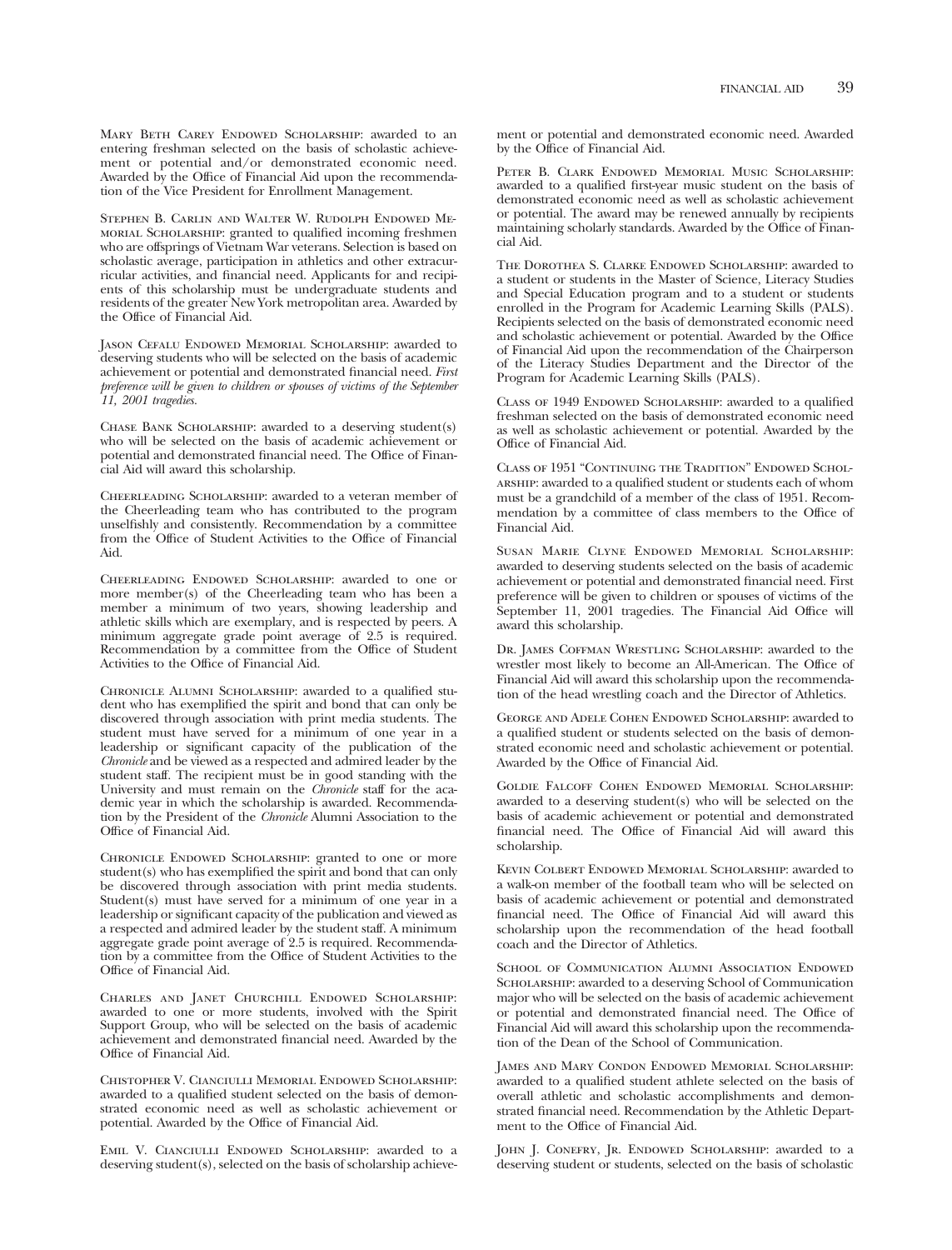achievement or potential as well as demonstrated economic need. Awarded by the Office of Financial Aid.

Eugene B. Connolly Endowed Scholarship: awarded to one or more entering freshmen, majoring in business, with a B or C scholastic average (not an "A" student), selected on the basis of demonstrated economic need as well as scholastic potential. Awarded by the Office of Financial Aid.

Consolidated Freightways Rosalie Giannone Endowed Memorial Scholarship: awarded to a full-time, upper-class, physically disabled student who is pursuing a career working with the physically disabled who will be selected on the basis of academic excellence and fnancial need. Recommendation by the Advisement Office to the Office of Financial Aid.

Corporate Development Council Endowed Scholarship: two-thirds of the interest earned will be granted to a qualifed undergraduate Frank G. Zarb School of Business student and one-third of the interest earned will be granted to a part-time night undergraduate Frank G. Zarb School of Business student. Both recipients selected on the basis of demonstrated economic need as well as scholastic achievement or potential. Recommendation by the Dean of the Frank G. Zarb School of Business to the Offce of Financial Aid.

CORVA FAMILY ENDOWED SCHOLARSHIP: awarded to a qualified student(s), selected on the basis of demonstrated economic need as well as scholastic achievement or potential. Awarded by the Office of Financial Aid.

Kathy and Christopher Corva Endowed Scholarship: awarded to a qualifed student(s) selected on the basis of demonstrated economic need as well as scholastic achievement. Awarded by the Office of Financial Aid.

Crown and Lance Alumni Endowed Scholarship: awarded to a deserving student(s) who is a member of Crown and Lance who will be selected on the basis of academic achievement or potential and demonstrated financial need. The Office of Financial Aid will award this scholarship upon the recommendation of the Crown and Lance Alumni.

Rita and Michael D'Amato Endowed Scholarship: awarded to a deserving student(s) who will be selected on the basis of academic achievement or potential and demonstrated fnancial need. The Office of Financial Aid will award this scholarship.

DANCE ENDOWED SCHOLARSHIP: awarded to one or more deserving student(s) selected on the basis of demonstrated economic need as well as scholastic achievement or potential. Recommendation by the Drama and Dance Department to the Office of Financial Aid.

DANCE TEAM ENDOWED SCHOLARSHIP: awarded to a member of the Dance Team who has been a member for at least two years, shows leadership and dance skills that are exemplary and is well respected by peers. A minimum aggregate grade point average of 2.5 is required. Awarded by the Offce of Financial Aid upon the recommendation of the Assistant Dean of Students, the Dance Team Coach, the Assistant Dance Team Coach, and a Campus Life representative.

Michele and James Cusack Endowed Scholarship: awarded to a deserving student selected on the basis of scholastic achievement or potential and/or demonstrated fnancial need. Awarded by the Office of Financial Aid.

DANTE FOUNDATION SCHOLARSHIP: awarded to a graduate of a high school located in Nassau or Suffolk Counties and must be a resident of either county. One parent must be of Italian ancestry. Recipient must demonstrate fnancial need, as well as academic achievement and potential. Awarded by the Office of Financial Aid.

David Datlof Endowed Memorial Scholarship: awarded to a deserving undergraduate student, selected on the basis of scholastic achievement or potential and/or demonstrated fnancial need. Preference will be given to students majoring in American or European 20th Century History. Awarded by the Office of Financial Aid upon the recommendation of the Chairperson of the History Department.

ROLAND H. DAVIS ENDOWED SCHOLARSHIP: awarded to a deserving student, residing in Hempstead, selected on the basis of scholastic achievement or potential as well as demonstrated economic need. Awarded by the Office of Financial Aid.

Delta Chi Delta Sorority Alumnae Endowed Scholarship: awarded to an undergraduate Delta Chi Delta sorority sister based on fnancial need and sorority participation. Eligibility requirements include membership in Delta Chi Delta, a minimum of four semesters at Hofstra, and a grade-point-average of 2.5. Recommendation by Delta Chi Delta Alumnae to the Office of Financial Aid.

HOMER DEMETRIOU ENDOWED SCHOLARSHIP: awarded to an outstanding mathematics major who has completed his/her sophomore year and who has taken at least one advanced course toward a mathematics major. The recipient should intend to have a professional career related to mathematics. The Office of Financial and Aid award the annual earnings of the endowment upon the recommendation of the Chairperson of the Mathematics Department.

Dr. Robert F. D'Esposito Endowed Scholarship: awarded to a deserving student(s) who will be selected on the basis of academic achievement or potential and demonstrated fnancial need. The Office of Financial Aid will award this scholarship.

Peggy Deutsch Endowed Memorial Scholarship: awarded to a qualifed full or part-time student(s) residing on Long Island recommended by the Director of the Mental Health Association of Nassau County, Inc., a similar Long Island mental health agency, or individual physician providing mental health care. The student(s) must have completed at least one year of college work with a cumulative 2.8 grade point average and demonstrate economic need. Recommendations made in consultation with the Donor and the Office of Financial Aid.

Lion De Vries Memorial Scholarship: awarded to a deserving student seelected on the basis of scholastic achievement or potential as well as demonstrated economic need. Awarded by the Office of Financial Aid.

Dimension Data ISG Annual Scholarship: awarded to a junior or senior woman student in the Frank G. Zarb School of Business, who is majoring in Business Computer Information Systems and has a G.P.A. of 3.5 or better. The recipient will also be eligible for a paid internship with ISG. The Office of Financial Aid will award this scholarship upon the recommendation of the Frank G. Zarb School of Business Scholarship Committee.

DIMENSION DATA ISG ENDOWED SCHOLARSHIP: awarded to a junior or senior woman student in the Frank G. Zarb School of Business, who is majoring in Business Computer Information Systems and has a G.P.A. of 3.5 or better. The recipient will also be eligible for a paid internship with ISG. The Office of Financial Aid will award this scholarship upon the recommendation of the Frank G. Zarb School of Business Scholarship Committee.

Jeffrey Dingle Endowed Memorial Scholarship: awarded to deserving students who will be selected on the basis of academic achievement or potential and demonstrated fnancial need. *First preference will be given to children or spouses of victims of the September 11, 2001 tragedies.* 

Gail Dobert Endowed Memorial Scholarship: awarded to one or more upperclass women, majoring in Political Science or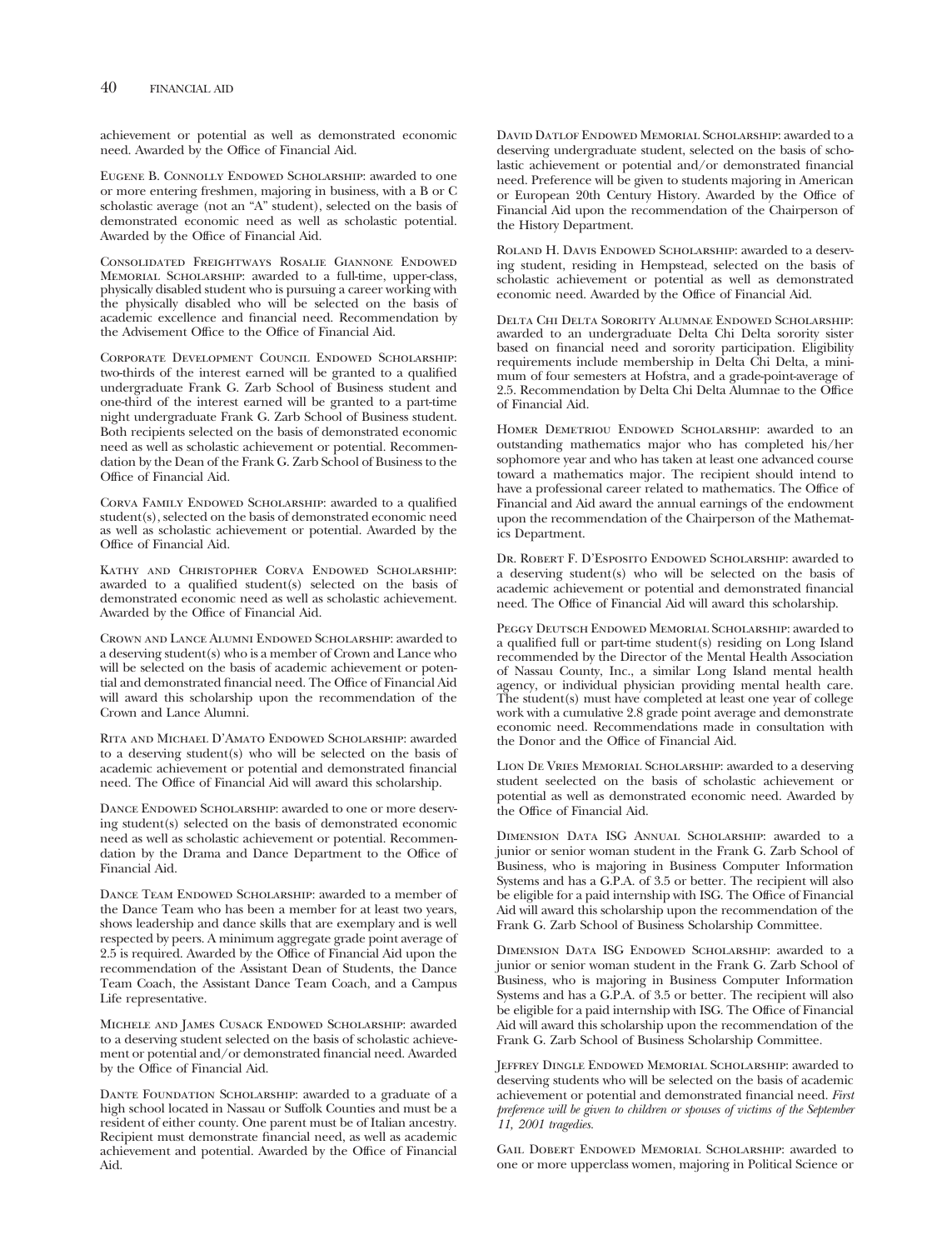International Affairs selected on the basis of demonstrated economic need as well as scholastic achievement. Awarded by the Office of Financial Aid.

DOLAN FAMILY ENDOWED SCHOLARSHIP: awarded to deserving junior or senior theater arts majors selected on the basis of academic achievement or potential and demonstrated fnancial need. The Financial Aid Office will award the scholarship upon the recommendation of the Gray Wig Alumni Theater Group in consultation with a representative of the Dolan Family.

DONOR MEMORIAL ENDOWED SCHOLARSHIP: awarded to one or more qualifed students selected on the basis of demonstrated economic need as well as scholastic achievement or potential. Awarded by the Office of Financial Aid.

Harry Busch Scholarship Howard Drucker Scholarship Samuel Eskin Scholarship Alan Faber Scholarship J. Vincent Fagan Scholarship Alexander Martin Fraser Scholarship Lorraine White Godfrey and Patricia O'Keefe Godfrey Scholarship J. O. Keller Scholarship Sibilla E. Kennedy Scholarship Ray Miller Scholarship Harmon Newell Scholarship Charles Walter Paul Scholarship Bruce Pfeffer Scholarship Dick Schwarzwaelder Scholarship Jeffrey Sheets Scholarship

Raymond Downey, Sr. Endowed Memorial Scholarship: awarded to a deserving wrestler who will be selected on the basis of outstanding wrestling achievement, academic achievement or potential and demonstrated financial need. The Office of Financial Aid will award this scholarship upon the recommendation of the head wrestling coach and the Director of Athletics.

Charles G. Drayton Endowed Scholarship: awarded to a qualifed student selected on the basis of academic excellence and financial need. Awarded by the Office of Financial Aid.

The James J. Duffy Endowed Scholarship: awarded to a student participating in intercollegiate athletics who has been accepted into or is already enrolled in a full-time baccalaureate program and has demonstrated through superior academic and athletic performance, the potential for outstanding achievement at Hofstra. Preference given to a football player. Awarded by the Offce of Financial Aid upon the recommendation of the Directors of Athletics.

Lyman (Bud) Dunnell Endowed Memorial Scholarship: awarded to a deserving student(s) who will be selected on the basis of academic achievement or potential and demonstrated financial need. The Office of Financial Aid will award this scholarship.

Charles R. Dyon, Jr. U.S. Marine Corps Endowed Scholarship: awarded to honorably discharged marines, their sons, daughters or grandchildren selected on the basis of demonstrated economic need as well as scholastic achievement or potential. Awarded by the Office of Financial Aid.

Patricia A. Dyon Endowed Memorial Scholarship in BROADCAST JOURNALISM: awarded to a deserving undergraduate student, majoring in Broadcast Journalism, selected on the basis of scholastic achievement or potential as well as demonstrated economic need. Awarded by the Office of Financial Aid upon recommendation of the Chairperson of the Department of Journalism and Mass Media Studies.

EAB Endowed Scholarships in the Frank G. Zarb School of Business: awarded to one or more deserving students participating in the summer exchange program with Erasmus University or to students in the Zarb School of Business who are participating in other recognized study programs in The Netherlands. Recommendation by the Dean of the Frank G. Zarb School of Business and the Coordinator of the Erasmus Program to the Office of Financial Aid.

ANITA ELLIS ENDOWED SCHOLARSHIP: awarded to one or more deserving student(s) who has served in a leadership capacity in fraternity/sorority affairs for a minimum of one year and maintains a minimum grade-point-average of 2.4. The student(s) must be active in his/her organization and/or fraternal government. Graduating seniors are not eligible. Recommendation by Anita Ellis to the Offce of Financial Aid.

JAMES W. ELLIS JR. SCHOLARSHIP: awarded to deserving student(s) or student group(s) demonstrating fnancial need other than for tuition. Recommendation by Anita Ellis to the Office of Development.

JAMES W. ELLIS, JR. ENDOWED SCHOLARSHIP: awarded to one or more returning student(s) who is suffering from cancer or who has a parent that is suffering or has died of cancer. If no student(s) meets this criteria, the scholarship is then awarded to one or more members of the fraternity or sorority community. Recommendation by Anita Ellis to the Office of Financial Aid.

MARIE ELLIS ENDOWED SCHOLARSHIP: awarded to a deserving student with a documented learning disability who is involved in co-curricular activities. The recipient must maintain a 2.4 GPA. If no student meets these criteria, the committee will award the scholarship to a deserving student based on academic achievement or potential and/or demonstrated fnancial need. A committee consisting of the donor and a member of the Office of Student Activities will select a recipient(s) and notify the Office of Financial Aid.

Sondra Solotaroff Enzer Music Scholarship: awarded to an incoming freshman pianist music major(s) based on musical and academic achievement or potential. If a freshman candidate cannot be identifed, the scholarship shall be awarded to a continuing music major of any level. This scholarship shall be renewable provided the recipient(s) meets the renewal criteria set forth in the Hofstra University *Bulletin* and various department requirements. The Financial Aid Offce will award this scholarship upon the recommendation of the chairperson of the music department.

Epsilon Sigma Endowed Scholarship: awarded to an active Epsilon Sigma member, either as an undergraduate or as an alumnus, for a period of one year. The recipient should have maintained a 2.7 grade-point average during his/her studies at Hofstra and be an active participant in extra-curricular activities. Recommendation made by the Scholarship Committee of Epsilon Sigma to the Office of Financial Aid.

Gunnar Esiason Endowed Scholarship: a full-tuition scholarship awarded to a deserving full-time undergraduate student(s) whose service and commitment to the prevention and cure of cystic fbrosis is exemplary or to a student who has cystic fbrosis or who has a family member stricken with the disease. An application is required. Recommendation by a committee from the Offce of Student Activities to the Offce of Financial Aid.

WEEB EWBANK ENDOWED SCHOLARSHIP: awarded to one or two academically qualifed scholar-athletes who demonstrate outstanding athletic ability, exceptional qualities of sportsmanship, participation in cocurricular activities and fnancial need. Recommendation by the Director of Athletics to the Office of Finanical Aid.

Faculty Memorial Endowed Scholarships: awarded to one or more qualifed students selected on the basis of demonstrated economic need as well as scholastic achievement or potential. Awarded by the Office of Financial Aid.

Charles Calitri Scholarship

William H. Childs Scholarship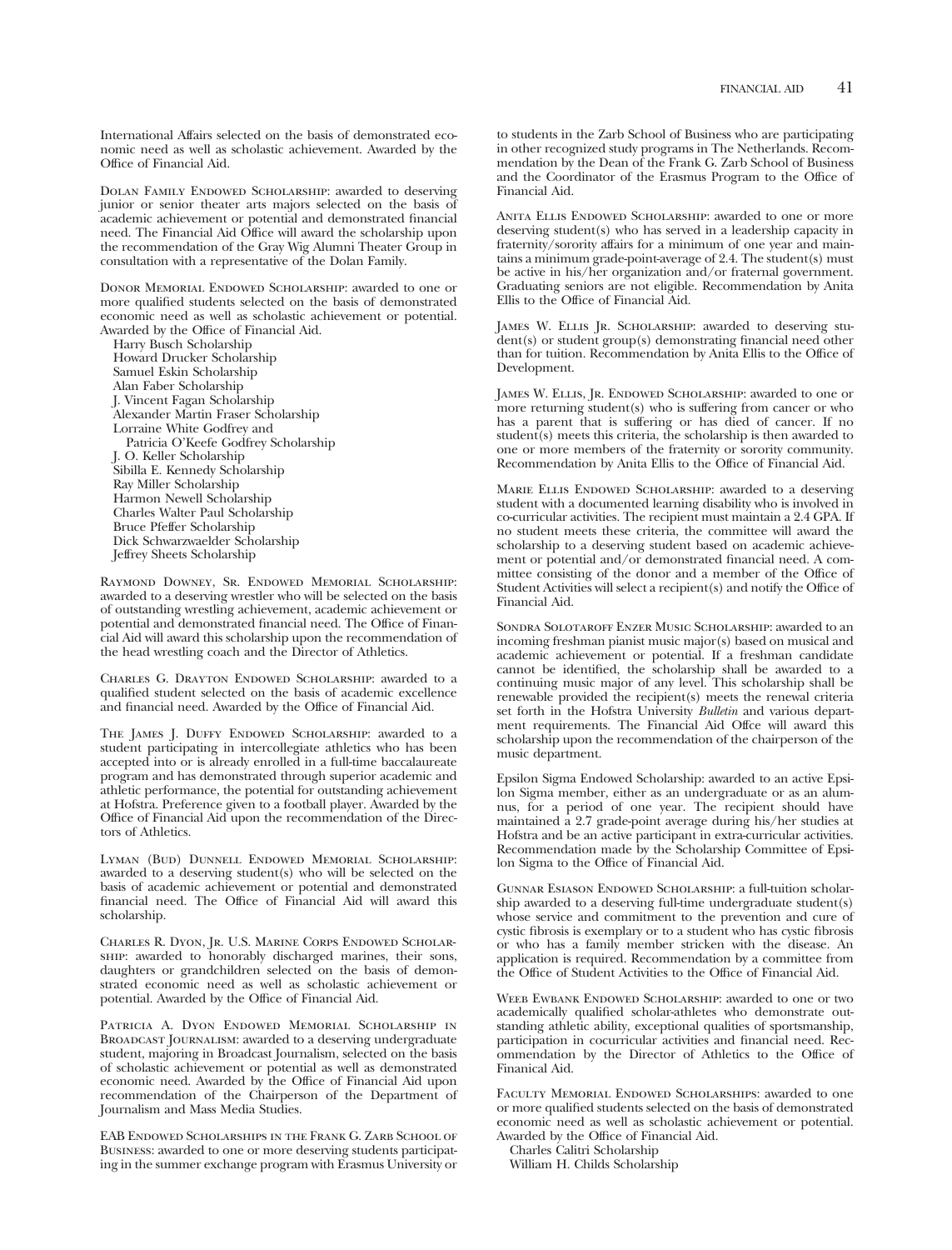JOHN W. FAGER ENDOWED MEMORIAL SCHOLARSHIP: awarded to one or more qualifed students who are graduates of Hempstead High School selected on the basis of demonstrated economic need as well as scholastic achievement or potential. Awarded by the Office of Financial Aid.

The Gray Wig Jim Fellman Endowed Scholarship: awarded to a qualifed student majoring in music selected on the basis of demonstrated economic need as well as scholastic achievement or potential. Recommendation by Gray Wig to the Office of Financial Aid.

David and Esther Filderman Endowed Scholarship in Philosophy: this annual award is competitive and based upon academic excellence in philosophy and fnancial need. Recommendation by the Department of Philosophy to the Office of Financial Aid.

Andrew Fisher Endowed Memorial Scholarship: awarded to deserving students who will be selected on the basis of academic achievement or potential and demonstrated fnancial need. *First preference will be given to children or spouses of victims of the September 11, 2001 tragedies.* 

Richard Fitzsimons Endowed Memorial Scholarship: awarded to deserving students who will be selected on the basis of academic achievement or potential and demonstrated fnancial need. *First preference will be given to children or spouses of victims of the September 11, 2001 tragedies.* 

Florence Flegenheimer Endowed Memorial Scholarship: awarded to a qualifed student(s) selected on the basis of scholastic achievement or potential and fnancial need. Awarded by the Office of Financial Aid.

Ira Flesch Endowed Memorial Scholarship: established in memory of Ira Flesch, a former trustee of Hofstra University. Awarded to qualifed students selected on the basis of academic excellence and financial need. Awarded by the Office of Financial Aid.

Patricia and William Fowler, Jr. Endowed Scholarship: awarded to a deserving lacrosse or football player selected on the basis of demonstrated economic need as well as scholastic achievement or potential. Preference given to a catholic high school graduate. Awarded by the Office of Financial Aid upon the recommendation of the Director of Athletics.

Gartland Family Endowed Scholarship: awarded to a deserving African American or Hispanic undergraduate student pursuing a degree in the Frank G. Zarb School of Business or pursuing a degree in Engineering or Computer Science in the Hofstra College of Liberal Arts and Sciences. Selected on the basis of scholastic achievement or potential and demonstrated fnancial need. If no deserving African American or Hispanic undergraduate student can be identifed, the scholarship will be awarded to a deserving undergraduate student in the Frank G. Zarb School of Business or pursuing a degree in Engineering or Computer Science in the Hofstra College of Liberal Arts and Sciences selected on the basis of scholastic achievement and demonstrated financial need. Awarded by the Office of Financial Aid.

General Endowed Athletic Scholarship: awarded to a deserving student athlete(s) who will be selected on the basis of academic achievement or potential and demonstrated fnancial need. The Office of Financial Aid will award this scholarship upon the recommendation of Director of Athletics.

KATHLEEN GERLA ENDOWED SCHOLARSHIP: awarded to a qualifed student(s) selected on the basis of demonstrated economic need as well as scholastic achievement or potential. Awarded by the Office of Financial Aid.

Joseph Giacalone Endowed Memorial Scholarship: established to honor Joseph Giacalone. Awarded to a third-year student majoring in economics, engineering, regional planning or business and who demonstrates fnancial need, academic excellence and a commitment to furthering the economic wellbeing of Long Island. Awarded by the Office of Financial Aid.

Girl Scout Gold Award Scholarship: awarded to a freshman or transfer student who has received the Girl Scout Award within three years of application to the University and who must be in the top ten percent of her high school graduating class and have attained a score of at least 1070 on the SAT's (ACT equivalent of 23). If a transfer student, the student must have completed 24 credits in a previously accredited insitution(s) and earned a 3.5 cumulative average or better at all previously attended schools. Preference will be given to a Girl Scout Gold Award recipient from Long Island, New York. Awarded by the Office of Financial Aid.

Lionel M. Goldberg/Alexander & Alexander Endowed SCHOLARSHIP IN THE FRANK G. ZARB SCHOOL OF BUSINESS: awarded in the spring of each year to a Frank G. Zarb School of Business student who is completing their sophomore year in the business program, is in good standing, and displays an interest in the insurance feld. Recommendation by the Dean of the Frank G. Zarb School of Business to the Offce of Financial Aid.

Matthew Chappell-Herman Goldberg Endowed Memorial FUND: awarded to undergraduate students majoring in psychology. Recommendations are made by the Faculty Committee of the Undergraduate Program in Psychology.

HAROLD H. FOGG ENDOWED SCHOLARSHIP: awarded to a deserving Frank G. Zarb School of Business major who will be selected on the basis of academic achievement or potential and demonstrated financial need. The Office of Financial Aid will award this scholarship upon the recommendation of the Frank G. Zarb School of Business Scholarship Committee.

Geraldine and Marten Ginsburg Endowed Scholarship: awarded to a Nassau County Community College transfer student majoring in theater arts who will be selected on the basis of academic achievement or potential and demonstrated fnancial need. The Office of Financial Aid will award this scholarship upon the recommendation of the Gray Wig Alumni Theater Group.

Eugene and Judy Goldman Endowed Scholarship: awarded to a qualifed student or students selected on the basis of demonstrated economic need as well as scholastic achievement or potential. Awarded by the Office of Financial Aid.

Kermit Gordon and Morton Beroza Directors of Inter-County Wholesalers Association Endowed Scholarship: awarded to two deserving undergraduate students and one deserving graduate student selected on the basis of scholastic achievement or potential and demonstrated economic need. Awarded by the Office of Financial Aid.

Herntz P. Graham, II Memorial Scholarship: awarded to a qualifed student who is a member of the Haitian Student Organization at Hofstra University. The student must maintain a grade point average of 3.0. The recipient will also be selected on the basis of demonstrated economic need as well as scholastic achievement or potential. Recommendation by the Haitian Student Organization to the Office of Financial Aid.

GRAY WIG ENDOWED SCHOLARSHIP: awarded to a qualified technical drama student selected on the basis of demonstrated economic need as well as scholastic achievement or potential. Recommendation by Gray Wig to the Office of Financial Aid.

Michael and Linda Greenseid Endowed Scholarship: awarded to a deserving student(s) selected on the basis of scholastic achievement and demonstrated economic need. Awarded by the Office of Financial Aid.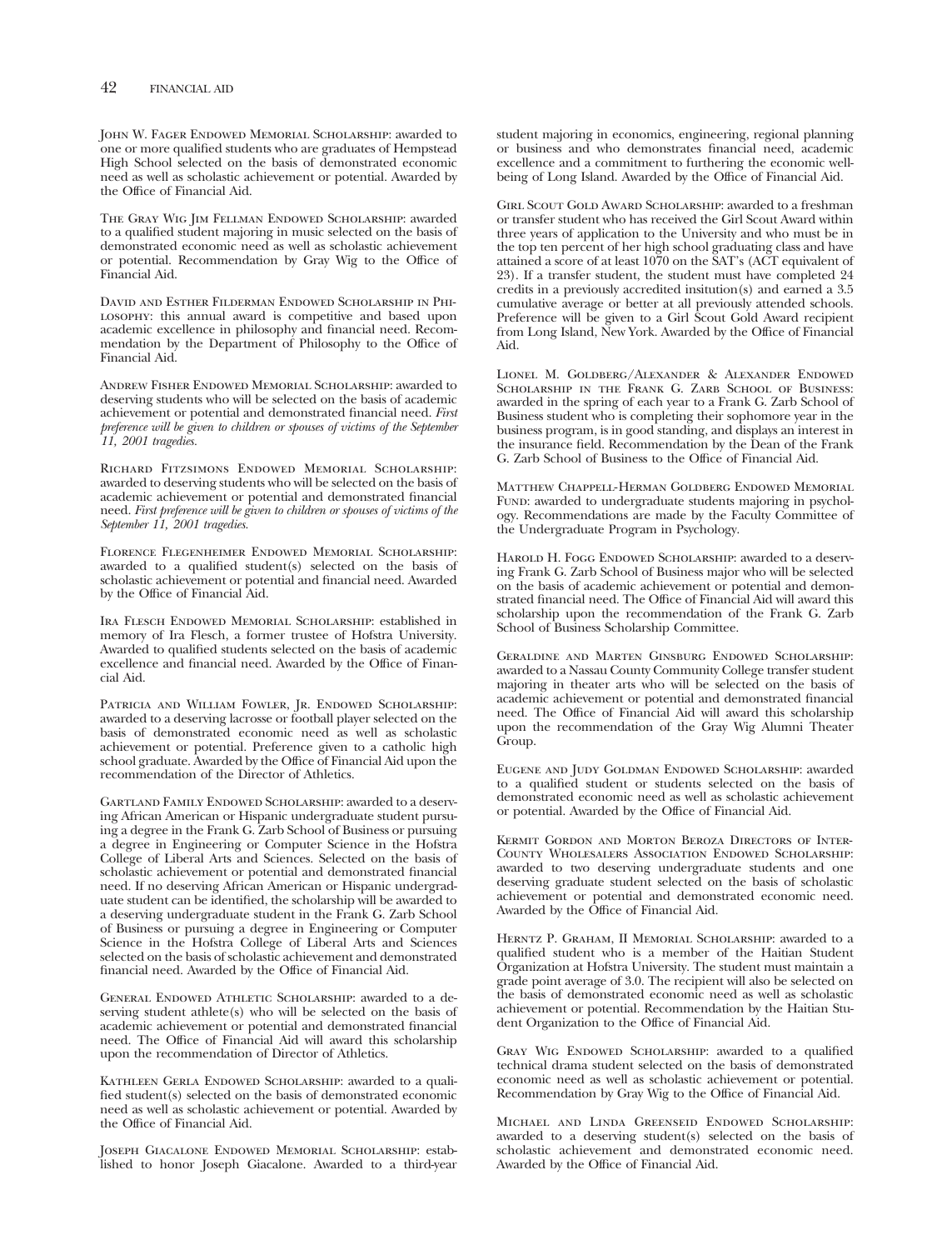Grumman Corporation Endowed Scholarship: awarded to a qualifed engineering or computer science student(s) selected on the basis of academic achievement or potential and demonstrated financial need. Awarded by the Office of Financial Aid.

STEVE GUTMAN ENDOWED SCHOLARSHIP: awarded to a qualified student or students selected on the basis of demonstrated economic need as well as scholastic achievement or potential. Awarded by the Office of Financial Aid.

Ulric Haynes, Jr. Endowed Frank G. Zarb School of Business Scholarship: awarded to a qualifed Frank G. Zarb School of Business student on the basis of demonstrated economic need as well as scholastic achievement or potential. Recommendation by the Dean of the Frank G. Zarb School of Business to the Office of Financial Aid.

HCLAS (x-session in London) International Study Scholarship: awarded to deserving students, majoring in English, who are eligible for the X-session in London International Study Program. The recipient(s) will be selected on the basis of demonstrated fnancial need as well as academic achievement. This scholarship will be awarded by the Director of the X-Session in London International Study Program.

PAUL HEARNE ENDOWED MEMORIAL SCHOLARSHIP: awarded to a qualifed student or students with a disability. Awarded to the Offce of Financial Aid.

William Randolph Hearst NOAH Endowed Scholarship: awarded to participants in the NOAH Program selected on the basis of superior academic achievement, fnancial need, and departmental recommendation.

Hempstead Elks Endowed Memorial Scholarship: one, up to full-tuition and fees awarded to a qualifed graduate of one of the following high schools: H. Frank Carey, Carle Place, Chaminade, W. Tresper Clarke, East Meadow, Garden City, Hempstead, Mineola, St. Paul's, Uniondale, Westbury, West Hempstead. Awarded by the Office of Financial Aid.

Hempstead for Hofstra/Hofstra for Hempstead Commit-TEE SCHOLARSHIPS: awarded to residents of Hempstead based on academic achievement and fnancial need. Awarded by the Office of Financial Aid.

Ace Canvas Scholarship Caryl J. Benjamin Endowed Scholarship Wilbur F. Breslin Scholarship Manny Brown Scholarship Carl C. Burnett Funeral Home, Inc., Scholarship Coca Cola Scholarships Concepts Unlimited Christopher Adams Scholarship John J. Conefry, Jr. Scholarship Roland H. Davis Endowed Scholarship John T. DeLalio Scholarship Dexter Realty/1188 Realty Scholarship Cynthia Diaz-Wilson Scholarship SHEILA D. ELLIOTT SCHOLARSHIP David F. Hancock Scholarship Hanna Carpet, Inc. Scholarship Hempstead Transportation Service Inc. and Top Hat **SCHOLARSHIP** Hempstead/Uniondale Rotary Club/Arthur Lem Scholarship Abraham and Molly Janvey Endowed Scholarship Philip and Beatrice Janvey Endowed Scholarship Tork Johansen Endowed Memorial Scholarship Dr. Lindmichellebaron/Hezekiah Brown Scholarship Rochelle and Irwin A. Lowenfeld Scholarship Mary Merritt/Jacqueline Jackson Scholarship New Finmen Scholarship

Pirinea & Company CPA's, PC Scholarship Pirinea & Company, P.C. Scholarship Sarah B. Press Endowed Scholarship Phyllis Ramsey Hair International Scholarship Rising Star Program Scholarship Louisa and Jerry Rugg Scholarship Saul G. and Ethel P. Shapiro Endowed Scholarship The Sheldrake Organization/Perry's Hub Auto Care SCHOLARSHIP WILHELM AND JOLANDA STAUBER SCHOLARSHIP Julie P. Sutherland Scholarship Terranova Grand Florist Scholarship United Parcel Service Scholarship Gerald G. Wright Endowed Scholarship Zimmerman/Edelson Scholarship

Hempstead for Hofstra/Hofstra for Hempstead Endowed SCHOLARSHIP: awarded to one or more deserving student(s), residing in the Village of Hempstead, selected on the basis of demonstrated economic need as well as scholastic achievement or potential. Awarded by the Office of Financial Aid.

The Hennessy Family Endowed Scholarship: awarded to a deserving student(s) who will be selected on the basis of academic achievement or potential and demonstrated fnancial need. The Office of Financial Aid will award this scholarship.

Paul Hermansen Endowed Memorial Scholarship: awarded to a qualifed student or students with economic need, someone who would not be able to continue his or her education at Hofstra University without assistance. Awarded by the Office of Financial Aid.

John Steven Hernandez Memorial Scholarship: awarded to a deserving student selected on the basis of demonstrated enonomic need as well as scholastic achievement or potential. Awarded by the Office of Financial Aid.

Elaine R. Hirsh Endowed Scholarship: awarded to a qualifed student selected on the basis of demonstrated need as well as scholastic achievement. Awarded by the Office of Financial Aid.

Dorothy Hoag Endowed Memorial Scholarships: awarded to students on the basis of demonstrated economic need as well as scholastic achievement or potential, with particular attention to students in the felds of music and/or women's athletics.

Hofstra College of Liberal Arts and Sciences Emeritus PROFESSORS ENDOWED SCHOLARSHIP: awarded to a first semester sophomore, majoring in the Hofstra College of Liberal Arts and Sciences, selected on the basis of academic excellence and good character and who has completed at least 30 hours of course work at Hofstra. Recommendation by the Dean of the Hofstra College of Liberal Arts and Sciences to the Office of Financial Aid.

Hofstra USA Productions Theater Student Scholarship: awarded to a deserving theater arts major who will be selected on the basis of academic achievement or potential and demonstrated financial need. The Office of Financial Aid will award this scholarship upon the recommendation of the chairperson of the theater arts department.

Hofstra Cultural Center Judaic Studies Endowed Scholarship: awarded to a deserving student or students selected on the basis of scholastic achievement or potential and/or demonstrated financial need. Awarded by the Office of Financial Aid upon the recommendation of the Judaic Studies faculty members of the Department of Comparative Literature and Languages.

Hofstra University Employees Endowed Scholarship: awarded to a qualifed student selected on the basis of academic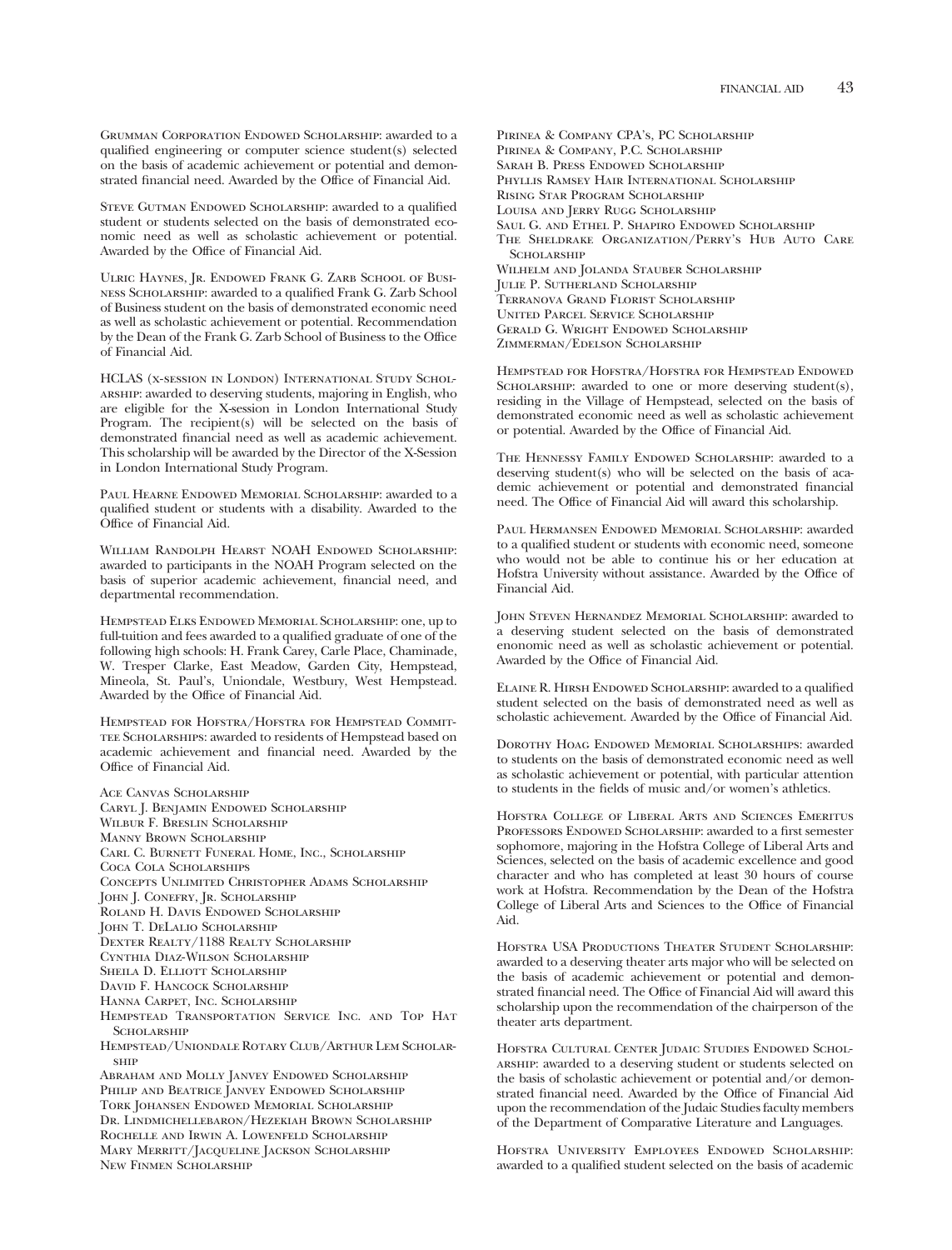achievement and financial need. Awarded by the Office of Financial Aid.

Hofstra University Endowed General Scholarship: awarded to a deserving student(s) who will be selected on the basis of academic achievement or potential and demonstrated financial need. The Office of Financial Aid will award this scholarship.

Hofstra University Endowed Music Scholarship: awarded to deserving music majors based on academic and musical achievement and demonstrated fnancial need. The Financial Aid Office will award this scholarship upon the recommendation of the chairperson of the music department.

Hofstra University Gospel Ensemble Scholarship: a \$500 award will be granted to a member of the Hofstra University Gospel Ensemble who will be selected on the basis of demonstrated economic need as well as scholastic achievement or potential. Awarded by the Office of Financial Aid.

Hofstra Veterans Alumni Chapter Endowed Scholarship: awarded to one or more matriculated student(s) at Hofstra University who are honorably discharged veterans, their children, grandchildren, or great-grandchildren, selected on the basis of demonstrated economic need or scholastic achievement or potential. The recipient(s) must remain in good standing while at Hofstra University. Recommendation by the Hofstra Veterans Alumni Chapter to the Offce of Financial Aid.

H.O.L.A. Annual Scholarship: awarded to a deserving student(s) who are members of H.O.L.A. who will be selected on the basis of academic achievement or potential and demonstrated fnancial need. The Offce of Financial Aid will award this scholarship.

Holtz Rubenstein/William J. Holtz Endowed Memorial SCHOLARSHIP: awarded to one or more full-time students majoring in Accounting, beginning their junior year at Hofstra and is a resident of Long Island selected on the basis of demonstrated civic contribution and fnancial need. The recipient must maintain a grade point average of 3.0 or greater. Recommendation by the Dean of the Frank  $\ddot{G}$ . Zarb School of Business to the Office of Financial Aid.

Douglas Hoyne Endowed Memorial Scholarship: awarded to a deserving graduate Special Education major who demonstrates caring, compassion, and sensitivity; demonstrates commitment and dedication to the profession, focuses on a student's potential rather than his/her weaknesses and fosters a loving, structured and challenging environment. The Office of Financial Aid will award the annual earnings of the endowment upon the recommendation of the Director of the Special Education program and the Dean of the School of Education and Allied Human Services.

Deanna Hunter Endowed Memorial Scholarship: awarded to a deserving student(s) who will be selected on the basis of academic achievement or potential and demonstrated fnancial need. The Office of Financial Aid will award this scholarship.

Joseph Hunter Endowed Memorial Scholarship: awarded to deserving students who will be selected on the basis of academic achievement or potential and demonstrated fnancial need. *First preference will be given to children or spouses of victims of the September 11, 2001 tragedies.* 

Kenneth A. Hutcheson Endowed Scholarship: awarded to one or more deserving students selected on the basis of demonstrated economic need, scholastic achievement or potential. Awarded by the Office of Financial Aid.

Abraham and Molly Janvy Endowed Scholarship: awarded to a deserving student, residing in Hempstead, selected on the basis of scholastic achievement or potential as well as demonstrated economic need. Awarded by the Office of Financial Aid.

Philip and Beatrice Janvy Endowed Scholarship: awarded to a deserving student, residing in Hempstead, selected on the basis of scholastic achievement or potential as well as demonstrated economic need. Awarded by the Office of Financial Aid.

Tork Johansen Endowed Memorial Scholarship: awarded to a deserving student, residing in Hempstead, selected on the basis of scholastic achievement or potential as well as demonstrated economic need. Awarded by the Office of Financial Aid.

Dale A. Kagan Scholarship in Memory of Oliver Niehouse: awarded to a marketing major with demonstrated fnancial need and a minimum cumulative grade point average of 3.3. Possible candidates should also be involved in some type of extra curricular activity or activities. The Office of Financial Aid will award this scholarship upon the recommendation of the Dean of the Frank G. Zarb School of Business.

ELLIOTT S. KAHN ENDOWED SCHOLARSHIP: awarded to a qualifed student who is an active member of the basketball team. Recommendation by the basketball coach to the Office of Financial Aid.

Douglas G. Karpiloff Endowed Memorial Scholarship: awarded to deserving students who will be selected on the basis of academic achievement or potenital and demonstrated fnancial need. *First preference will be given to children or spouses of victims of the*  September 11, 2001 tragedies. The Office of Financial Aid will award this scholarship.

ROBERT KATZ ENDOWED SCHOLARSHIP: awarded to a qualified Frank G. Zarb School of Business student selected on the basis of demonstrated economic need as well as scholastic achievement or potential. Recommendation by the Dean of the Frank G. Zarb School of Business to the Office of Financial Aid.

Florence and Robert Kaufman Endowed Scholarship: awarded to a deserving student(s) who will be selected on the basis of academic achievement or potential and demonstrated financial need. The Office of Financial Aid will award this scholarship.

LAINIE KAZAN ENDOWED SCHOLARSHIP: awarded to a qualified student(s) selected on the basis of academic excellence and demonstrated economic need. Awarded by the Office of Financial Aid.

Barry Andrew Kearsley Endowed Memorial Scholarship: awarded to a qualifed freshman majoring in drama based on the following criteria: the recipient is a stage management major or has a strong interest in stage management; or a design-tech student; or an acting major who has demonstrated an exceptional contribution in the area of design-tech. This award may be renewed for the same recipient for a period of four years. Recommendation by the Drama Department to the Office of Financial Aid.

Jeff Keller and Delores Fredrich Endowed Scholarship: awarded to a deserving student(s) selected on the basis of academic achievement or potential and demonstrated fnancial need. The Financial Aid Office will award this scholarship.

Joseph A. Kelly Endowed Memorial Scholarship: awarded to deserving students who will be selected on the basis of academic achievement or potential and demonstrated fnancial need. *First preference will be given to children or spouses of victims of the September* 11, 2001 tragedies. The Office of Financial Aid will award this scholarship.

Stanley J. Kendrick Endowed Memorial Scholarship: awarded to qualifed students who demonstrate fnancial need, outstanding qualities of perserverance, and academic dedication and effort in physics. Recommendation by the Physics Department to the Office of Financial Aid.

Stephen Kerekes Endowed Memorial Scholarship: awarded to a qualifed student majoring in the feld of English selected on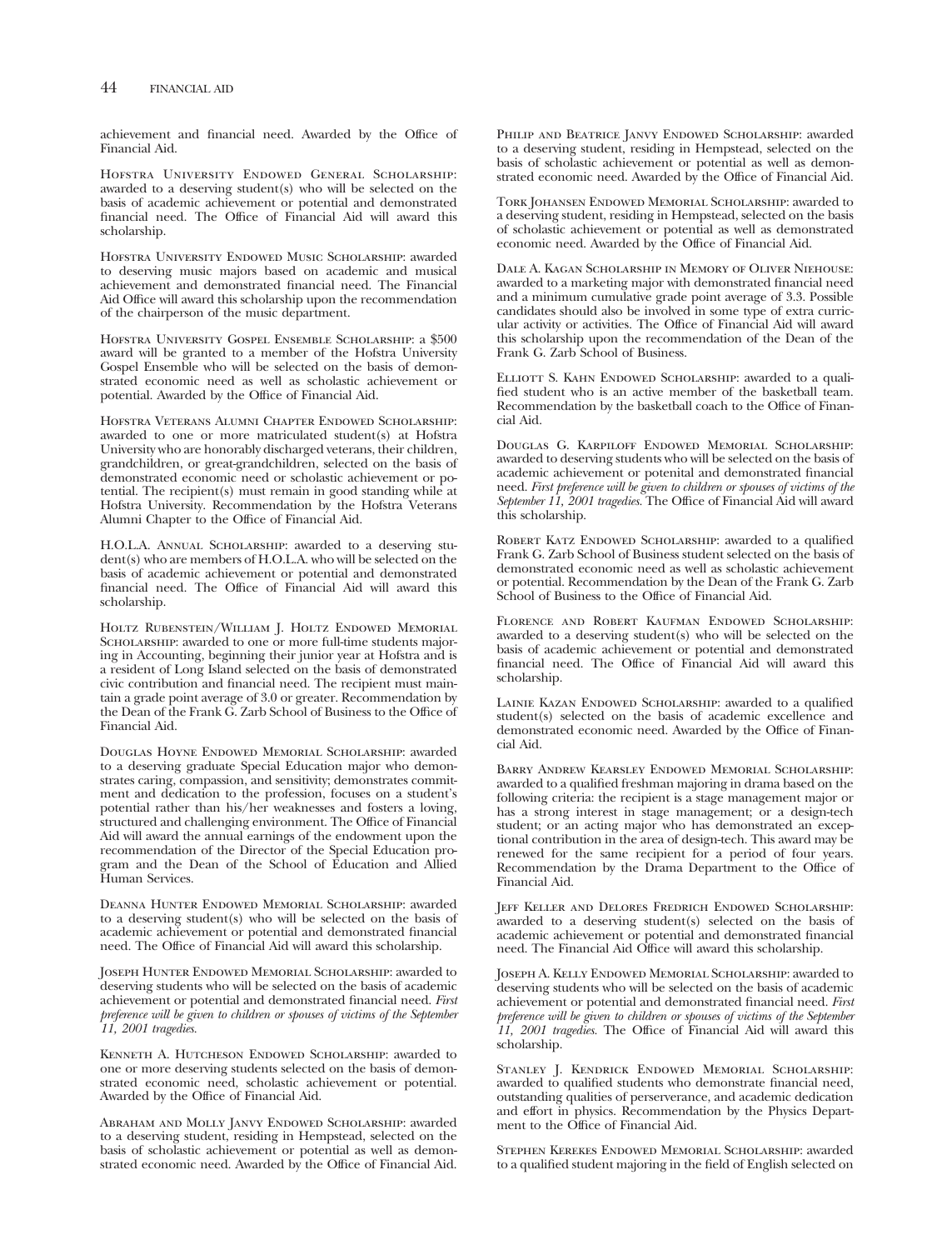the basis of academic achievement or potential and demonstrated financial need. Awarded by the Office of Financial Aid.

Eric Kertzner Endowed Memorial Scholarship: awarded to a deserving student selected on the basis of demonstrated fnancial need and *will not be used in conjunction with any athletic*  scholarship. Awarded by the Office of Financial Aid.

Martin Luther King, Jr. Endowed Memorial Scholarship: candidates considered on the basis of academic achievement or potential, demonstrated economic need and on the promise they show in making signifcant contributions in carrying on the ideals to which Dr. King was dedicated. Service to the community or the University will be one of the principal criteria used in screening candidates for the honor. First consideration given to entering freshman applicants, but if no suitable freshman candidate is available, well-qualifed upperclass students may be considered. Awarded by the Office of Financial Aid upon the recommendation of the Executive Director of the NOAH Program.

Richard B. Kipling Endowed Memorial Scholarship: Awarded to a deserving member of the Men's Football Team who meets the criteria for scholarship aid as outlined by Hofstra University and the Office of Athletics. The Office of Financial Aid will award this scholarship upon the recommendation of the Director of Athletics.

Max Kolb Endowed Memorial Scholarship: This Scholarship is established to honor the memory of Max B. Kolb, Class of 2003, an aspiring flm student who demonstrated a keen enthusiasm and strong aptitude in his chosen major. It is intended to assist other promising students to pursue the flm studies curriculum by lessening the fnancial burden of flm production costs. This Scholarship is awarded in the form of cash grants (reimbursements) to deserving undergraduate Film Studies and Production majors, to defray flm production costs in courses designated by the Dean of the School of Communication. Candidates will be selected by the Dean on the basis of demonstrated fnancial need, talent in flm studies, and academic achievement.

LEE KOPPELMAN ENDOWED SCHOLARSHIP: awarded to a qualified student selected on the basis of scholastic achievement or potential and financial need. Awarded by the Office of Financial Aid.

Koster-Zarb Endowed Scholarship for the Reading/ Writing/Learning Institute in the Joan and Arnold Saltzman Community Services Center: awarded to deserving client(s) with demonstrated economic need in the Reading/ Writing/Learning Institute of the Joan and Arnold Saltzman Community Services Center. Recommendation by the Scholarship Committee of the Joan and Arnold Saltzman Community Services Center.

Koster-Zarb Endowed Scholarship in the Diane Lindner-GOLDBERG CHILD CARE INSTITUTE: awarded to a child or children with demonstrated economic need in the Diane Linder-Goldberg Child Care Institute. Recommendation by the Scholarship Committee of the Joan and Arnold Saltzman Community Services Center.

KPMG LLP ENDOWED ACCOUNTING SCHOLARSHIP: awarded to one or more deserving accounting students. Recommendation by the Dean of the Frank G. Zarb School of Business in consultation with the Chairperson of the Accounting Department to the Office of Financial Aid.

KPMG LLP Annual Accounting Scholarship: awarded to one or more deserving accounting students. Recommendation by the Dean of the Frank G. Zarb School of Business in consultation with the Chairperson of the Accounting Department to the Office of Financial Aid.

Jeffrey C. Kraus Endowed Radio Scholarship: awarded each spring to two students based upon their demonstrated talent in

and commitment to radio. A minimum grade-point average of 2.5 is required. Scholarship application deadline is March 15th of each year. Recommendation by the Hofstra Radio Alumni Association's Scholarship Awards Committee to the Office of Development.

Sidney Kreps Organizational Communication Endowed SCHOLARSHIP IN THE SCHOOL OF COMMUNICATION: awarded to a qualifed student majoring in speech selected on the basis of demonstrated economic need as well as scholastic achievement or potential. Recommendation by the Dean's Office of the School of Communication to the Office of Financial Aid.

Emily and Charles W. Kuhns Endowed Memorial Scholarship: awarded equally to one deserving male and one deserving female student selected on the basis of high academic standing and all-around ability. Awarded by the Office of Financial Aid.

WILLIAM LAWRENCE ENDOWED SCHOLARSHIP: awarded to qualifed students upon the recommendation of the Dean of Hofstra College of Liberal Arts and Sciences and/or the recommendation of the Chairperson and full-time faculty members of the Music Department.

Ira Leibowitz Endowed Memorial Scholarship: awarded to a deserving student selected on the basis of scholastic achievement or potential and demonstrated economic need. Awarded by the Office of Financial Aid.

Hudson Leick Humanitarian Endowed Scholarship: awarded to a deserving student(s) with strong integrity and a willingness to learn, who have completed service in their community or abroad. Awarded by the Office of Financial Aid upon the recommendation of Ms. Anita Ellis (Director of Student Activities) and Hudson Leick.

Alisha Levin Endowed Memorial Scholarship: awarded to a full-time undergraduate female student who has earned a minimum of 24 credits completed in residence at Hofstra University. Candidates must present a minimum 3.5 cumulative grade point average, should show an interest, ability, or appreciation for the arts, and should be a member of the Greek community.

Neil D. Levin Endowed Memorial Scholarship: awarded to deserving students who will be selected on the basis of academic achievement or potential and demonstrated fnancial need. Preferences will be given to students from Long Island. *First preference will be given to children or spouses of victims of the September 11, 2001 tragedies.* 

George Morton Levy Endowed Scholarship: awarded to qualifed children of fomer employees of Roosevelt Raceway, Inc., or to qualifed students who are residents of Long Island. Noteworthy records in curricular and noncurricular areas are part of the criteria. Awarded by the Office of Financial Aid.

Senator Norman J. Levy Endowed Government Internship SCHOLARSHIP: awarded to a student enrolling as an intern in the Washington Semester Program, the Albany Legislative Internship Program, or another department approved governmental internship on the basis of academic achievement or potential. Recommendation by the Political Science Department to the Office of Financial Aid.

LGBT SCHOLARSHIPS awarded to students with a strong scholastic record and a documented history of (or signigicant potential for) activism and advocacy on behalf of lesbian, gay, bisexual and transgendered (LGBT) persons with a goal of improving the visibility and acceptance of these groups within the Hofstra community. Open to all students, regardless of sexual orientation or gender identity. Recipients must maintain a good scholastic record and a strong level of LGBT activism throughout the school year for renewal. Applications will be confdential. The Offce of Financial Aid will award these scholarships upon the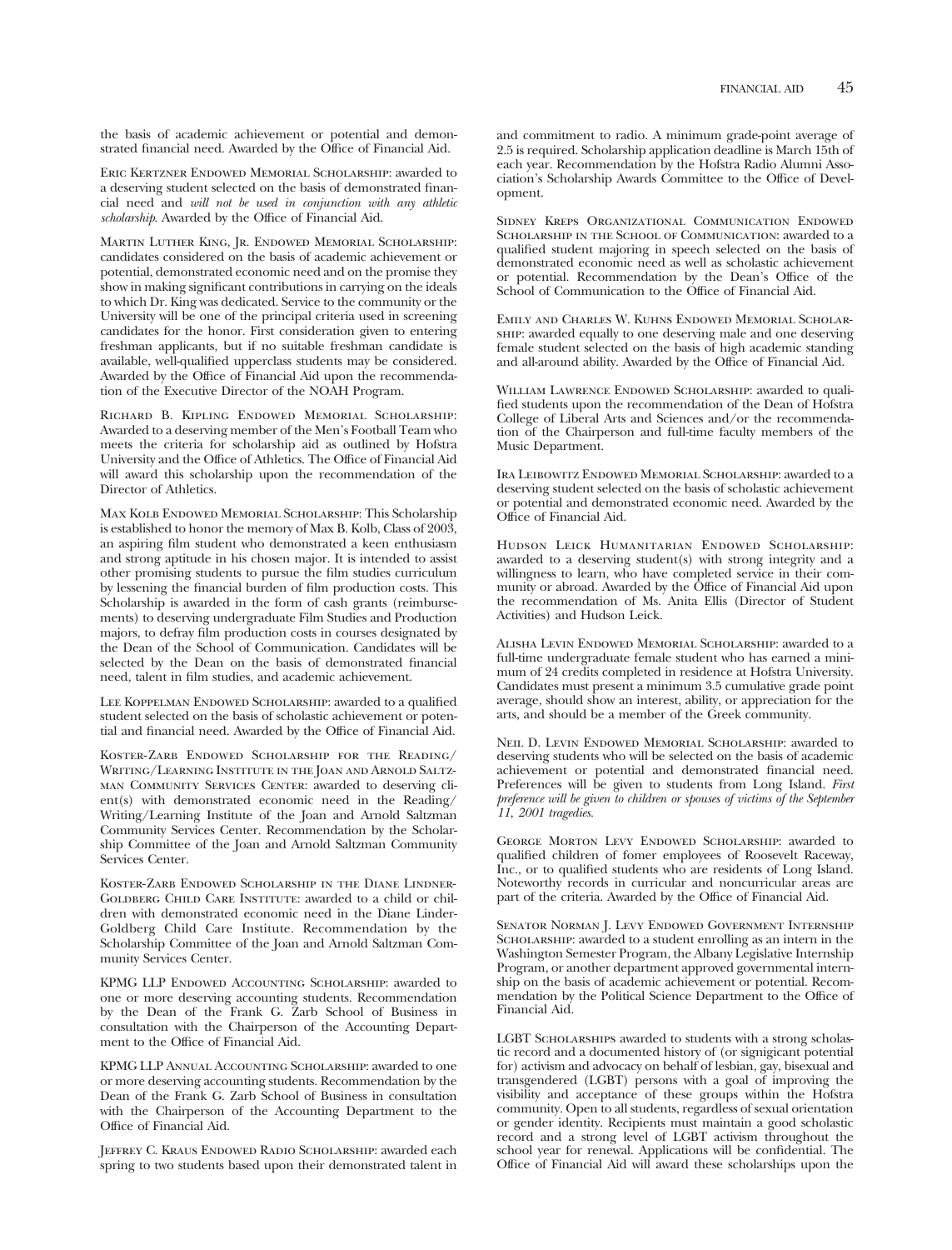recommendation of the Provost's Office in consultation with the LGBT Scholarship Committee.

Matthew Vizza Lichten Memorial Scholarship: awarded to an incoming freshman who is a graduate of a high school in either Nassau or Suffolk county and must be a resident of either county. The recipient must demonstrate fnancial need as well as scholastic achievement or potential. Awarded by the Office of Financial Aid upon the recommendation of the Dante Scholarship Committee.

SHARON LIEBLICH ENDOWED MUSIC SCHOLARSHIP: awarded to a qualifed female music student who is returning to school after an absence in order to raise a family. The recipient will be selected on the basis of demonstrated economic need as well as scholastic achievement or potential. The recipient must maintain an aggregate grade average of 3.0. If no female student fulflls these criteria, the scholarship will be awarded to a deserving female music student selected on the basis of scholastic achievement or potential and/or demonstrated economic need. Awarded by the Office of Financial Aid.

Ruth Liebson Endowed Memorial Scholarship in the Dramatic Arts: awarded to a deserving student based on seriousness of commitment to an acting career, fnancial need and a demonstrated capability in the dramatic arts. Recommendation by the Chairperson of the Drama Department and a committee of his/her choice.

SORGI T. AND MARGARET BENIZZI LIOTTI ENDOWED SCHOLARship: awarded to a qualifed political science major with preference given to a student of Italian-American descent, selected on the basis of demonstrated economic need as well as scholastic achievement or potential. The recipient must maintain a minimum grade-point average of 3.0 overall, and a minimum gradepoint average of 3.0 in his or her major. First preference will be given to an active participant in the R.O.T.C. program. Recommendation by the Office of Financial Aid in conjunction with the Political Science Department and Professor Emeritus Herbert D. Rosenbaum.

Doris and Bruce Lister Endowed Scholarship in Chemistry: awarded to a qualifed junior or senior majoring in chemistry selected on the primary criterion of scholastic excellence as well as academic achievement or potential. Financial need considered if there is more than one qualifed candidate for the scholarship. Recommendation by the Dean of the Hofstra College of Liberal Arts and Sciences in consultation with the Chairperson of the Department of Chemistry to the Office of Financial Aid.

Virginia Kane Lundeen Memorial Endowed Scholarship: awarded to a qualifed student(s) selected on the basis of demonstrated economic need as well as scholastic achievement or potential. Awarded by the Office of Financial Aid.

KAREN L. LUTZ ENDOWED SCHOLARSHIP: awarded to a deserving student(s) selected on the basis of scholastic achievement or potential and demonstrated economic need. Awarded by the Offce of Financial Aid.

Karen L. and Charles B. Lutz Endowed Scholarship: awarded to a deserving student(s) selected on the basis of scholastic achievement or potential, and scores just above the criteria for financial assistance. Awarded by the Office of Financial Aid.

Paul K. and Claire H. Lynner Endowed Scholarship: awarded to a deserving undergraduate student pursuing a degree in New College based on academic achievement (minimum gpa of at least  $3.0$ ) and demonstrated financial need. The Financial Aid Office will award this scholarship upon the recommendation of the Dean of New College

Noell C. Maerz Endowed Memorial Scholarship: awarded to deserving students who will be selected on the basis of

academic achievement or potential and demonstrated fnancial need. *First preference will be given to children or spouses of victims of the September 11, 2001 tragedies.* 

Ann M. Mallouk Endowed Scholarship for Women in Science: awarded to a deserving undergraduate female student majoring in biology, chemistry, or physics, selected on the basis of academic achievement and demonstrated economic need. Awarded by the Office of Financial Aid.

Amelia H. and Raymond H. Malone Endowed Scholarship: awarded to a qualifed student selected on the basis of demonstrated economic need. Awarded by the Office of Financial Aid.

MANPOWER ENDOWED SCHOLARSHIP: awarded to a qualified Frank G. Zarb School of Business student selected on the basis of demonstrated economic need as well as scholastic achievement or potential. Recommendation by the Dean of the Frank G. Zarb School of Business to the Office of Financial Aid.

Marcum and Kliegman LLP Annual Scholarship: awarded to an Accounting major with senior class standing, a cumulative G.P.A. of 3.0, an accounting Course Work G.P.A. of 3.2, and who must have been employed during each of his/her frst three years of college. The Office of Financial Aid will award this scholarship upon the recommendation of the Frank G. Zarb School of Business Accounting Department.

Bernard and Roberta Marcus Scholarship: awarded to a qualifed student selected on the basis of scholastic achievement or potential as well as economic need. Awarded by the Office of Financial Aid.

Edward Mardovich Endowed Memorial Scholarship: awarded to deserving students who will be selected on the basis of academic achievement or potential and demonstrated fnancial need. *First preference will be given to children or spouses of victims of the September 11, 2001 tragedies.* 

Joseph M. Margiotta Endowed Football Scholarship: awarded to a qualifed football player who meets all the scholastic and fnancial criteria of the University. Recommendation by the Director of Athletics to the Office of Financial Aid.

Mathematics Department Endowed Scholarship: awarded to a qualifed freshman mathematics major selected on the basis of academic achievement or potential. Recommendation by a Mathematics Department committee to the Office of Financial Aid.

MATHEMATICS DEPARTMENT TEXTBOOK SCHOLARSHIP: awarded to deserving undergraduate mathematics majors selected on the basis of academic achievement or potential and/or demonstrated economic need. Awarded by the Office of Financial Aid upon the recommendation of the Mathematics Department.

Mathematics Tutoring Center Scholarship: awarded to one or more outstanding mathematic tutors upon the recommendation of the Coordinator of the Mathematics Tutoring Center at Hofstra in consultation with the Department of Mathematics to the Office of Financial Aid.

LILLIAN MCCADDEN ENDOWED SCHOLARSHIP: awarded to a qualifed student selected on the basis of scholastic achievement and demonstrated financial need. Awarded by the Office of Financial Aid.

Justin McCarthy Endowed Memorial Scholarship: awarded to deserving students who will be selected on the basis of academic achievement or potential and demonstrated fnancial need. *First preference will be given to children or spouses of victims of the*  September 11, 2001 tragedies. The Office of Financial Aid will award this scholarship.

DAVID MCCARTNEY ENDOWED MEMORIAL SCHOLARSHIP: awarded to a deserving football or lacrosse player. The Office of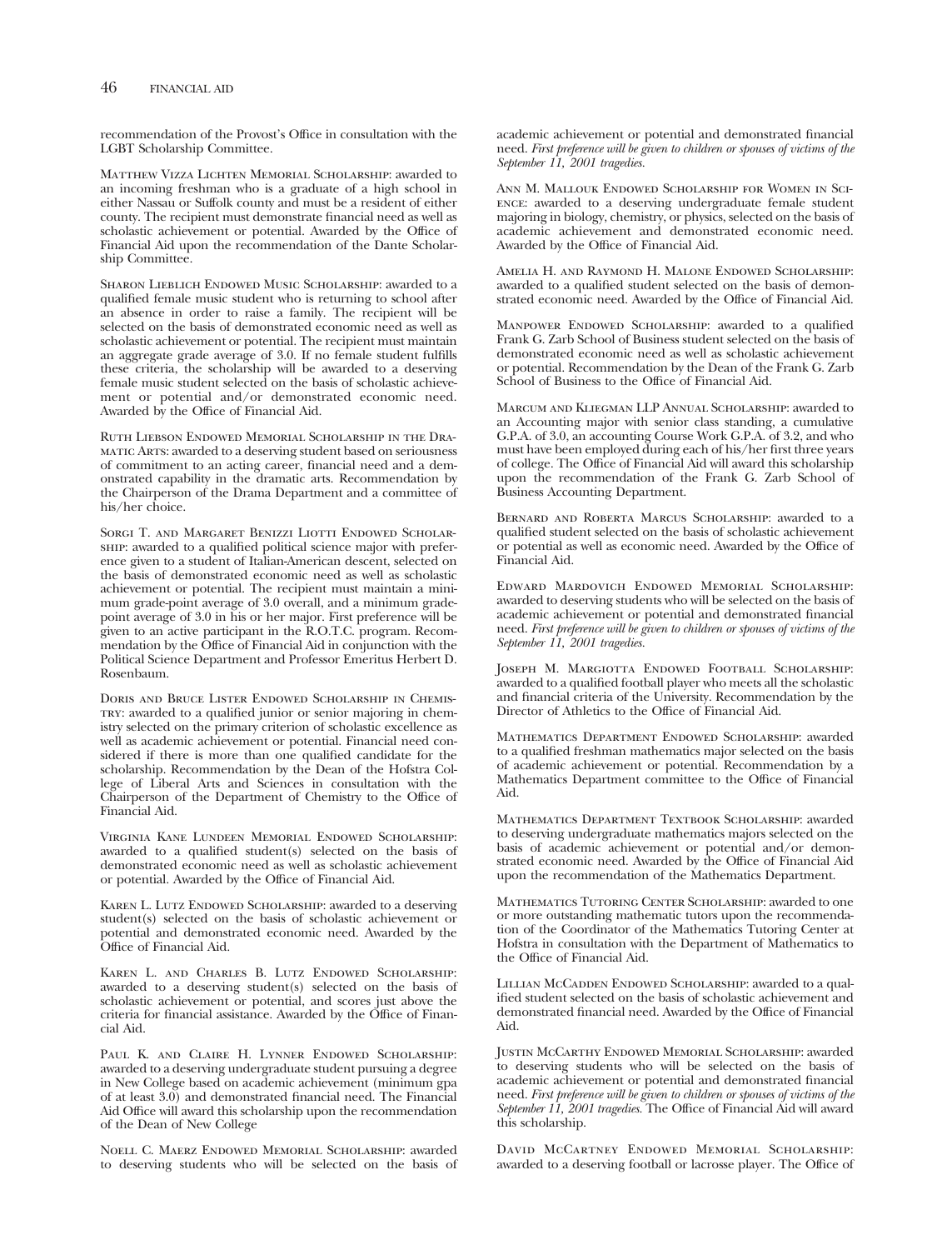Financial Aid will award this scholarship upon the recommendation of the head football coach or head lacrosse coach in consultation with the Director of Athletics.

David McCartney Memorial Footfall Scholarship: awarded to a deserving football player. The Office of Financial Aid will award this scholarship upon the recommendation of the head football coach in consultation with the Director of Athletics.

David McCartney Memorial Lacrosse Scholarship: awarded to a deserving lacrosse player. The Office of Financial Aid will award this scholarship upon the recommendation of the head lacrosse coach in consultation with the Director of Athletics.

Barbara Carol McCluskey Memorial Scholarship: awarded to a qualifed student selected on the basis of scholastic achievement or potential as well as economic need. Awarded by the Offce of Financial Aid.

Mildred Elizabeth McGinnis Endowed Scholarship: awarded to a deserving gay, lesbian, bisexual, or transgender undergraduate student or students, studying humanities, who will be selected on the basis of demonstrated fnancial need by the Office of Financial Aid. If no deserving gay, lesbian, bisexual or *transgender student can be identified, the scholarship will be awarded to a deserving undergraduate student or students, studying humanities, who has assisted the GLBT community. The student will be selected on the basis of demonstrated financial need.* 

Sean McGowan Summer in Nice Scholarship: awarded to a deserving student participating in the Summer in Nice Program, who will be selected on the basis of scholastic achievement or potential and demonstrated financial need. The Office of Financial Aid will award this scholarship, upon the recommendation of the Director of the Summer in Nice Program.

Bernard J. McKenna Endowed Scholarship: awarded to one or more deserving students selected on the basis of demonstrated financial need and academic excellence. Awarded by the Office of Financial Aid.

Robert F. McKeon and Cathy L. McKeon and Mark Wei ATHLETIC SCHOLARSHIP: awarded to a deserving student-athlete who will be selected on the basis of academic achievement or potential and demonstrated financial need. The Office of Financial Aid will award this scholarship upon the recommendation of the Director of Athletics.

Stephen and Lois McSloy Endowed Memorial Scholarship: awarded to an outstanding junior majoring in Speech Communication and Rhetorical Studies. Awarded by the Office of Financial Aid upon the recommendation of the Speech Communication and Rhetorical Studies Department.

John Meehan Endowed Athletic Scholarship: awarded to a qualifed athlete selected on the basis of academic achievement or potential and fnancial need. Recommendation by the Director of Athletics to the Office of Financial Aid.

Meenan Oil Company Endowed Scholarship: awarded to a qualifed student athlete selected on the basis of demonstrated economic need as well as scholastic achievement or potential. Recommendation by the Director of Athletics to the Office of Financial Aid.

Alok Mehta Endowed Memorial Scholarship: awarded to deserving students who will be selected on the basis of academic achievement or potential and demonstrated fnancial need. *First preference will be given to children or spouses of victims of the September 11, 2001 tragedies.* 

Charles J. Meixel Endowed Scholarship: awarded to a qualifed student selected on the basis of academic excellence and fnancial need. First preference will be given to a student in New College.

The Memorial Scholarship: dedicated to the men and women who gave their lives in the service of their country. Awarded to one or more qualifed students selected on the basis of demonstrated economic need as well as scholastic achievement or potential. Awarded by the Office of Financial Aid.

Marlene and Jay Mendelsohn Scholarship: awarded to two qualifed students (male and female) who by perseverance and dedication overcame adversity to attain academic excellence at the end of their freshman year. Selected on the basis of demonstrated fnancial need as well as academic achievement and potential. Awarded by the Office of Financial Aid.

Leonard D. Meyers Endowed Memorial Scholarship Fund: awarded to a student majoring in music or music education. Awarded by the Office of Financial Aid.

JOHN MILLER ENDOWED SCHOLARSHIP: awarded to a deserving student(s) who will be selected on the basis of academic achievement or potential and demonstrated financial need. The Office of Financial Aid will award this scholarship.

STEPHEN A. MOLELLO ENDOWED SCHOLARSHIP: awarded to an entering or returning wrestler or wrestling coach. This individual should demonstrate an academic, administrative, or athletic work ethic worthy of reward. Other criteria may include fnancial need, dedicated service to the wrestling program, or outstanding achievement in a selected area of wrestling. The Office of Financial Aid will award the annual earnings of the endowment upon the recommendation of the Wrestling Head Coach and the Director of Athletics.

The Honorable Joseph N. Mondello Endowed Scholarship: awarded to one or more full-time students at Hofstra who is a graduate of a Long Island high school and is a resident of Levittown, New York. The recipient(s) are selected on the basis of demonstrated economic need as well as scholastic achievement or potential with preference given to male or female intercollegiate athletes. Awarded by the Office of Financial Aid in consultation with Mrs. Linda Mondello.

Joseph and Mary Ann Monticciolo Endowed Scholarship: awarded to one or more deserving student(s), selected on the basis of demonstrated economic need as well as scholastic achievement or potential. Preference given to a student of Italian descent or to a physically challenged student. Awarded by the Office of Financial Aid.

Murley-Henderson Endowed Science Scholarship: awarded to one or more deserving student(s) whose feld of study or concentration is in the feld of science, consisting of either physics, chemistry, biology, geology, engineering, or mathematics as well as demonstrated high academic standing and fnancial need. Awarded by the Office of Financial Aid.

Donald H. Murphy Endowed Memorial Scholarship: in memory of the late Donald H. Murphy, Associate Professor of Engineering Science, to recognize excellence in the Engineering Department. Awarded in the spring of each year to an interna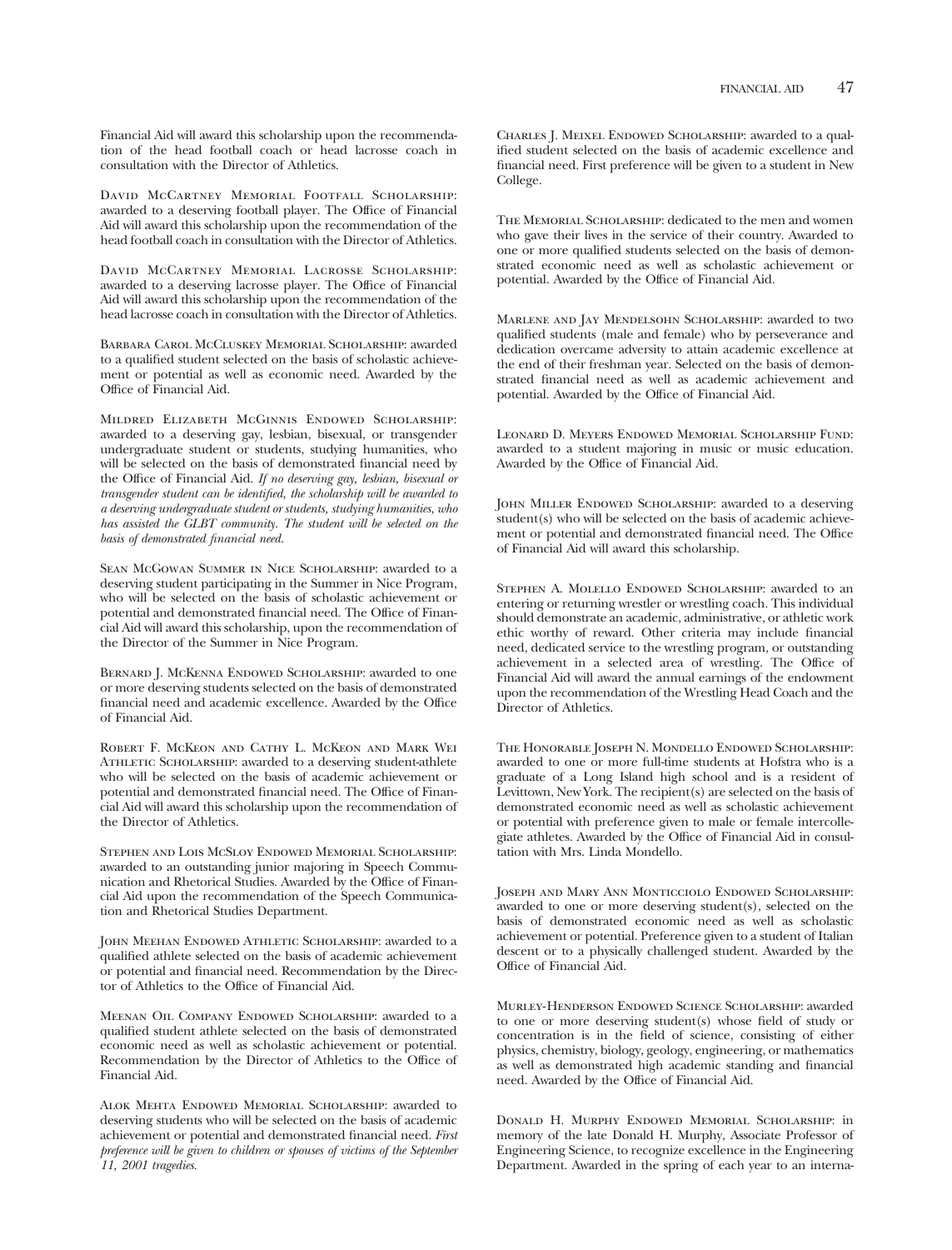tonal student completing his/her junior year of the engineering program. The student must be in good academic standing and must have made a contribution to the Engineering Department and/or the international student community. Recommendation by the Chairperson of the Engineering Department to the Office of Financial Aid.

HOWARD M. MYERS, JR. ENDOWED ATHLETIC SCHOLARSHIP: awarded to one or more qualifed student athlete(s) selected on the basis of scholastic achievement or potential, as well as fnancial need and athletic accomplishment. Recommendation by the Director of Athletics to the Office of Financial Aid.

Robert Myron Art History Scholarship: awarded to a qualifed senior majoring in Art History selected on the basis of academic excellence and an interview conducted by the Art History faculty and Professor Emeritus Robert Myron. Awarded by the Office of Financial Aid upon the recommendation of the Dean of the Hofstra College of Liberal Arts and Sciences.

NACORE-(Long Island Chapter) ENDOWED SCHOLARSHIP: awarded to a deserving undergraduate student(s) enrolled in the Frank G. Zarb School of Business selected on the basis of scholastic achievement or potential and demonstrated economic need. Preference given to Long Island residents. Awarded by the Offce of Financial Aid upon the recommendation of the Frank G. Zarb School of Business.

Nassau Academy of Medicine Endowed Scholarship: awarded to a premedical student for his junior and senior years. Recommendation by the Premedical Advisory Committee to the Offce of Financial Aid.

Nassau Academy of Medicine Paramedical Projects Fund FOR NURSING ENDOWED SCHOLARSHIPS: awarded to prenursing students or female students interested in medicine. Recommendation by the Premedical Advisory Committee to the Office of Financial Aid.

National Society of Professional Engineers (NSPE) Scholarships: one-half tuition scholarship is awarded by NSPE and sponsored by Hofstra to a student graduating in the top 20 percent of his/her high school class and having  $\frac{a}{a}$  1200+ score on the SAT. Students should apply directly to the National Society of Professional Engineers, 1420 King Street, Alexandria, Virginia 22314.

Netherland-America Foundation Scholarships: awarded to two deserving Frank G. Zarb School of Business students selected on the basis of academic performance and who participate in any exchange program with the Rotterdam School of Management, Erasmus Graduate School of Business in The Netherlands. Recommendation by the Dean of the Frank G. Zarb School of Business to the Office of Financial Aid.

New College Endowed Memorial Scholarship: awarded to a qualifed New College student based on academic excellence and demonstrated fnancial need. Recommendation by the Dean of New College to the Offce of Financial Aid.

Newsday Dennis P. Bell Memorial Scholarship and Internship: awarded to a junior or senior majoring in Print Journalism, on the basis of demonstrated scholastic achievement, demonstrated interest in journalism and economic need. The recipient must be a resident of Nassau or Suffolk counties and maintain a 3.0 cumulative grade point average. The recipient will be awarded a paid summer internship at *Newsday*. Recommendation made by the Office of Financial Aid in consultation with the Chairman of the Department of Journalism and Mass Media Studies and the Journalism Program Coordinator with fnal selection made by *Newsday*.

NEWSDAY ENDOWED SCHOLARSHIP: awarded to a deserving student majoring in music who will be selected on the basis of academic achievement or potential and demonstrated fnancial need. The Office of Financial Aid will award this scholarship upon the recommendation of the Chairperson of the Misic Department.

NOAH ENDOWED SCHOLARSHIP: awarded to a participant in the NOAH program on the basis of superior academic achievement, fnancial need, and departmental recommendation.

Northern California Alumni Chapter/Richard W. Harper Endowed Memorial Scholarship: awarded to a deserving undergraduate student(s) from the Northern California region selected on the basis of scholastic achievement or potential and/or demonstrated economic need. Awarded by the Office of Financial Aid.

Susan Mary and Stanley J. Novak Endowed Memorial SCHOLARSHIP: awarded to a deserving student(s) who will be selected on the basis of academic achievement or potential and demonstrated financial need. The Office of Financial Aid will award this scholarship.

Bernard Nussdorf Endowed Memorial Scholarship: awarded to a deserving Frank G. Zarb School of Business majors who will be selected on the basis of academic achievement or potential and demonstrated financial need. The Office of Financial Aid will award this scholarship upon the recommendation of the Frank G. Zarb School of Business Scholarship Committee.

Marcus C. Old Endowed Memorial Scholarship: awarded to a student or students holding senior status and majoring in biology. Recommendation made by the biology faculty through the Chairperson of the Biology Department to the Office of Financial Aid.

William Olsten Endowed Scholarship: awarded to one or more junior or senior students enrolled in the Frank G. Zarb School of Business who will pursue an M.B.A. degree. Recipient(s) must demonstrate outstanding leadership qualities as evidenced by an interest and participation in the life and activities of the University. Selected on the basis of scholastic achievement and potential, as well as fnancial need. If there is no qualified junior or senior candidate, this scholarship can be granted to one or more M.B.A. students. Recommendation by the Dean of the Frank G. Zarb School of Business to the Office of Financial Aid.

Order Sons of Italy in America Endowed Scholarship: awarded to a qualifed student of Italian descent selected on the basis of demonstrated economic need as well as scholastic achievement or potential. Awarded by the Office of Financial Aid.

Thomas A. Orphanos Endowed Scholarship: awarded to students selected on the basis of demonstrated economic need as well as scholastic achievement or potential. Preference will be given to students preparing for a career in fne arts. Awarded by the Office of Financial Aid upon the recommendation of the Fine Arts faculty.

Anne and Louis J. Paluska Endowed Scholarship: awarded to an undergraduate student enrolled in the advanced course of the ROTC program pursuing a degree in Political Science or Accounting. Selected on the basis of academic achievement (minimum grade point average of at least 3.0) and demonstrated fnancial need. If no deserving student in the advanced course of the ROTC program majoring in political science or accounting can be identifed, the scholarship will be awarded to a student in the advanced course of the ROTC program (regardless of major) with a minimum grade point average of at least 3.0.

Parents Annual Fund Endowed Scholarship: awarded to a deserving student(s) who will be selected on the basis of academic achievement or potential and demonstrated fnancial need. The Office of Financial Aid will award this scholarship.

The Gray Wig Albert L. "Tank" Passuello Endowed Scholarship: awarded to a qualifed student majoring in drama selected on the basis of demonstrated economic need as well as scholastic achievement or potential. Recommendation by Gray Wig to the Office of Financial Aid.

Bernard E. Patterson Endowed Memorial Scholarship: awarded to deserving students who will be selected on the basis of academic achievement or potential and demonstrated fnancial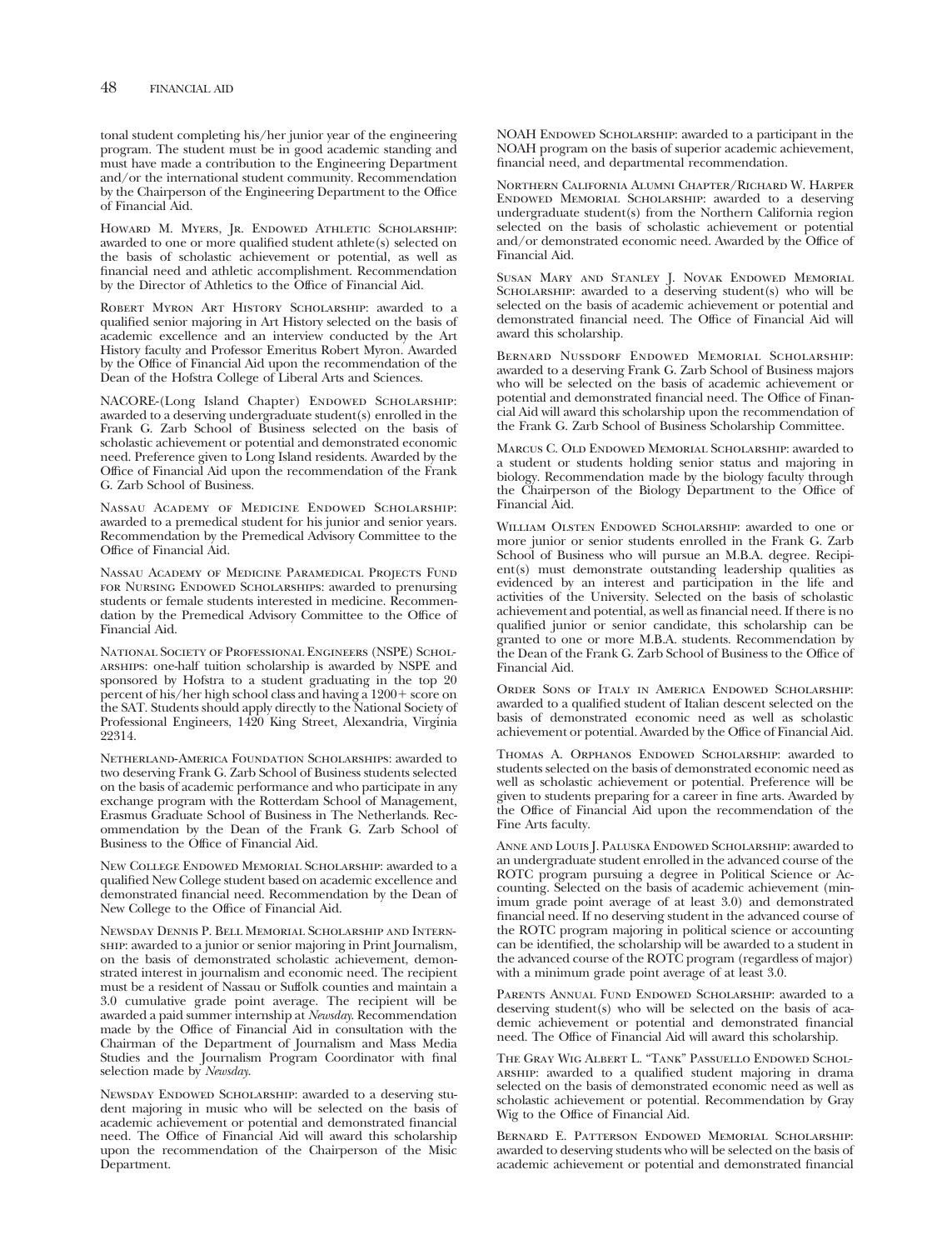need. *First preference will be given to children or spouses of victims of the September 11, 2001 tragedies.* 

PEIR ENDOWED SCHOLARSHIP: awarded to a deserving student(s) who will be selected on the basis of academic achievement or potential and demonstrated financial need. The Office of Financial Aid will award this scholarship.

PEP BAND ENDOWED SCHOLARSHIP: awarded to a member of the Pep Band who has been a member a minimum of two (2) years, maintaining a minimum aggregate grade point average of 2.5, shows leadership and musical skills which are exemplary, and is well respected by his/her peers. Recommendation by a committee from the Office of Student Activities to the Office of Financial Aid.

Edward Perrotta Endowed Memorial Scholarship: awarded to deserving students who will be selected on the basis of academic achievement or potential and demonstrated fnancial need. *First preference will be given to children or spouses of victims of the September 11, 2001 tragedies.* 

Gregory P. Peterson Endowed Scholarship: awarded to a qualifed student or students selected on the basis of demonstrated economic needs as well as scholastic achievement or potential. Awarded by the Office of Financial Aid.

Sylvia and Valentine Piccirilli Endowed String Scholarship: awarded to two string instrument students who are members of the Hofstra University Symphony Orchestra upon the recommendation of the Conductor. Students need not be music majors. Awards defray the cost of private string study during the fall and spring semesters for recipients.

Thomas T. Pierce Endowed Memorial Scholarship: awarded to a student participating in intercollegiate athletics who has been accepted into or is already enrolled in a full-time baccalaureate program and has demonstrated, through superior academic and athletic performance, the potential for outstanding achievement at Hofstra. Preference given to a football player. Awarded by the Office of Financial Aid upon the recommendation of the Director of Athletics.

Sylvia Pines Memorial Scholarship: awarded to an upperclass woman who has taken the frst course towards a mathematics major or minor and who intends a professional career in mathematics or science. Recommendation by the Mathematics Department chairperson to the Office of Financial Aid.

WILLIAM J. PLANDER ENDOWED MEMORIAL SCHOLARSHIP: awarded to a member of the men's baseball team who has been accepted into or is already enrolled in a full-time baccalaureate program and has demonstrated, through superior academic and athletic performance, the potential for outstanding achievement at Hofstra. Awarded by the Offce of Financial Aid upon the recommendation of the Director of Athletics.

SARAH B. PRESS ENDOWED SCHOLARSHIP: awarded to a qualified Biology major whose interests lie in the general feld of medicine and Biology and who is headed toward postgraduate training in these areas. Selected on the basis of scholastic achievement or potential as well as demonstrated economic need. Awarded by the Office of Financial Aid upon the recommendation of the Chairperson of the Biology Department.

MARVIN PRICE ENDOWED SCHOLARSHIP: awarded to a qualified student selected on the basis of academic excellence and fnancial need. Awarded by the Office of Financial Aid.

Maria Pritchard Endowed Memorial Scholarship: awarded to a matriculated student in the School of Education and Allied Human Services based on academic achievement and need. The Financial Aid Office will award this scholarship upon the recommendation of the Dean of the School of Education and Allied Human Services in consultation with the SOEAHS student affairs committee.

Anthony Procelli Endowed Memorial Scholarship: awarded to a member of the Men's Golf team. Preference will be

given to Frank G. Zarb School of Business majors. The recipient will also be selected on the basis of scholastic achievement or potential and/or demonstrated economic need by the Office of Financial Aid in consultation with the Director of Athletics.

Richard and Edith Proskauer Endowed Memorial Scholarship: awarded to qualifed students majoring in fne arts. Recommendation by the Fine Arts Department to the Office of Financial Aid.

Marcia Lifland Puglisi Scholarship in History: awarded to an upperclass woman majoring in history selected on the basis of demonstrated economic need as well as scholastic achievement or potential. Awarded by the Offce of Financial Aid upon the recommendation of the History Department faculty.

Diane and James Quinn Endowed Scholarship: awarded to incoming freshmen from Monsignor Farrell HS (NY) or Seton Hall Prep (NY) based on academic achievement and who are fnancially disadvantaged. The scholarship is renewable provided the recipients meet the renewal criteria set forth in the Financial Aid, Honors and Awards section of the Hofstra University *General Bulletin.* 

Nancy and Stuart Rabinowitz Endowed Scholarship: awarded to a deserving student(s) selected on the basis of scholastic achievement or potential and/or demonstrated fnancial need. Awarded by the Offce of Financial Aid.

Robert Rachlin Memorial Scholarship: a \$500 award will be granted to two deserving students selected on the basis of academic achievement or potential and demonstrated economic need. Awarded by the Office of Financial Aid.

Lillian Rattner Endowed Memorial Scholarship: awarded to a deserving student(s) who will be selected on the basis of academic achievement or potential and demonstrated fnancial need. The Office of Financial Aid will award this scholarship.

Reader's Digest Foundation Endowed Scholarship: awarded to one or more qualifed students selected on the basis of academic excellence and fnancial need. Awarded by the Office of Financial Aid.

Reading Clinic Endowed Scholarship: awarded to clients who require the services of the Reading/Writing/Learning Institute. Recipients selected on the basis of demonstrated economic need. Awarded by the Office of Financial Aid upon the recommendation of the Director of the Reading/Writing/Learning Institute.

Rehabilitation Counseling Alumni Association Scholarship: awarded to two qualifed graduate students currently enrolled in the Rehabilitation Counseling Program who will be selected on the basis of academic achievement and demonstrated fnancial need. The offce of Financial Aid will award this scholarship upon the recommendation of the Rehabilitation Counseling Alumni Association's Executive Board.

Dr. and Mrs. Anthony Reidlinger Endowed Academic SCHOLARSHIP: awarded to a qualified junior or senior undergraduate student or students majoring in chemistry or natural science on the basis of scholastic achievement and demonstrated fnancial need. Recommendation of the Chemistry or Natural Science faculty to the Office of Financial Aid.

Republic Aviation Endowed Scholarship Fund: awarded to children of former employees of the Republic Aviation Corporation, regardless of place of residence, and other students who reside in Nassau and Suffolk counties. Recipients are selected on the basis of academic achievement, extracurricular activities and fnancial need. Recommendation by the Engineering Department to the Office of Financial Aid.

The Gray Wig Janet Fraser Rosano Endowed Scholarship: awarded to a qualifed student majoring in drama or music selected on the basis of demonstrated economic need as well as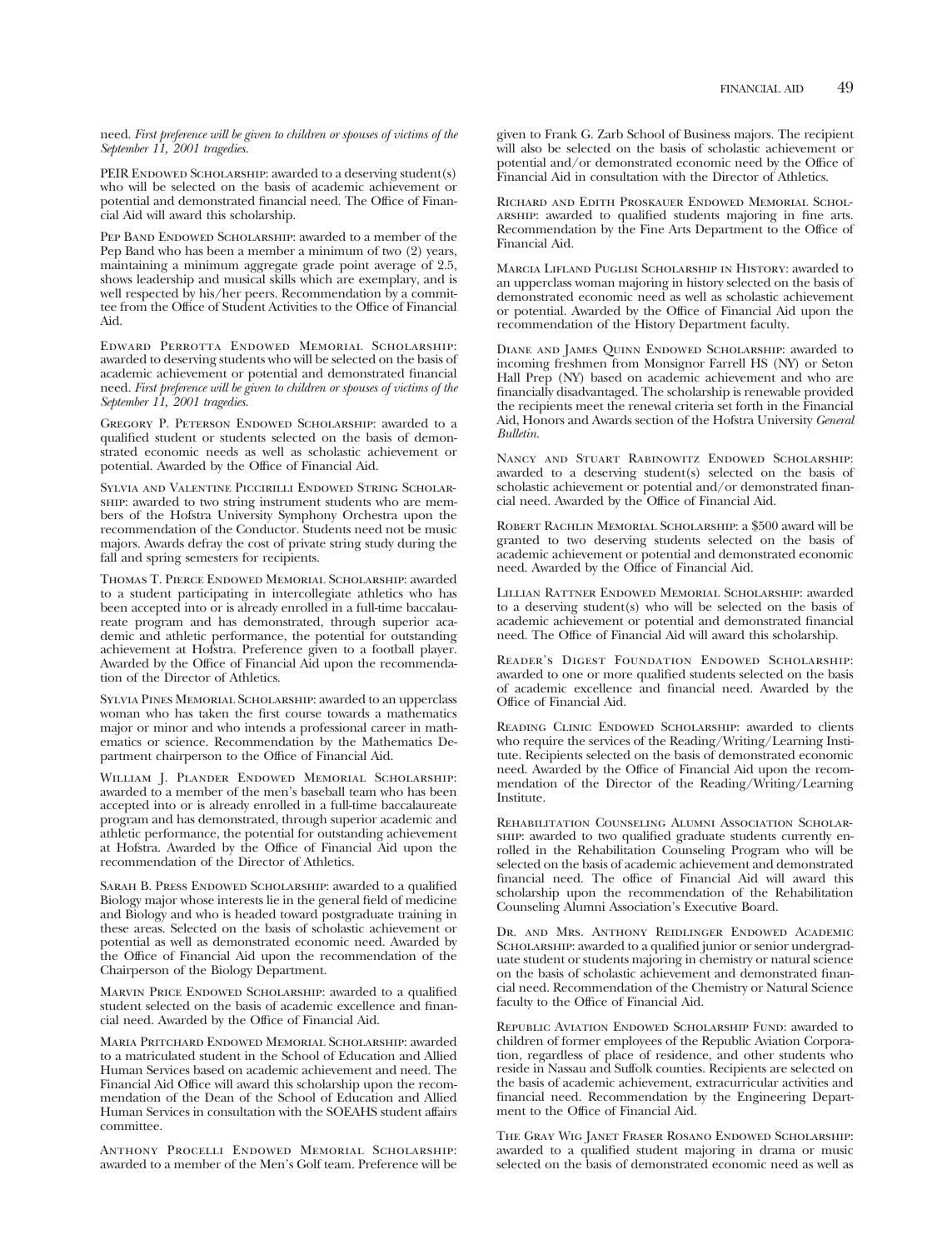scholastic achievement or potential. Recommendation by Gray Wig to the Office of Financial Aid.

Olive P. Rose Endowed Memorial Scholarship: awarded to deserving undergraduate or graduate women selected solely on the basis of demonstrated economic need. Awarded by the Office of Financial Aid.

William Rosencrans Endowed Music Scholarship: awarded to a qualifed junior or senior student majoring in music with preference given to a vocal major who will be required to provide a concert in the spring of each year. Selected on the basis of scholastic achievement or potential as well as demonstrated economic need. Recommendation by the Music Department to the Office of Financial Aid.

Philip and Monica Rosenthal Scholarship: awarded to an undergraduate Drama/Theater Arts major who exhibits talent or ability for/toward comedy. The scholarship is not automatically renewable but past recipients will be considered for the scholarship for the following academic year. A committee consisting of three Drama Department faculty members (including the Chairperson of the Drama Department) will select a recipient in May of each year to receive the scholarship the following academic year. The Chairperson of the Drama Department will notify the Offce of Financial Aid of the committee's selection.

HOWARD ROSMAN ENDOWED SCHOLARSHIP: awarded to a deserving sophomore or junior chemistry or biochemistry major selected on the basis of scholastic achievement or potential and/or demonstrated financial need. Awarded by the Office of Financial Aid upon the recommendation of the Chairperson of the Chemistry Department.

Harry and Mary Royle Endowed Scholarship: awarded to one or more qualifed students selected on the basis of scholastic achievement or potential as well as fnancial need and athletic accomplishment. Recommendation by the Director of Athletics to the Office of Financial Aid.

Adam Ruhalter Endowed Memorial Scholarship: awarded to deserving students who will be selected on the basis of academic achievement or potential and demonstrated fnancial need. *First preference will be given to children or spouses of victims of the*  September 11, 2001 tragedies. The Office of Financial Aid will award this scholarship.

HORST K. SAALBACH ENDOWED SCHOLARSHIP: awarded to a deserving student(s) who will be selected on the basis of academic achievement or potential and demonstrated fnancial need. The Office of Financial Aid will award this scholarship.

Stephen P. Salzman Endowed Scholarship: awarded to qualifed tuba or euphonium players majoring in music or music education selected on the basis of musical ability, demonstrated economic need as well as scholastic achievement. If no student is available under these criteria, preference will be given to a student(s) enrolled in the School for University Studies. Recommendation by the Music Department to the Office of Financial Aid.

Save Our Scholarships: awarded to qualifed students selected on the basis of academic excellence and fnancial need. Awarded by the Office of Financial Aid.

Mildred & Lloyd Andersen Scholarship JODI ASHKENAZY MEMORIAL SCHOLARSHIP Alvin Benjamin Scholarship Birchwood Corp. Scholarship Certilman, Balin, Adler & Hyman, LLP Scholarship Chicago Title Insurance Co. Scholarship Crest Hollow Country Club Scholarship

Delta Funding Corporation Scholarship East Meadow Chamber of Commerce Scholarship First Long Island Title Agency Scholarship Milton M. & Mayda Gardner Endowed Scholarship HORACE & AMY HAGEDORN SCHOLARSHIP Hayt, Hayt & Landau Scholarship The Hennessy Family Endowed Scholarship Margaret A. Hofeller Memorial Scholarship in the Social Sciences in New College Ruthe and Harold Klein Scholarship Kendall W. Lampkin Roosevelt School District Scholarship Jack L. Libert Scholarship Doris and Bruce Lister Endowed Scholarship in Chemistry Raymond H. and Amelia H. Malone Scholarship Barbara Martin-Lehrer Foundations Scholarship Geraldine McGann Scholarship Joseph and Mary Ann Monticciolo Endowed SCHOLARSHIP A. Patricia Moore Scholarship Martin & Jane Murphy Memorial Scholarship New College Memorial Scholarship Kenneth C. Riscica Scholarship Roosevelt Field Scholarship Lawrence Smolev Memorial Endowed Scholarship Julie P. Sutherland Scholarship Kathryn & Thomas Toscano—Uniondale School District Scholarship Wingate Inn Scholarship

Save Our Scholarships Endowed Scholarship: awarded to one or more deserving student(s) selected on the basis of demonstrated economic need as well as scholastic achievement or potential. Awarded by the Office of Financial Aid.

David Schector Endowed Memorial Scholarship: awarded to a qualifed student on the basis of demonstrated economic need as well as scholastic achievement or potential. Awarded by the Office of Financial Aid.

M. Livingston Schloss Scholarship: established in the memory of Mervin Livingston and his parents, Lillian and Hyman Schloss. Awarded by the Office of Financial Aid to qualified undergraduate students selected on the basis of demonstrated economic need as well as scholastic achievement or potential.

School of Education and Allied Human Services Alumni Association Annual Scholarship: a \$500 scholarship will be awarded to a student accepted into the School of Education and Allied Human Services based on the following—full-time status (registering for a minimum of 12 credits/semester), minimum 3.0 cumulative grade point average, community Service, activities/awards/achievements, and essay (typed, double spaced, approximately 100 words): Why do you feel you would be an asset to the feld of education—include your desired goals and motivating factors. The Office of Financial Aid will award this scholarship upon the recommendation of the Dean of the School of Education and Allied Human Services, in consultation with the School of Education and Allied Human Services Alumni Association.

School of Education and Allied Human Services Endowed General Scholarship: Awarded to matriculated School of Education and Allied Human Services students who will be selected on the basis of academic achievement or potential and demonstrated financial need. The Office of Financial Aid will award this scholarship upon the recommendation of the Dean of the School of Education and Allied Human Services in consultation with the School of Education and Allied Human Services Student Affairs Committee.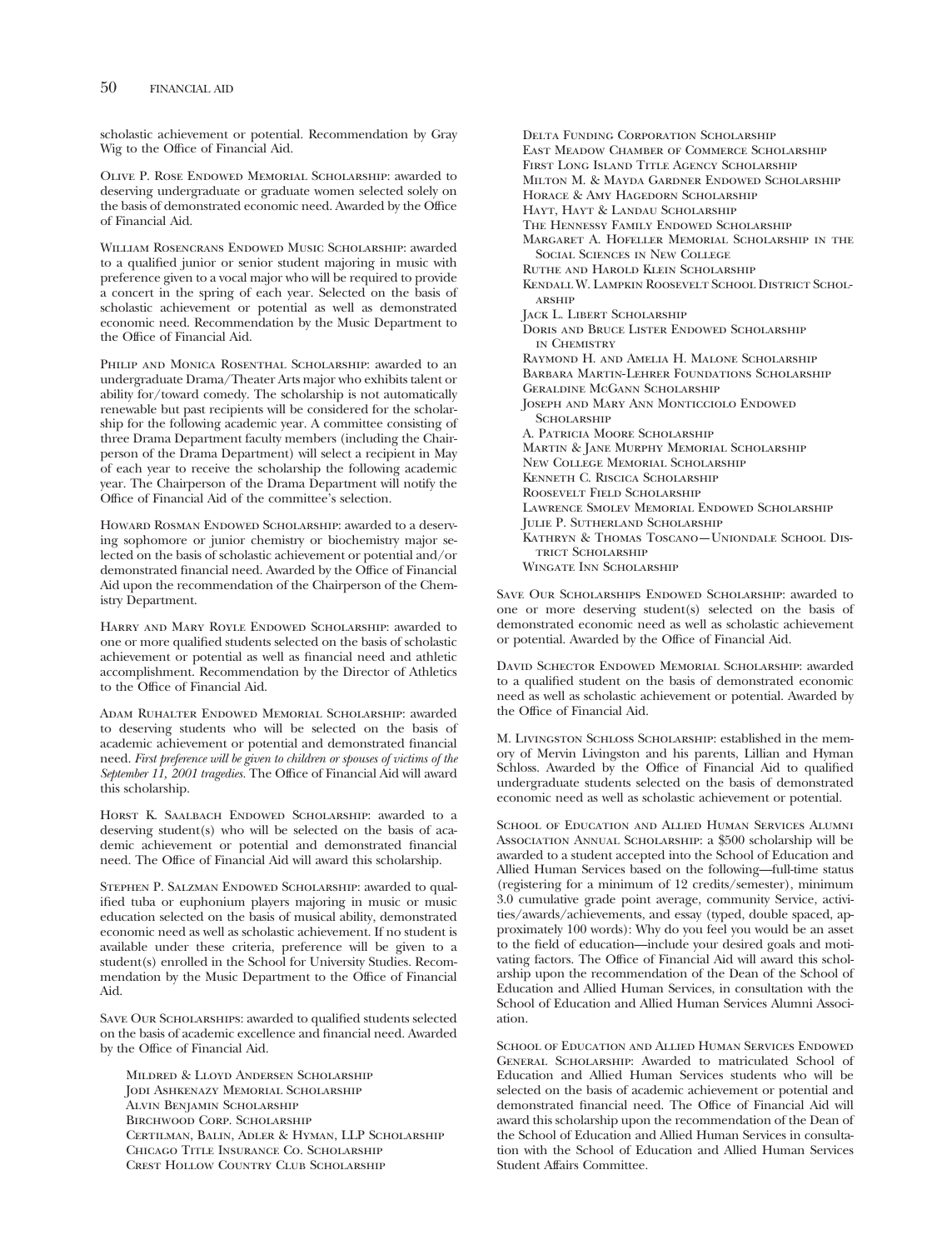Milton H. Seeley Endowed Memorial Scholarship: awarded to a member of the men's baseball team who has been accepted into or is already enrolled in a full-time baccalaureate program and has demonstrated, through superior academic and athletic performance, the potential for outstanding achievement at Hofstra. Preference given to the child of a Hofstra University alumnus. Awarded by the Office of Financial Aid upon the recommendation of the Director of Athletics.

HOLLY J. SEIRUP AND CLIFFORD PINCUS ENDOWED SCHOLARSHIP: awarded to a deserving student selected on the basis of scholastic achievement or potential and/or demonstrated fnancial need. Awarded by the Office of Financial Aid.

Saul G. and Ethel P. Shapiro, Endowed Scholarship: awarded to a deserving student, residing in Hempstead, selected on the basis of scholastic achievement or potential as well as demonstrated economic need. Awarded by the Office of Financial Aid.

Margaret A. Shields Endowed Scholarship: awarded to a deserving student selected on the basis of scholastic achievement or potential and/or demonstrated fnancial need. Awarded by the Office of Financial Aid.

William S. Shiver Endowed Memorial Scholarship for MINORITY STUDENTS: this award provides partial financial assistance to minority students for the Summer in Nice Program in France. Candidates must have completed French 3. Award is based on merit and need.

James M. Shuart Endowed Academic Scholarship: awarded to qualifed student(s) selected on the basis of scholastic achievement or potential as well as economic need. Awarded by the Office of Financial Aid.

James M. Shuart Endowed Football Scholarship: awarded to a football player who meets all the scholastic and fnancial criteria of the University. Recommendation by the Director of Athletics to the Office of Financial Aid.

Marjorie Strunk Shuart Endowed Women's Athletic SCHOLARSHIP: awarded to one or more qualified women athletes who meet all the scholastic and fnancial critieria of the University. Recommendation by the Director of Athletics to the Office of Financial Aid.

ALAN M. SIEGEL ENDOWED SCHOLARSHIP: awarded to qualified student(s) from the feld of sports and athletics selected on the basis of academic achievement or potential and fnancial need. Recommendation by the Director of Athletics to the Office of Financial Aid.

SIGMA DELTA TAU ENDOWED SCHOLARSHIP: awarded to a deserving student(s) who will be selected on the basis of academic achievement or potential and demonstrated fnancial need. The Office of Financial Aid will award this scholarship.

Jack and Jean Skodnek Endowed Scholarship: awarded to two or more qualifed students in need of fnancial assistance. Awarded by the Offce of Financial Aid.

SCOTT SKODNEK ENDOWED SCHOLARSHIP: granted to deserving students selected on the basis of scholastic achievement or potential and/or demonstrated economic need. Awarded by the Offce of Financial Aid.

Lawrence Smolev Endowed Memorial Scholarship: awarded to a deserving Accounting major in the Frank G. Zarb School of Business selected on the basis of scholastic achievement or potential as well as demonstrated financial need. The Office of Financial Aid will award the annual earnings of the endowment upon the recommendation of the Dean of the Frank G. Zarb School of Business.

Terence E. Smolev Endowed Scholarship: awarded to a qualifed student or students selected on the basis of demonstrated economic need as well as scholastic achievement or potential. Awarded by the Office of Financial Aid.

Robert Sobel Endowed Scholarship for Excellence in Business History and Finance: awarded to a junior or senior history major who has expressed an interest in business history and/or fnance who will be selected primarily on academic achievement. The Chairperson of the History Department will make recommendations to Mrs. Carole Sobel, Murray Henner, and Leonard Thon, who will notify the Office of Financial Aid of their decision.

Arthur and Honey Sorin Endowed Scholarship: awarded to a qualifed student selected on the basis of academic excellence and financial need. Awarded by the Office of Financial Aid.

The Sparberg-Braun Family Endowed Scholarship: awarded to a qualifed student selected on the basis of demonstrated fnancial need as well as scholastic achievement. Recommendation by the Natural Science faculty of the Chemistry Department to the Office of Financial Aid.

Special Challenge Endowed Scholarship: awarded to a qualifed student(s) selected on the basis of demonstrated economic need as well as scholastic achievement or potential. Preference will be given to minority students. Awarded by the Office of Financial Aid.

Joel M. Spiro Endowed Scholarship in Memory of Randall W. HOFFMANN: awarded to an undergraduate student with demonstrated economic need and a 2.0-2.5 cumulative grade point average. Awarded by the Office of Financial Aid.

Sport-Specified Endowment Scholarship Program: awarded to deserving student-athletes who will be selected on the basis of academic achievement or potential and demonstrated fnancial need. The Office of Financial Aid will award this scholarship upon the recommendation of the Director of Athletics.

C.V. STARR ENDOWED SCHOLARSHIP: awarded to deserving students in the Frank G. Zarb School of Business, selected on the basis of academic achievement and/or demonstrated economic need. Awarded by the Office of Financial Aid upon the recommendation of the Dean of the Frank G. Zarb School of Business.

Adele & William Stein Gray Wig Endowed Scholarship for ACTING: awarded to deserving theater arts major who will be selected on the basis of academic achievement or potential and demonstrated financial need. The Office of Financial Aid will award this scholarship upon the recommendation of the Gray Wig Alumni Theater Group.

Arthur Stein Endowed Memorial Scholarship: awarded to a deserving student in the Frank G. Zarb School of Business who is a member of Beta Alpha Psi, selected on the basis of academic excellence and co-curricular involvement. Awarded by the Office of Financial Aid upon the recommendation of the Accounting Department of the Frank G. Zarb School of Business in consultation with the Stein Family.

Andrew J. Stern Endowed Memorial Scholarship: awarded to deserving students who will be selected on the basis of academic achievement or potential and demonstrated fnancial need. *First preference will be given to children or spouses of victims of the September 11, 2001 tragedies.*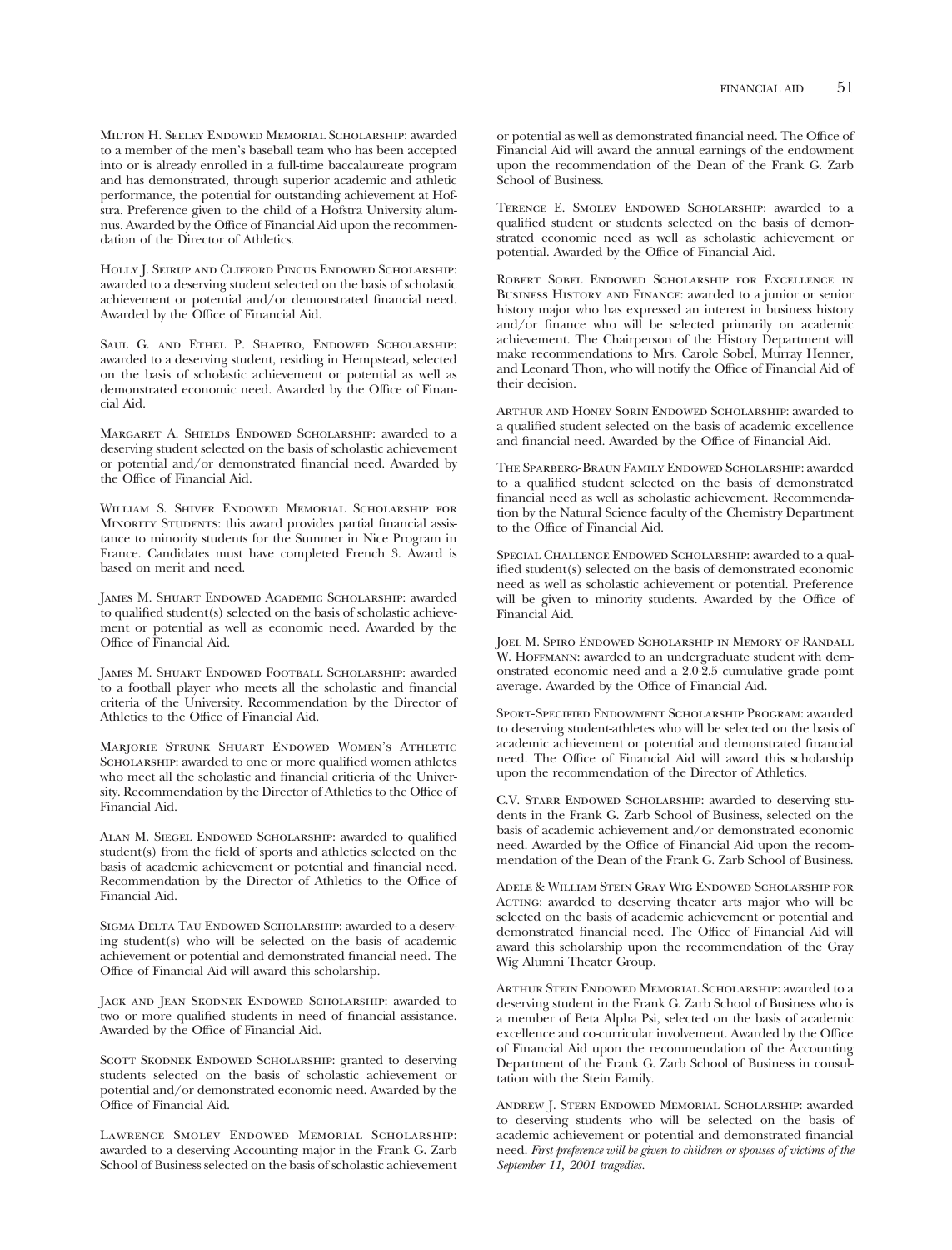Adelaide H. Sternfeld Alumni Organization Endowed SCHOLARSHIP: two scholarships are awarded to undergraduate children or grandchildren of Hofstra Alumni. One scholarship amount is allocated on the basis of fnancial need; the second scholarship is awarded on the basis of scholastic achievement and outstanding participation in extracurricular activities. Awarded by the Office of Financial Aid.

The Tewaaraton Trophy Endowed Scholarship: awarded to a deserving member of the men's lacrosse team who will be selected on the basis of academic achievement or potential and demonstrated financial need. The Office of Financial Aid will award the annual earnings of the endowment upon the recommendation of the Director of Athletics in consultation with the head lacrosse coach.

Edna Littman Storch Endowed Memorial Scholarship: established in memory of Edna Littman Storch by her family. An award ranging upward from a minimum of \$100 based on demonstrated need to a student entering the feld of elementary education. Awarded by the Office of Financial Aid.

The Emil and Evelyn Strollo Scholarship: awarded to a qualifed student selected on the basis of scholastic achievement or potential and demonstrated economic need. Awarded by the Office of Financial Aid.

Robert E. Stuhler Professional Engineering Review Program Annual Scholarships: awarded to deserving undergraduate engineering students enrolled in an ABET-accredited degree program leading to a B.E. in Engineering Science, a B.S. in Electrical Engineering, or a B.S. in Mechanical Engineering. Selected on the basis of academic achievement or potential and demonstrated economic need. Awarded by the Office of Financial Aid upon the recommendation of the Department of Engineering and the Director of the Professional Engineering Review Program.

Robert E. Stuhler Professional Engineering Review Pro-GRAM ENDOWED SCHOLARSHIP: awarded to deserving undergraduate engineering students enrolled in an ABET-accredited degree program leading to a Bachelor of Engineering in Engineering Science, a Bachelor of Science in Mechanical Engineering. Recipients selected on the basis of academic achievement or potential and demonstrated economic need. Awarded by the Office of Financial Aid upon the recommendation of the Department of Engineering and the Director of the Professional Engineering Review Program.

Sunrise Laurelton Lodge #1069 F. & A.M. Endowed Scholarship: awarded to a qualifed student selected on the basis of academic excellence and financial need. Awarded by the Office of Financial Aid.

Seymour and Arlene Tankleff Endowed Scholarship: awarded to a qualifed student selected on the basis of academic achievement and financial need. Awarded by the Office of Financial Aid.

Donald Tattenbaum Endowed Memorial Scholarship in the Frank G. Zarb School of Business: awarded to one or more qualifed undergraduate students selected on the basis of demonstrated economic need as well as scholastic achievement or potential and whose parents are hourly paid employees of Pergament, Inc. The student(s) must also intend to study in the Frank G. Zarb School of Business. If no candidates meet the

requirements stated above, preference will be given to students who will participate in the exchange program with the Rotterdam School of Management at Erasmus University. Recommendation by the Dean of the Frank G. Zarb School of Business to the Office of Financial Aid.

Teachers of Tomorrow Endowed Scholarship: awarded to deserving minority students in the School of Education and Allied Human Services in the Teachers of Tomorrow Program. Recipients selected on the basis of scholastic achievement or potential and demonstrated economic need. Awarded by the Office of Financial Aid upon the recommendation of Marguerite Golden Rhodes.

Gia Terrell Endowed Memorial Scholarship: awarded to a qualifed student(s) selected on the basis of demonstrated economic need as well as demonstrated activity in promoting the independence and abilities of students with disabilities. Recommendation by the Coordinator of the Program for the Disabled.

The Honorable Arthur Wellesley Thompson Endowed Memorial Scholarship: awarded to a deserving communications student selected on the basis of demonstrated fnancial need as well as academic achievement and potential. Preference is given to a resident of Freeport, Long Island. Awarded by the Office of Financial Aid.

Cynthia Earl Toddings Endowed Scholarship: awarded to a music student, preferably an instrumentalist, revealing unusual musical ability, academic excellence and fnancial need. Recommendation by the Music Department to the Office of Financial Aid.

#### Trustee Memorial Endowed Scholarships

These scholarships were established to honor deceased members of the Hofstra University Board of Trustees:

Trustee George H. Hauser

Trustee Emil R. Heger

Trustee Arthur E. Newton

Trustee Alicia Patterson

- Trustee LeRoy J. Weed
- Trustee Rudolph Zinsser

Upon the recommendation of the chairperson of the department, awards of at least \$500 each are made to students with the highest cumulative average entering their senior year with at least 50 hours completed at Hofstra in each of the following areas:

- one award to a major in the Frank G. Zarb School of Business (Trustee Heger)
- one award to a major in the Division of Natural Sciences, Mathematics and Engineering (Trustee Hauser)
- two awards to majors in the Division of the Humanities (Trustees Weed and Zinsser)
- two awards to majors in the Division of the Social Sciences (Trustees Newton and Patterson).

Jack Tureen Endowed Memorial Scholarship: awarded to a qualifed student(s) selected on the basis of demonstrated economic need as well as scholastic achievement or potential. Recommendation by the Speech-Language-Hearing Sciences department to the Office of Financial Aid.

E. LYNN TURGEON ENDOWED SCHOLARSHIP: awarded to deserving women and minority students majoring in Economics. Preference will be given to students who plan to focus their studies on Keynesian Economics and/or Comparative Systems. Recipients selected on the basis of scholastic achievement or potential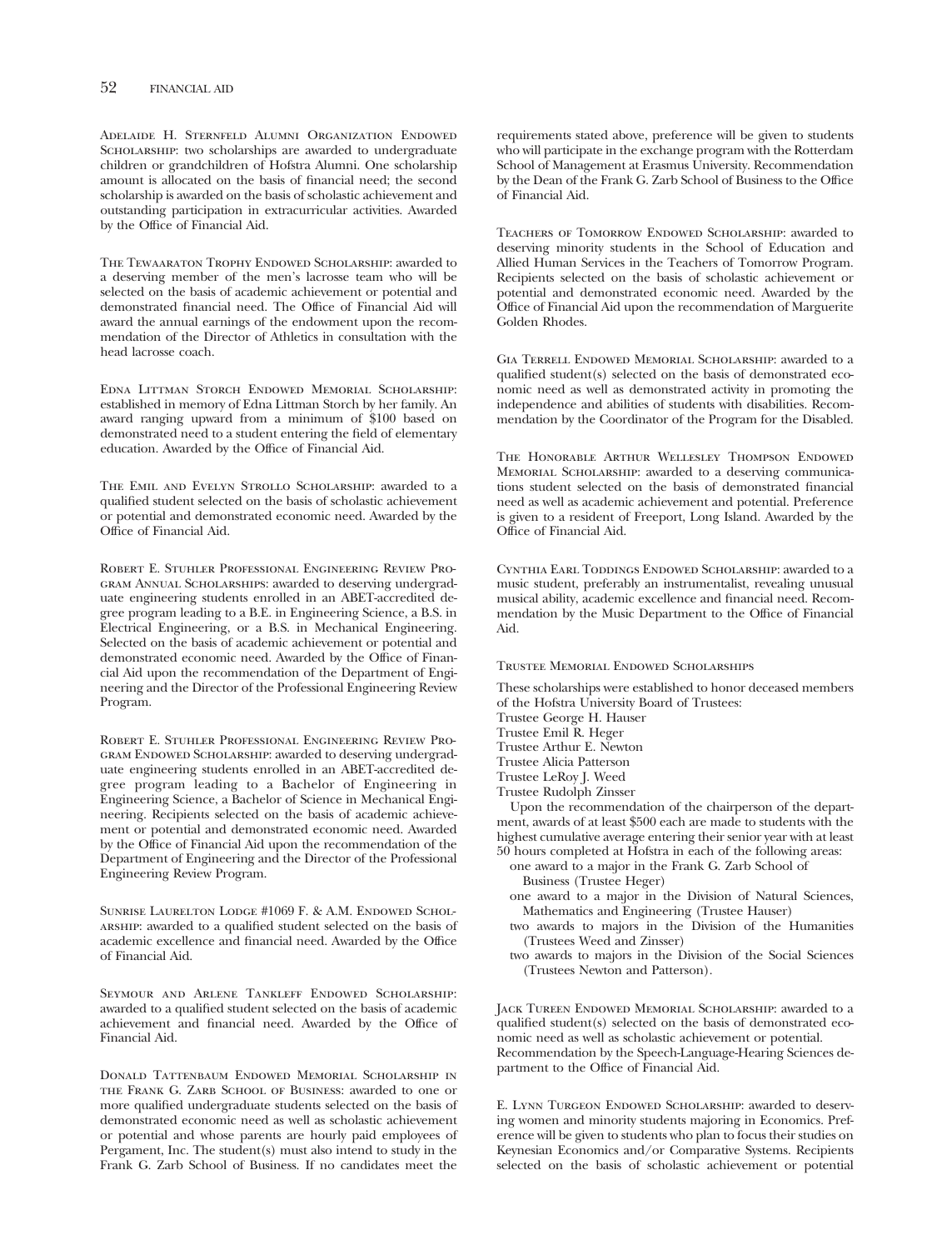and/or demonstrated financial need. Awarded by the Office of Financial Aid upon the recommendation of the Department of Economics.

UNITED PARCEL SERVICE SCHOLARSHIP: awarded to a student enrolled in the NOAH Program. Recommendation by the Director of the NOAH (New Opportunities at Hofstra) Program to the Office of Financial Aid.

Van Peebles Endowed Scholarship for Film Studies: awarded to one or more deserving student(s) majoring in flm studies selected on the basis of demonstrated economic need as well as scholastic achievement or potential. Awarded by the Office of Financial Aid.

Frederick T. Varacchi Endowed Memorial Scholarship: awarded to a deserving student-athlete who is a declared business major. Candidates will also be selected on the basis of academic achievement or potential and demonstrated fnancial need. *First preference will be given to children or spouses of victims of the September 11, 2001 tragedies.* 

Sergio Villanueva Endowed Memorial Scholarship: awarded to a member of the men's or women's soccer team based on demonstrated fnancial need with a minimum 2.7 GPA. Preference will be given to the following: the son or daughter of a New York City government employee, a New York City resident, or the son or daughter of any nationwide government employee. The Office of Financial Aid will award this scholarship upon the recommendation of the Director of Athletics.

Gloria and Bernard Vinson Endowed Scholarship in Memory of Theodore Walter Pusinelli: awarded to a qualifed student or students from among three Hicksville High School students who will be attending Hofstra University the following fall. Selected on the basis of demonstrated economic need and scholastic achievement or potential. Awarded by the Office of Financial Aid.

Joshua Vitale Endowed Memorial Scholarship: awarded to deserving students who will be selected on the basis of academic achievement or potential and demonstrated fnancial need. *First preference will be given to children or spouses of victims of the September 11, 2001 tragedies.* 

Lawrence J. Waldman Endowed Scholarship: awarded to a deserving undergraduate or graduate student majoring in or specializing in Accounting selected on the basis of scholastic achievement or potential and/or demonstrated economic need. Awarded by the Office of Financial Aid upon the recommendation of the Dean of the Frank G. Zarb School of Business.

Courtney Walcott Endowed Memorial Scholarship: awarded to deserving African-American students who will be selected on the basis of academic achievement or potential and demonstrated fnancial need. *First preference will be given to children or spouses of victims of the September 11, 2001 tragedies.* 

WALLACH FAMILY ENDOWED SCHOLARSHIP: awarded to deserving students studying Entrepreneurship in the Frank G. Zarb School of Business. The Offce of Financial Aid will award this scholarship upon the recommendation of the Dean of the Frank G. Zarb School of Business.

Azelle Waltcher Endowed Scholarship: awarded to an outstanding mathematics major who has completed his/her junior year with at least two full-time years at Hofstra and has completed no fewer than fve advanced courses in mathematics. The mathematics faculty will determine a single recipient solely on the basis of academic achievement. Since this scholarship is never to be divided between two or more equally qualifed students, the faculty will consider over-all GPA's, the quality of the liberal arts

courses completed, and the level of participation in mathematical activities in the event that more than one student seems qualified to receive this scholarship. Awarded by the Office of Financial Aid upon the recommendation of the Mathematics Department.

Phillip Weckerle Memorial Scholarship: awarded to a deserving undergraduate student from the Northern California area enrolled in New College and with at least one parent as a teacher. Selected on the basis of scholastic achievement or potential and/or demonstrated economic need. Awarded by the Office of Financial Aid.

A. Jeffrey Weinper Memorial Scholarship in Creative WRITING: awarded to one or more deserving students selected on the basis of demonstrated economic need as well as scholastic achievement or potential. Awarded by the Offce of Financial Aid upon the recommendation of the Dean of New College.

Rita and Stan Weinstein Endowed Scholarship: awarded to a qualifed Frank G. Zarb School of Business student selected on the basis of demonstrated economic need as well as scholastic achievement or potential. Recommendation by the Dean of the Frank G. Zarb School of Business to the Office of Financial Aid.

Elma K. White Endowed Memorial Scholarship: awarded to a deserving student(s) who will be selected on the basis of academic achievement or potential and demonstrated fnancial need. The Office of Financial Aid will award this scholarship.

Dean Arthur Dudley Whitman Endowed Memorial Scholarship: awarded to one or more deserving student(s) selected on the basis of demonstrated economic need as well as scholastic achievement or potential. Awarded by the Offce of Financial Aid.

Glenn E. Wilkinson Endowed Memorial Scholarship: awarded to deserving students who will be selected on the basis of academic achievement or potential and demonstrated fnancial need. *First preference will be given to children or spouses of victims of the September 11, 2001 tragedies.* 

WLNY-TV, Inc. Scholarship: two \$2,500 scholarships awarded to deserving undergraduate Broadcasting majors in the School of Communication selected on the basis of scholastic achievement and demonstrated financial need. The Office of Financial Aid will award two \$2,500 scholarships upon the recommendation of the Dean of the School of Communication and the Human Resource Manager at WLNY-TV, Inc. The Dean of the School of Communication will forward the names and brief bios of the fve fnal candidates to the Human Resource Manager at WLNY-TV, Inc. for WLNY-TV Inc.'s recommendation of the fnal two recipients.

Francis Frost Wood Memorial Endowed Scholarship/ NEWSDAY INTERNSHIP: granted to a junior or senior majoring in Public Relations or in Mass Media Studies with a Public Relations concentration. Selected on the basis of demonstrated academic achievement, proficiency in the area of public relations, demonstrated interest in community relations/public affairs, and the desire for a career in public relations. The recipient will be required to serve a six  $(6)$  week internship in the public affairs/ community relations department at NEWSDAY. The internship will be composed primarily of assignments related to the newspaper's responsibility to the community it serves and/or explaining newspaper policies, practices, etc. to its readership. For the above mentioned reasons, priority given to a scholarship candidate who has been a long-time resident of Nassau and/or Suffolk county (6 years or more). Selected by the Senior Professor of the Public Relations program and the Journalism Program Coordinator, as selected by the Chairperson of the Department of Journalism and Mass Media Studies, who will notify the Office of Financial Aid. The selection of the scholarship/internship will be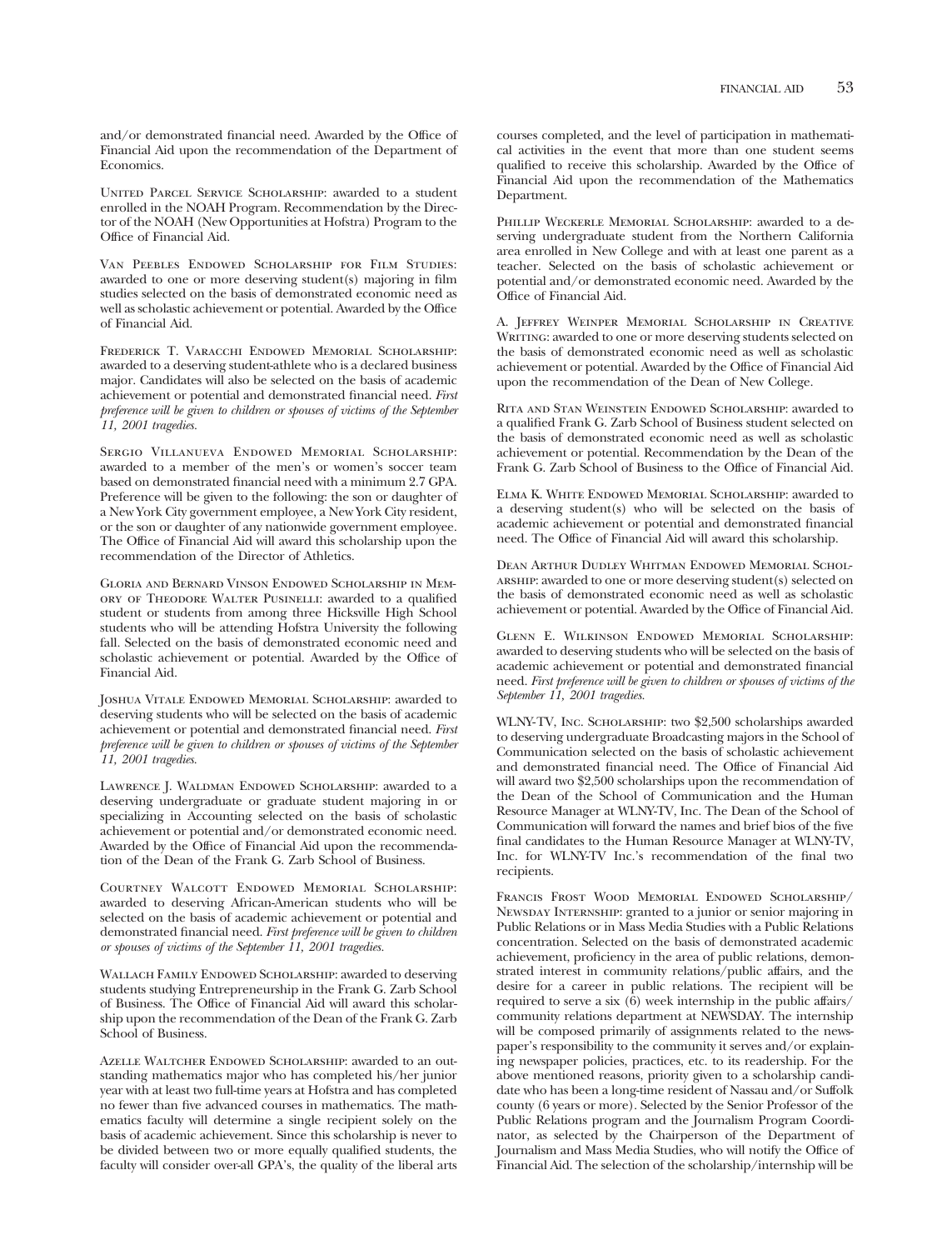subject to NEWSDAY's approval. In connection therewith, the candidate shall be required to attend a personal interview with NEWSDAY.

The Edward and Lillian Woycik Big Brothers Big Sisters ENDOWED SCHOLARSHIP: awarded to a qualified student(s) who are or have been members of the Big Brothers Big Sisters Program of Long Island and have been accepted for admission to Hofstra University. Recommendation by the Executive Director of Big Brothers Big Sisters of Long Island to the Offce of Financial Aid.

The Wreath and Foil Alumnae Scholarship: awarded to the female issue member of Wreath and Foil Sorority Alumnae who has completed two semesters as an active member of Phi Sigma Sigma, Epsilon Kappa Chapter. Should there be no candidate meeting this criteria, the award will be made to a sister who has completed two semesters as an active member of the sorority. Selection based upon active involvement in the sorority, participation in other extracurricular activities, community service, and scholastic achievement. Selection made by a committee of active members, including those on the Scholarship Committee of Wreath and Foil Alumnae to the Offce of Financial Aid.

YULETIDE GREETINGS ENDOWED SCHOLARSHIPS: awarded to one or more undergraduate and/or graduate students on the basis of demonstrated economic need as well as scholastic achievement or potential. This award is not renewable. Awarded by the Office of Financial Aid.

FRANK G. ZARB SCHOOL OF BUSINESS ALUMNI ASSOCIATION Endowed Scholarship: awarded to a qualifed Frank G. Zarb School of Business student selected on the basis of demonstrated fnancial need as well as academic achievement and potential. Recommendation by the Dean of the Frank G. Zarb School of Business to the Office of Financial Aid.

FRANK G. ZARB SCHOOL OF BUSINESS EMERITI FACULTY EN-DOWED SCHOLARSHIPS: in honor of emeriti faculty of the Frank G. Zarb School of Business. Awarded to continuing business students based on service to the School scholarship and fnancial need. Recommendation by the Dean of the Frank G. Zarb School of Business to the Offce of Financial Aid.

FRANK G. ZARB SCHOOL OF BUSINESS ENDOWED SCHOLARSHIP: awarded to a qualifed Frank G. Zarb School of Business student(s) selected on the basis of scholastic achievement or potential as well as demonstrated economic need. Recommendation by the Dean of the Frank G. Zarb School of Business to the Office of Financial Aid.

PATRICIA KOSTER ZARB ENDOWED SCHOLARSHIP: awarded to a qualifed freshman student with economic need and scholastic achievement or potential, a high school GPA of B or better, and who has demonstrated qualities of leadership, ethical behavior, compassion and respectful treatment of others, and three letters of recommendation from teachers and/or community leaders. Recommendation made by Mrs. Patricia K. Zarb in consultation with the Office of Financial Aid.

Zarb Family Endowed Scholarship in the Frank G. Zarb SCHOOL OF BUSINESS: awarded to a deserving undergraduate

business major based on demonstrated fnancial need and academic achievement who has shown both leadership and initiative. The scholarship is renewable until graduation provided the recipient maintains at least a " $C$ " (2.0) average. The Office of Financial Aid will award the annual earnings of the endowment upon the recommendation of the Dean of the Frank G. Zarb School of Business.

Julie Lynn Zipper Endowed Memorial Scholarship: awarded to deserving students who will be selected on the basis of academic achievement or potential and demonstrated fnancial need. *First preference will be given to children or spouses of victims of the September 11, 2001 tragedies.* 

### Honors, Prizes and Awards

A number of special prizes and awards are presented to Hofstra students by organizations, friends of the University and members of the University community. These prizes and awards are in addition to the regular forms of fnancial aid available to students.

American Association of University Women Merit Award: awarded to a graduating senior woman based on high character, academic standing, and leadership. Potential recipients meet with the American Association of University Women Awards Committee for an interview before fnal selection is made.

Lilo and Peter Buehrle Endowed Award: granted to two (2) or more deserving students who have demonstrated excellence in either advanced German language or in research on Germanic. Recommendation by the German Department.

Harold E. Clearman Endowed Memorial Award: awarded to a physics major with meritorious performance in coursework, along with an outstanding individual research project, as judged by the Physics Department.

Harold and Marilyn Cohen One-Act Play Award: two \$250 awards will be given to the most promising student playwrights of the year. If possible, the plays will be presented as staged readings or as full productions. Recommendation by the playwriting teacher in the English Department and a member of the Drama and Dance Department faculty with fnal decision made by Mr. and Mrs. Harold Cohen.

Faculty Award for Excellence in Mathematics and Education: one or more prizes of \$100 granted to qualifed student(s) who have completed at least three semesters at Hofstra University, including at least one 100-level mathematics course. Recipient(s) are selected on the basis of scholastic achievement and their intention to enter teaching at the elementary or secondary level. Awards may be granted annually at the discretion of the Mathematics Department. The Mathematics Department will forward the name(s) of the recipient(s) to the Office of Development who will furnish the check(s).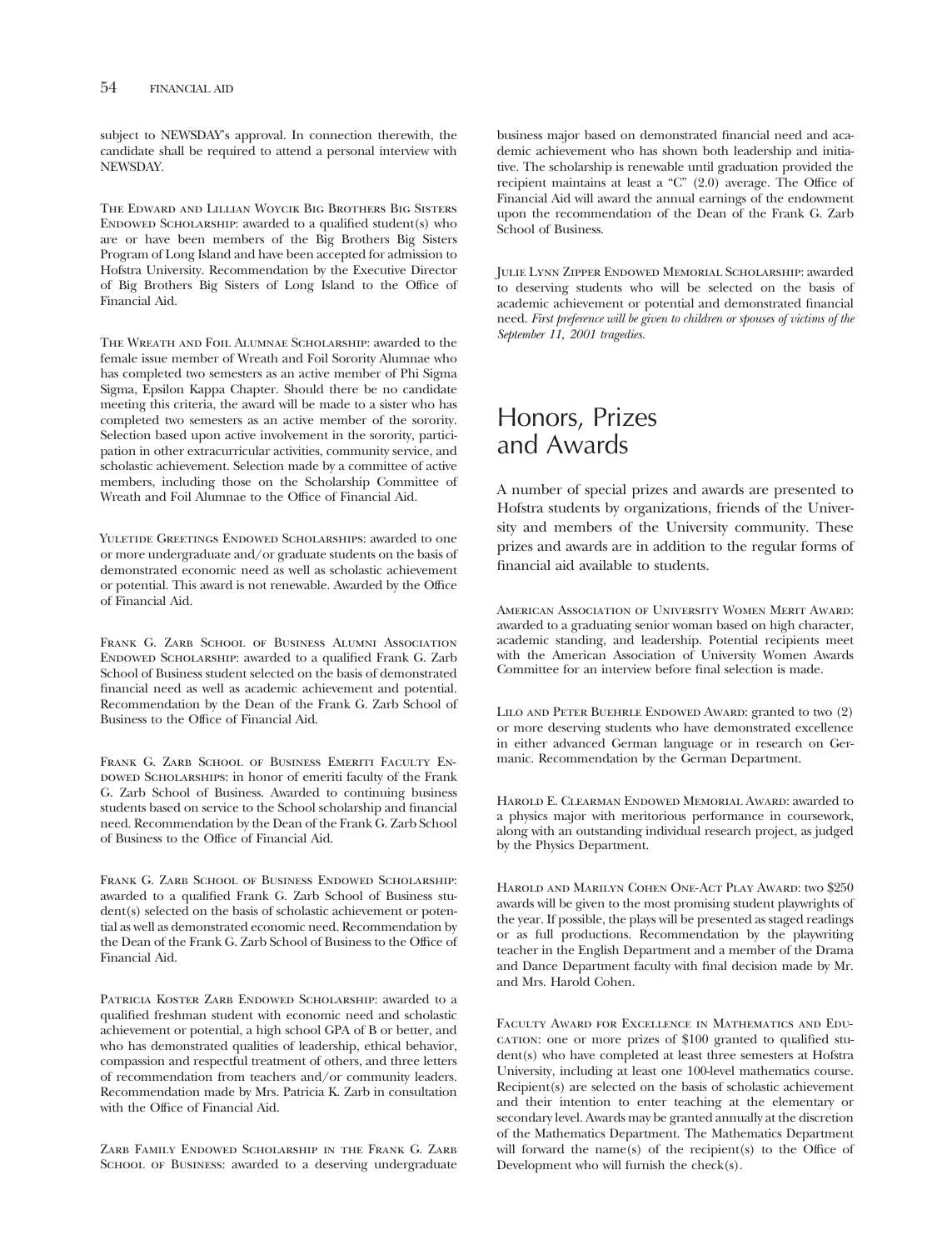Michael Gordon Prize in the Fine Arts: awarded to one or more students whose paintings, drawings or sculptures best exemplifes Professor Gordon's view that form is the essence of art. The winning work will be non-ideological in content; its importance will inhere in its form, not in a message of any kind. If, in any given year, the committee fnds that no work is suitable, the award will not be granted. A recipient(s) will be selected by a faculty committee, whose members will be appointed by the Director of the Hofstra Museum, based on work(s) entered into competition. *A maximum prize of \$500 will be awarded.* The faculty committee will notify the Office of Development of the recipi $ent(s)$  and the Office of Development will furnish the check $(s)$ .

Hair Express/Anita Ellis Friendship Award: awarded to a deserving student(s) or student group(s) who have demonstrated fnancial need other than for tuition. Recommendation by Anita Ellis, Lisa Abbey, and Richie Rubenstein to the Office of Development.

HAZEL AWARD: awarded to a student who as excelled, and is considered outstanding and dedicated in the areas of playwriting, directing, and acting during the current year. If no student fulflls these requirements, the committee is to consider any student who has excelled in three various areas of the theater, including designing, producing, and stage management. Recommendation by a committee from the Office of Student Activities to the Office of Financial Aid.

HISTORY DEPARTMENT ENDOWED AWARD: awarded to a deserving Greek and Roman history student selected on the basis of demonstrated economic need as well as scholastic achievement or potential.

Adele Leonard Endowed Prize for Excellence in Linguistics: in memory of Adele Leonard, the Director of the Nassau County Civil Service Commission for 26 years. This prize is awarded to a student for excellence in linguistics, in particular for innovative approaches to the analysis of language as judged by the Hofstra College of Liberal Arts and Sciences linguistics faculty.

Rhoda Pinsley Levin Endowed Memorial Award in Musical PERFORMANCE: awarded for musical performance by the Music Department.

Allison Kim Levy Continuing Acts of Kindness Endowed Memorial Award: Hofstra University, through a generous donation from the family and friends of Hofstra alumna Allison Kim Levy, offers two annual awards in recognition of outstanding community activity and good works performed by students, faculty, and staff of the University in behalf of their communities. Examples of service include the development of community programs (e.g., initiating food distribution programs for the elderly, tutoring programs for underachieving children, case management for the mentally ill, etc.), volunteer service in community programs (e.g., coordination of other food volunteers, helping community residents learn about divorce mediation services through public announcements, etc.), or direct service in the community to individuals with special needs (e.g., in home behavior modifcation with an autistic child, reading to

the blind, etc.). All members of the Hofstra community are eligible for this award, including undergraduate and graduate students, staff, and members of the faculty. Each award includes a certifcate of recognition and a \$1000 prize. Nominations for the award must include a written description of no more than 500 words of the nominated individual's contributions to the community, and corroborative letters from two members of the community. The program is administered through the Department of Psychology and awards are made on a yearly basis. The call for nominations will be announced in early February for work conducted during the previous calendar year and awards will be announced at the annual awards ceremony of the National Honor Society in Psychology each May. A committee consisting of the Director of the Psy.D. Program in School-Community Psychology, a secretary from a doctoral program in Psychology, and the undergraduate student president of Psi Chi, the National Honor Society in Psychology, will designate winners and notify the Office of Development of their selections.

LONG ISLAND IRRA AWARD: sponsored by the Long Island Industrial Relations Research Association. A cash prize is awarded to acknowledge outstanding academic achievement in the feld of industrial and labor relations.

Irving and Ina Markowitz Prize in Asian History: a prize of \$200 made through the Department of History and awarded for outstanding performance in Asian History.

Moles Student Engineer Award: \$100 and a certifcate of award are presented to a junior or senior engineering student annually whose academic achievement and enthusiastic application shows outstanding promise of personal development leading to a career in construction engineering and management.

James A. Moore Endowed Memorial Award: awarded to the physics major with the highest quality performance excelling in course work, individual research and service to the physics community as judged by the whole department.

ROBERT L. PAYTON ENDOWED PRIZES IN HISTORY: two \$200 prizes awarded, one for the outstanding senior history major, the other for outstanding achievement in a history seminar.

Pro Health Care Associates Annual Student Athlete SENIOR AWARD: awarded to one senior male student-athlete and to one senior female student-athlete with a minimum cumulative grade point average of 3.0 who is not receiving full atheltic scholarship aid from the University. The Office of Financial Aid will grant a \$1,000 award to one male student-athlete and to one female student-athlete upon the recommendation of the Director of Athletics.

Pro Health Care Associates Endowed Student Athlete Senior Award: awarded to one senior male student-athlete and to one senior female student-athlete with a minimum cumulative grade point average of 3.0 who is not receiving full athletic scholarship aid from the University. The Office of Financial Aid will grant this scholarship to one male student-athlete and to one female student-athlete upon the recommendation of the Director of Athletics.